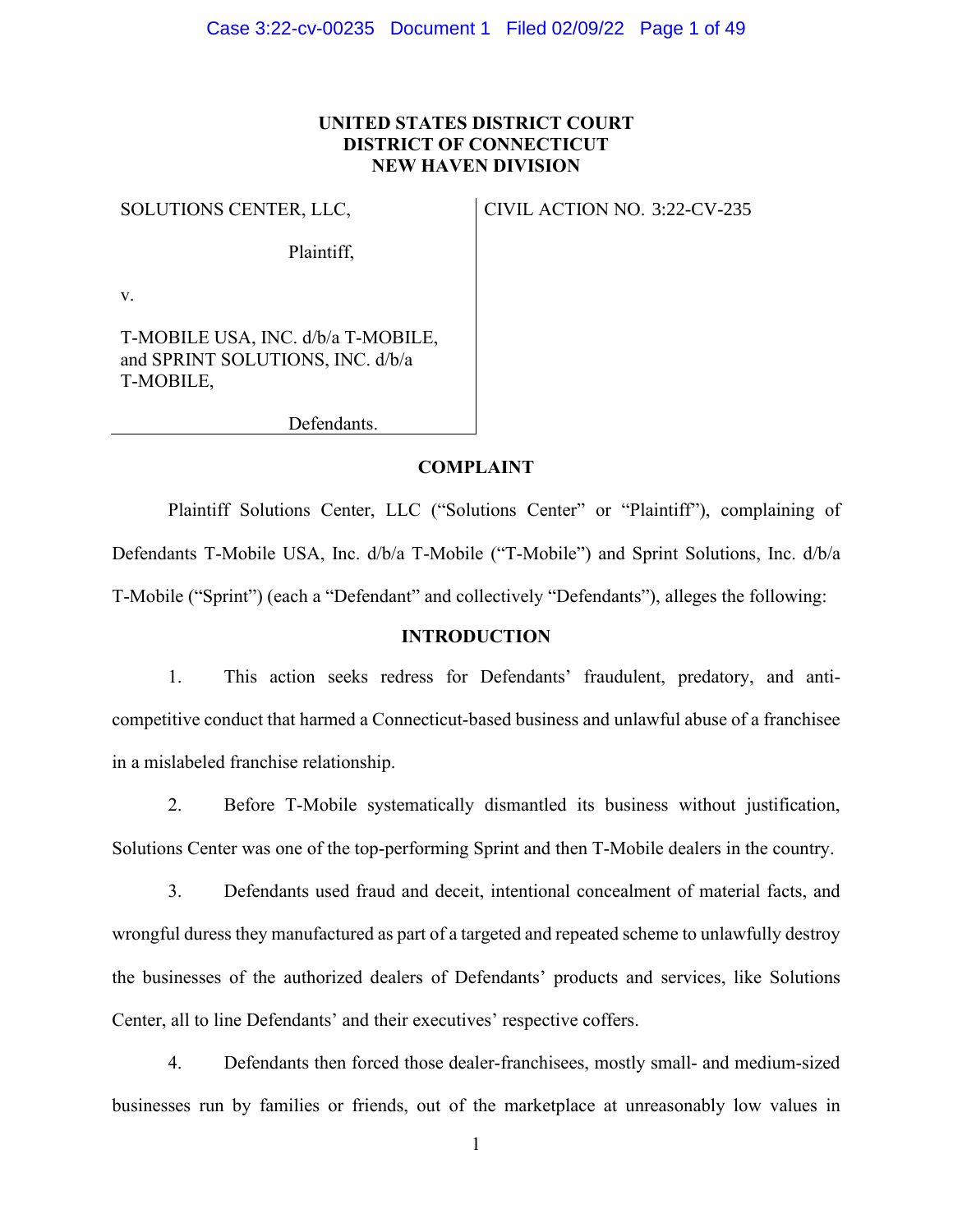#### Case 3:22-cv-00235 Document 1 Filed 02/09/22 Page 2 of 49

transactions over which T-Mobile exerted improper influence – all to the detriment of consumers, the local and national economy, fair competition, and the dealers and their employees.

- 5. T-Mobile's wrongful manipulation and weaponizing of the contractual relationship with its dealers was carried out as part of an unlawful pattern and practice of:
	- a. Lying (affirmatively and by concealment) to induce dealers to enter contracts with terms that T-Mobile then wrongfully and in bad faith misconstrued and misapplied to damage the dealers;
	- b. Simultaneously creating economic duress that left dealers with no legitimate choice, other than insolvency, but to sign T-Mobile's documents — all while providing impossibly short deadlines to review T-Mobile's documents and permitting no negotiation of any terms;
	- c. Cheating the dealers out of promised and anticipated store numbers, compensation, and levels of operation, and diverting compensation to T-Mobile affiliates, and otherwise creating additional financial pressure, both in violation of T-Mobile's pre-contract representations and in violation of the duty of good faith and fair dealing under the agreements;
	- d. Forcing a fire-sale of the dealers' businesses after rapidly dismantling and financially crippling the same — to a favored T-Mobile dealer at prices that T-Mobile used improper and unlawful means to depress; and
	- e. Attempting to evade responsibility through unlawfully induced and invalid putative releases.

# **PARTIES, VENUE, AND JURISDICTION**

6. Plaintiff Solutions Center is a limited liability company organized and existing under the laws of Connecticut and with a principal place of business in Connecticut.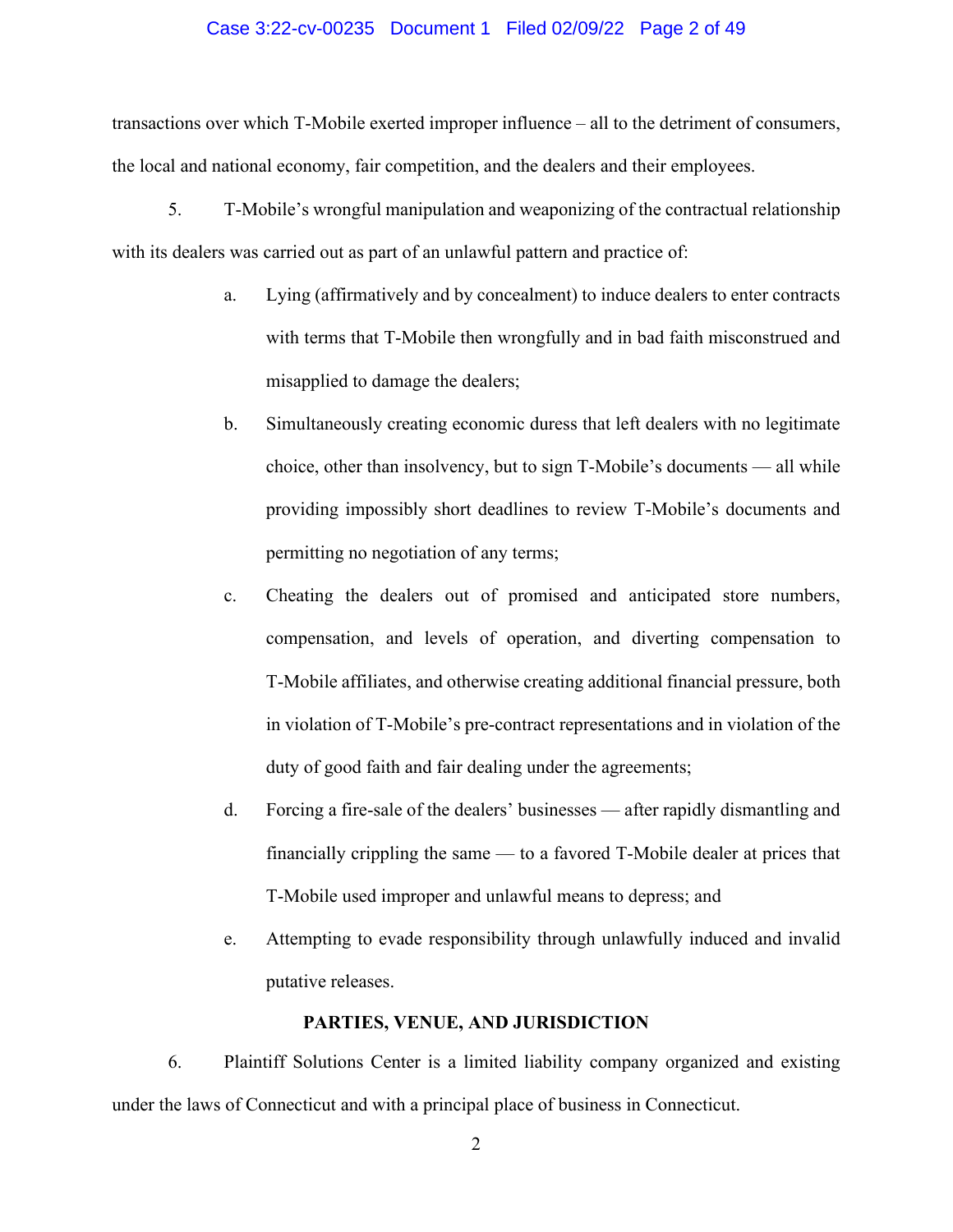# Case 3:22-cv-00235 Document 1 Filed 02/09/22 Page 3 of 49

7. Defendant T-Mobile is a corporation organized and existing under the laws of Delaware, with headquarters in Bellevue, Washington.

8. Defendant Sprint is a is a Missouri corporation with its principal place of business in Overland Park, Kansas.

9. Venue is proper in the United States District Court for the District of Connecticut pursuant to 28 U.S.C. § 1391(b)(2).

10. This Court has original jurisdiction over this action under 28 U.S.C. § 1332(a)(1) and has personal jurisdiction over Sprint and T-Mobile pursuant to Conn. Gen. Stat. § 52-59b(a), as Sprint operated stores and did substantial business in Connecticut, T-Mobile operates and does substantial business in Connecticut, and both T-Mobile and Sprint directed their actions giving rise to this action to Solutions Center in this state.

# **FACTUAL BACKGROUND**

# **A. Background of the Mobile Dealers' Business Model.**

11. Dealers like Solutions Center are private companies that sell telecommunications carriers' wireless products, accessories, and services in retail stores owned and operated by the dealer. Although the dealer owns the assets associated with and leases the space for its retail stores (often called the dealer's "doors" in the industry), the stores operate under the carrier's brand and to a consumer would appear to be a "T-Mobile" or "Sprint" store.

12. The dealers are small to medium-sized, often family-owned businesses like Solutions Center, which help support the local economy, lease space for store locations, and provide numerous employment opportunities in the communities in which they are located – a high percentage of which are jobs for minorities and persons of color.<sup>[1](#page-2-0)</sup>

<span id="page-2-0"></span><sup>&</sup>lt;sup>1</sup> T-Mobile touts its pro-diversity positions, but contrary to these representations (and the promises it made to obtain the government's permission to merge with Sprint), its post-merger decimation of legacy Sprint dealers has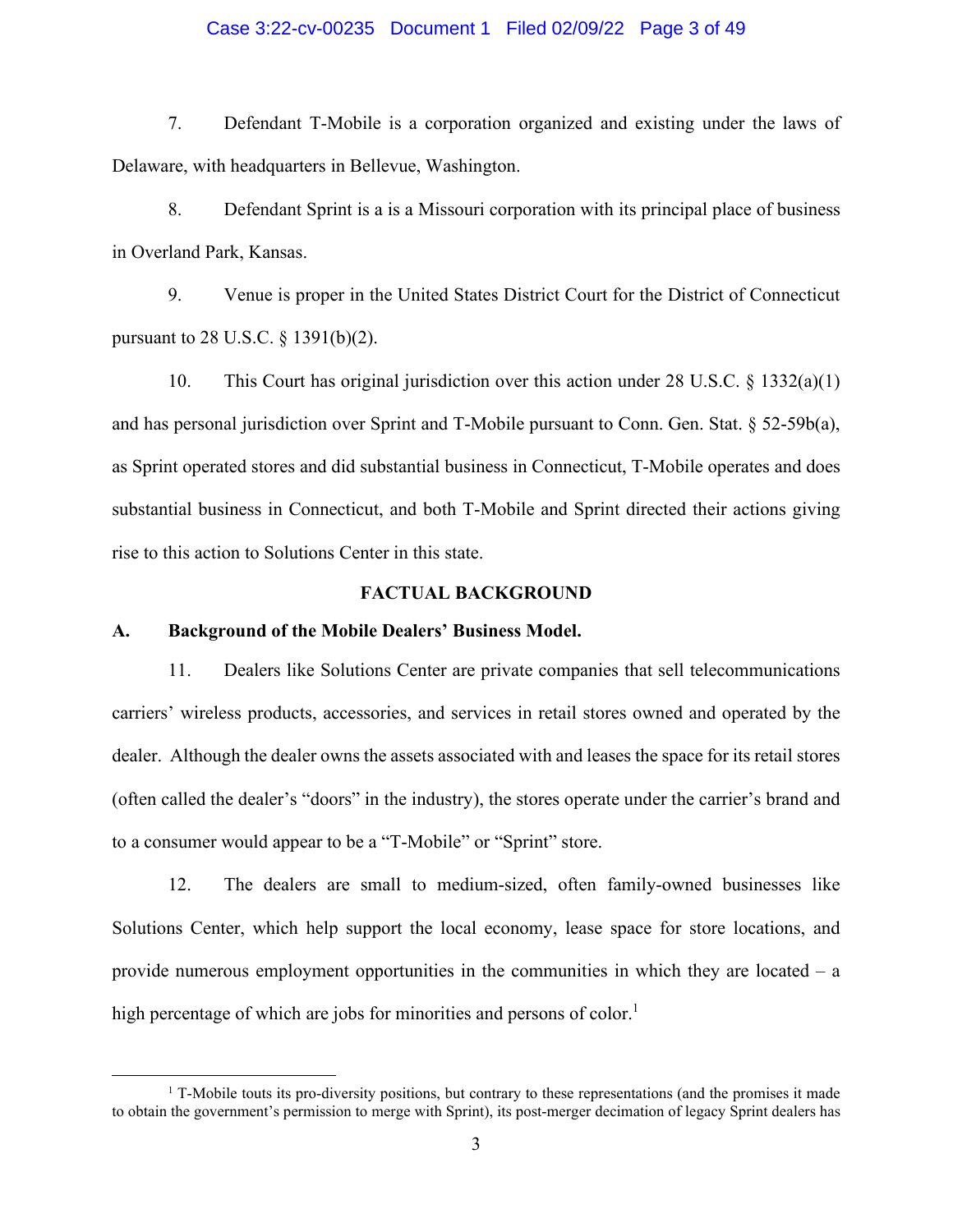# Case 3:22-cv-00235 Document 1 Filed 02/09/22 Page 4 of 49

13. Solutions Center, like other dealers, sold wireless plans, cell phones, and cell phone accessories.

14. For each wireless plan sold, Solutions Center received an initial commission ("commissions") and, thereafter, a monthly "continuing service award" or residual commission ("residuals").

15. Dealers depend on these commissions and residuals for their livelihood, to meet payroll, and to pay the leases for their stores.

16. In addition to wireless plans, Solutions Center sold phones and accessories at retail store locations.

17. The dealers lease the physical locations for their stores. The best dealers find good locations and provide exceptional customer service to maximize sales to customers. Dealers undertake a significant financial commitment (and often personal guarantees by their principals) when they lease a store location, and a carrier's good faith and fair dealing in performing its end of the bargain is vital to the dealers' ability to meet their financial commitments.

# **B. Founding of Solutions Center and Establishment of Solutions Center's Relationship with Sprint.**

18. Mr. Mark Hudson, Solutions Center's principal, was initially a Nextel dealer.

19. After Nextel and Sprint merged, in 2006, Mr. Hudson used his life savings to establish Solutions Center and became an authorized Sprint dealer opening his first Sprint store in Connecticut.

20. Solutions Center excelled as a wireless products, services, and accessories provider, eventually expanding its retail store footprint across Connecticut, Massachusetts, and Virginia.

resulted in a large loss of jobs disproportionately held by minorities and persons of color and fewer options for members of these communities. It has also cut jobs in, and otherwise harmed, rural communities.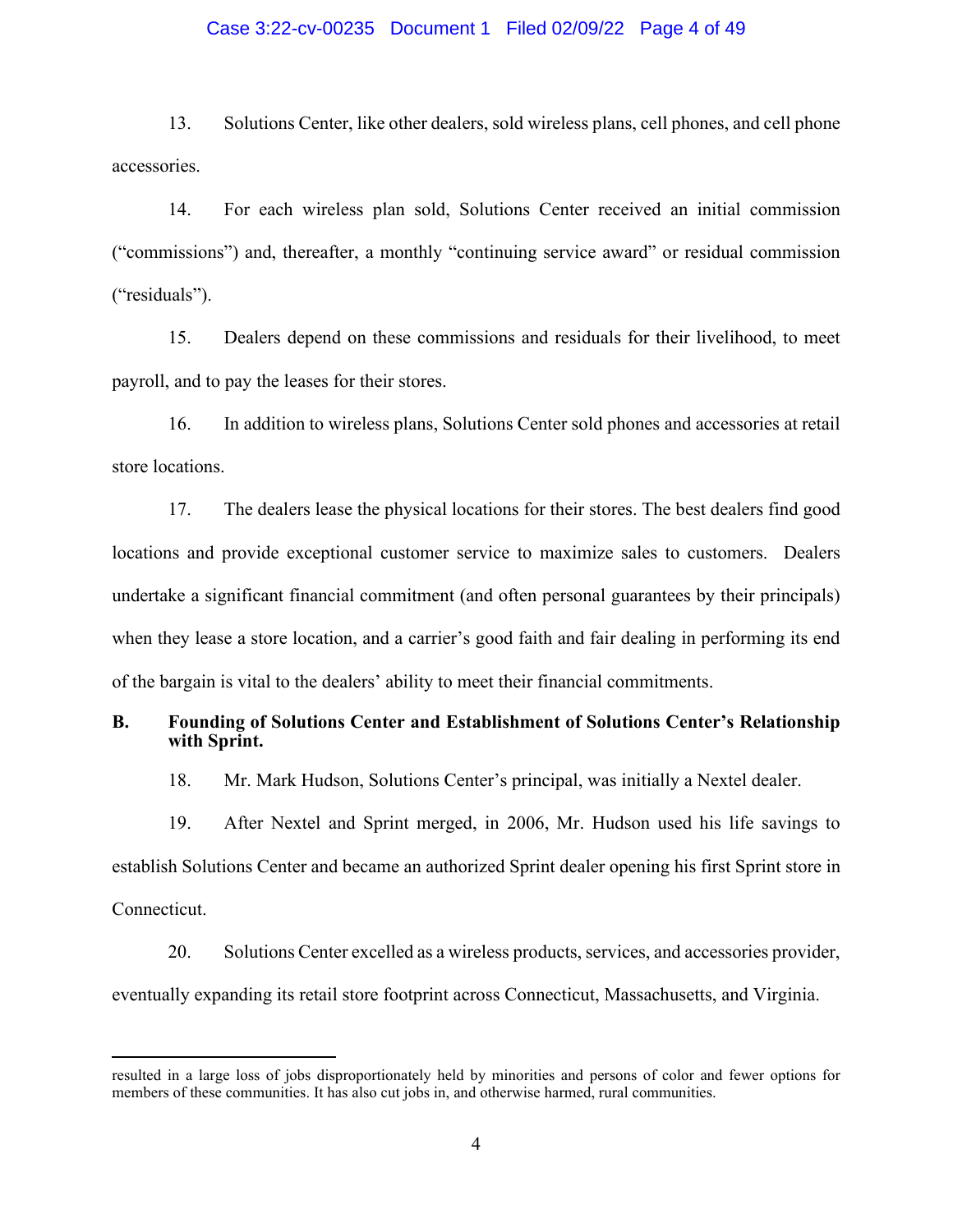#### Case 3:22-cv-00235 Document 1 Filed 02/09/22 Page 5 of 49

21. Further, Solutions Center was a strong small business and contributor to the local community. For example, it participated in a Connecticut grant program that required it to create at least 15 jobs, and Solutions Center hired well over 100 people.

22. On or about August 7, 2017, Sprint and Solutions Center signed an Authorized Representative Agreement (the "Sprint ARA"), which was to remain effective for two years with an automatic renewal of a two-year period.

# **C. Solutions Center Exceled as an Authorized Sprint Dealer and Expanded its Footprint at Sprint's Behest.**

23. In 2017, Sprint and T-Mobile explored a highly publicized potential merger.

24. The initial merger discussions seemingly ended, and immediately following the announcement that there would be no merger, Sprint contacted many of its dealers, including Solutions Center, and actively encouraged them to "open as many stores as possible."

25. At a dealer summit that took place January 29-31, 2018, Sprint strongly urged dealers, including Solutions Center, to grow and add new locations, especially locations in close proximity to competing T-Mobile stores.

26. If the dealers needed to obtain financing or take on debt to open more stores, Sprint encouraged them to do so or find investors so that they could continue to grow.

27. Sprint consistently ranked Solutions Center as one of its top dealers in the country, and Solutions Center received several awards for being one of the best Sprint dealers or legacy Sprint dealers in the country. Its accolades included: recognition as a Platinum Partner in 2018 and 2019 and recognition multiple times as the "number one" dealer nationally in monthly dealer calls conducted by Cody Welker or Steve Impe of T-Mobile.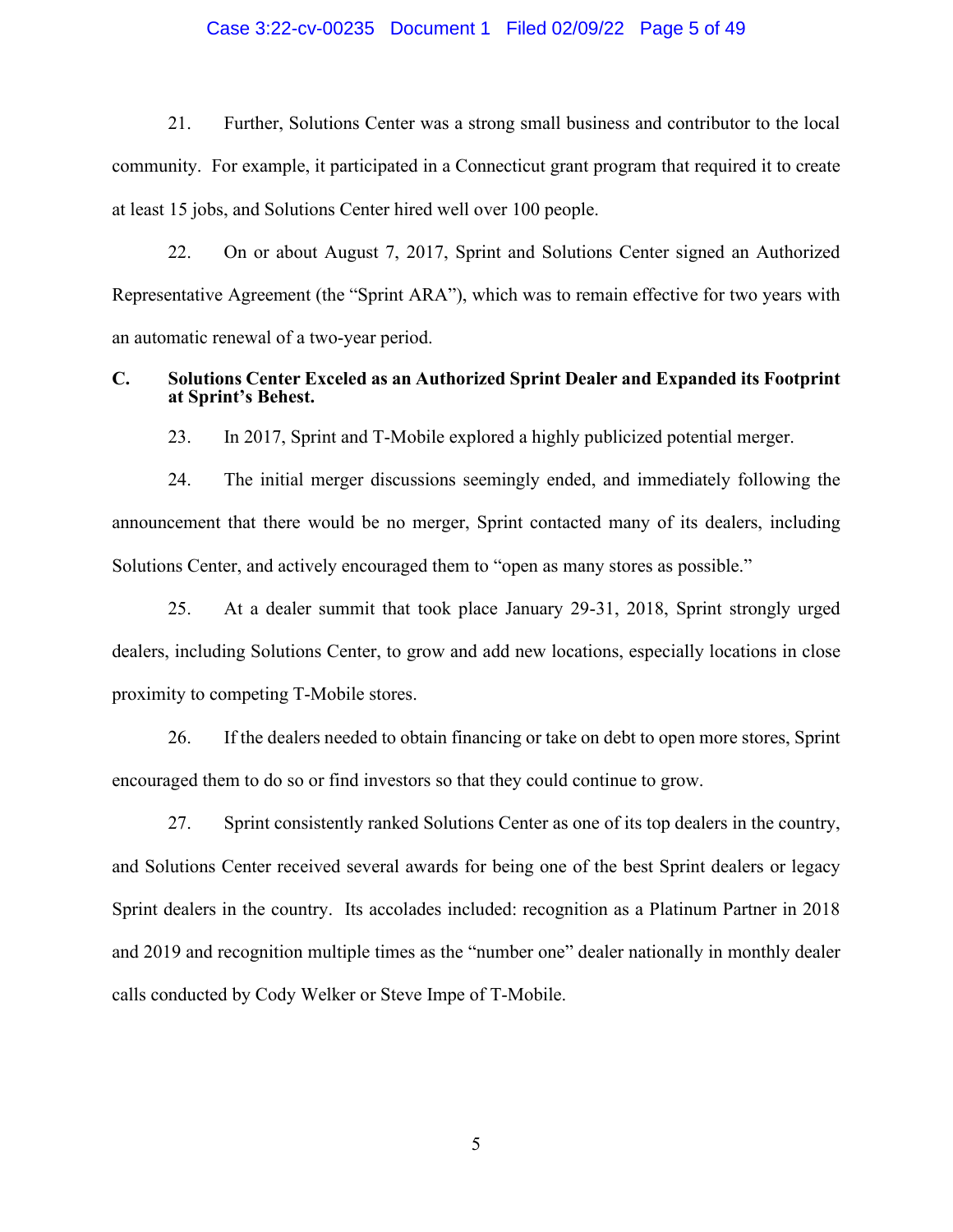# Case 3:22-cv-00235 Document 1 Filed 02/09/22 Page 6 of 49

28. In light of Solutions Center's track record of success, Sprint specifically encouraged Solutions Center to expand in markets that Sprint claimed had long-term "strategic" value or benefit to Sprint's plans.

29. Solutions Center grew to 28 stores across Connecticut, Massachusetts, Maryland, and Virginia, with over 200 employees, which included numerous employees of color.

# **D. While Encouraging Solutions Center to Expand, Sprint Concealed Its Plans to Merge with T-Mobile.**

30. Sprint knew that it would soon be acquired by T-Mobile but told Solutions Center otherwise, assuring Solutions Center (and other legacy Sprint dealers) that Sprint would remain "a stand-alone company." Indeed, Sprint's CEO Marcelo Claure specifically made this statement in a November 2017 email to Sprint's dealers, wherein he further outlined the "strong plan" he would implement "to grow Sprint as an independent company."

31. Despite Sprint's efforts to conceal its merger plans from dealers like Solutions Center, rumors persisted in early 2018 that Sprint and T-Mobile might merge.

32. When Solutions Center inquired whether there would be a merger, Sprint said there would not be, and again instructed Solutions Center to continue growing and opening new stores in close proximity to T-Mobile locations.

33. Solutions Center followed Sprint's instructions and continued opening new locations.

34. On April 29, 2018, Sprint and T-Mobile announced that they had reached a definitive merger agreement.

35. Upon information and belief, Sprint knew its prior statements to dealers about the merger were false and that its repeated urging of Solutions Center (and other legacy Sprint dealers) to continue growing and opening new stores was solely to strengthen Sprint's and its executives'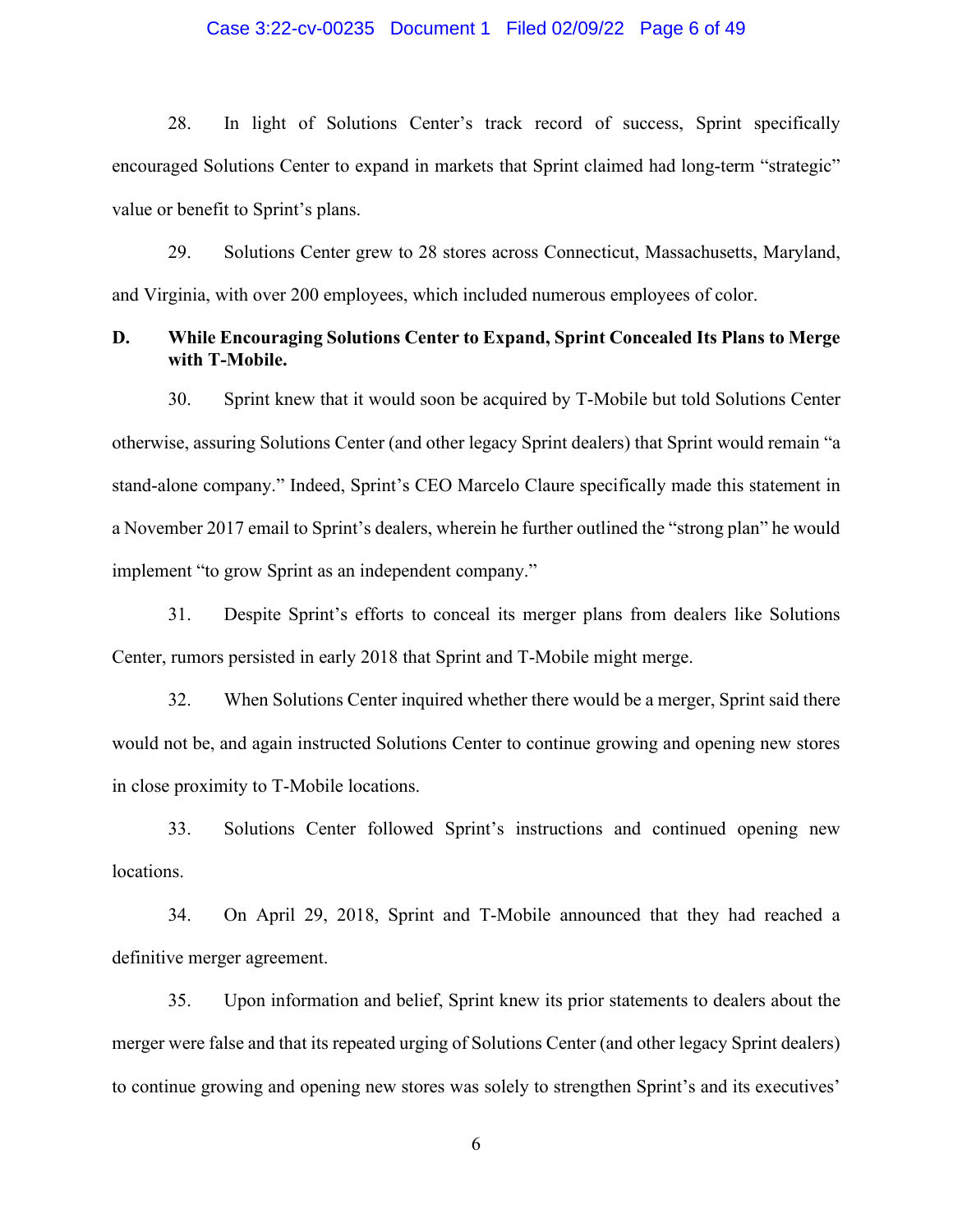#### Case 3:22-cv-00235 Document 1 Filed 02/09/22 Page 7 of 49

position in the ongoing (but concealed) merger negotiations, and would ultimately lead to the demise of dealers like Solutions Center.

36. Following the merger announcement, Solutions Center (and other Sprint dealers) asked what they could do to reduce the chance any of their stores would be closed following the merger and to have opportunities to grow and open new stores thereafter. Sprint's representatives, including but not limited to Tracey Nolan, explained that closure decisions would be based on a store's performance relative to other stores in close proximity, that Sprint's dealers needed to grow and perform exceptionally because they were now "writing their own résumé" for the merger and, if they were a top performer they'd be chosen as a growth partner for the "New T-Mobile." These representations were false, and Sprint and T-Mobile knew they were false.

37. To obtain the necessary approvals from the Department of Justice and regulatory agencies, T-Mobile also made representations — not only to existing Sprint dealers, but also to the government and the public — that the merger would increase competition for consumers, result in the opening of new stores, create approximately 100,000 new jobs, and would not produce anticompetitive behavior.

38. Among other public appearances to promote the merger, Marcelo Claure and T-Mobile's CEO John Legere, jointly appeared on CNBC's "Squawk on the Street" program on April 30, 2018. During that joint appearance, they stated that the new proposed merger would create thousands of jobs and would result in hundreds and hundreds of new stores being opened. A link to the video of program where these statements was made is here [https://www.cnbc.com/video/2018/04/30/T-Mobile-and-sprint-ceos-on-mega-merger.html.](https://www.cnbc.com/video/2018/04/30/t-mobile-and-sprint-ceos-on-mega-merger.html) Mr. Claure's and Mr. Legere's statements on that program are incorporated by reference.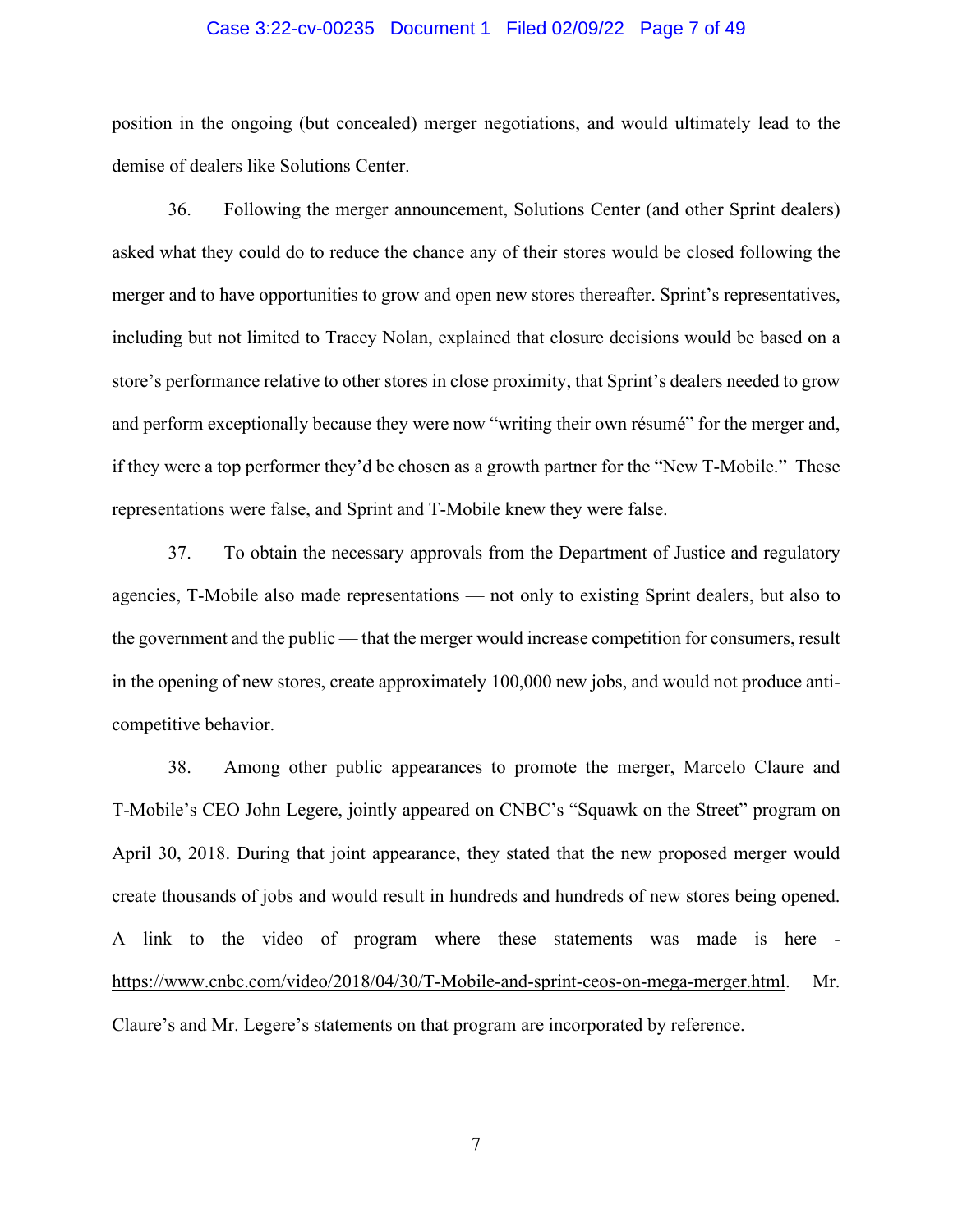# Case 3:22-cv-00235 Document 1 Filed 02/09/22 Page 8 of 49

39. Mr. Legere additionally stated that "The New T-Mobile will open **600 new stores to serve rural areas and small towns**" (emphasis in original) and that "we will offer a job with the New T-Mobile to every single employee of T-Mobile and Sprint working in one of our retail stores" following the merger, during an April 4, 2019 posting to T-Mobile's website [https://www.T-Mobile.com/news/un-carrier/new-T-Mobile-creating-jobs,](https://www.t-mobile.com/news/un-carrier/new-t-mobile-creating-jobs) which statements are also incorporated herein.

40. Messrs. Claure and Legere made these statements to induce legacy Sprint dealers, including Solutions Center, to continue following Sprint's supposed growth plan and convince them to not oppose the merger or request that appropriate regulators deny or contest the merger.

41. Messrs. Claure and Legere intended that Solutions Center and other Sprint dealers rely on these representations in executing post-merger agreements with T-Mobile so they could complete their merger and enrich themselves to the detriment of legacy Sprint dealers like Solutions Center.

42. Messrs. Claure and Legere also intended that Congress rely on these statements, as well as those made in other public appearances and interviews, because they knew the merger would be subject to scrutiny by Congress.

43. In fact, during joint testimony sessions to Congress on June 27, 2018 and February 19, 2019, Messrs. Claure and Legere reiterated their claims that the merger would not impact legacy Sprint dealers and would in-fact result in more stores being opened.

44. Sprint's lies, concealment of the truth, and wrongful manipulation of Solutions Center (and other legacy Sprint dealers) were intended to profit Sprint and its executives in the coming merger, from which they profited greatly, as a result of the growth they fraudulently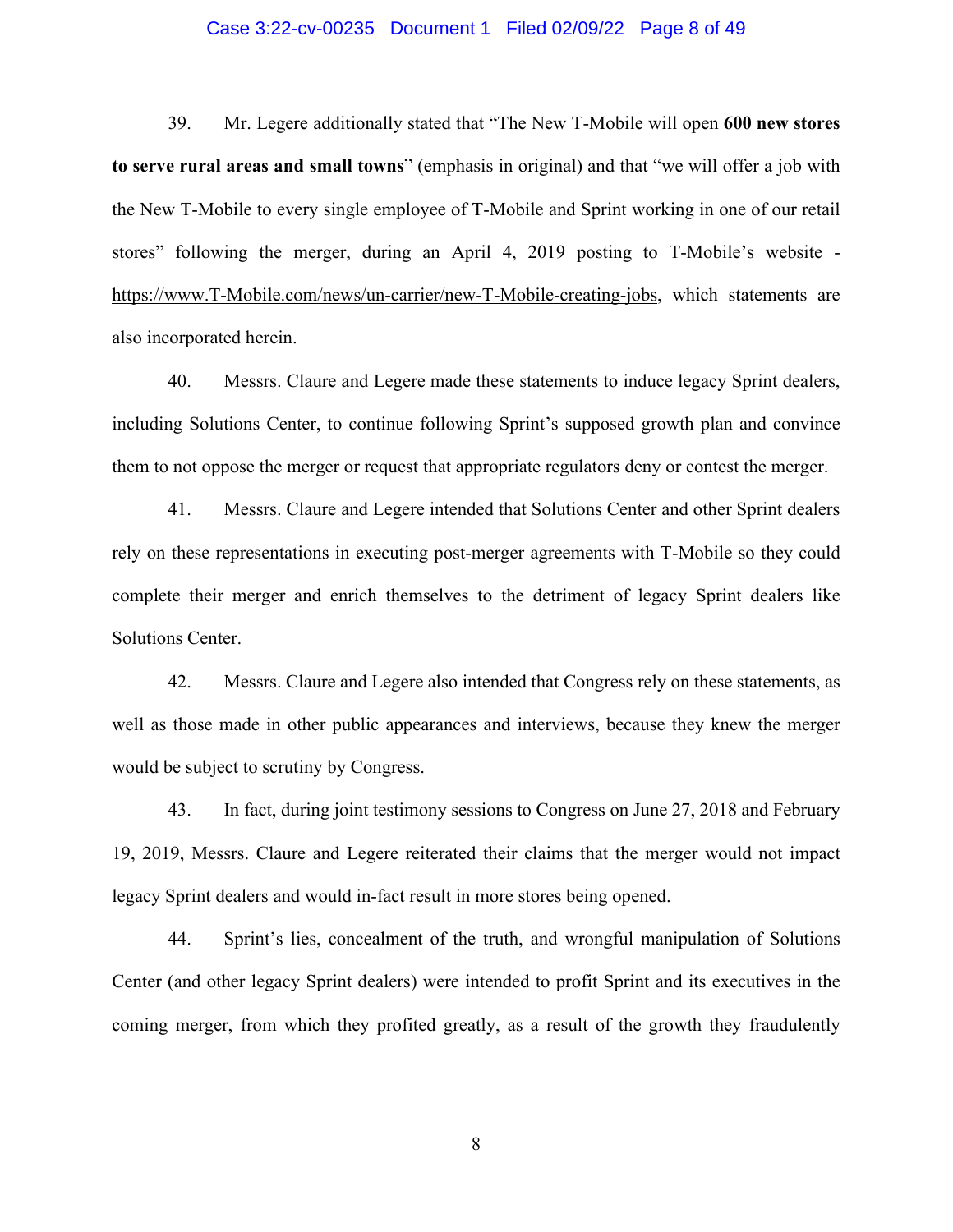#### Case 3:22-cv-00235 Document 1 Filed 02/09/22 Page 9 of 49

induced dealers to undertake — growth that the "New T-Mobile" intended to promptly dismantle and destroy once the merger transaction was complete.

# **E. Sprint and T-Mobile Merged, and T-Mobile Coerced and Fraudulently Induced Solutions Center to Enter Into New Agreements Based on False Promises of Growth and Limited Post-Merger Closures.**

45. Sprint and T-Mobile finalized the merger on April 1, 2020.

46. On or about April 25, 2020, representatives from T-Mobile emailed Solutions Center a document outlining T-Mobile's post-merger dealer strategy as it pertained to Solutions Center (Solutions Center can no longer retrieve this document because T-Mobile emailed it to Mr. Hudson's T-Mobile-required @tmobile.com email account, to which T-Mobile has revoked access, thereby causing Mr. Hudson to lose access to numerous such documents outlining T-Mobile's wrongdoings.).

47. In the document, T-Mobile announced that it was closing 32% (6 of 28 closures and taking 3 Corporate Owned Retail ("COR") to dealer doors) of Solutions Center's stores most of which were not in extreme proximity to an existing T-Mobile store, and were better performers than the nearest T-Mobile location. This number of closures, and the stores selected for closure, exceeded and was contrary to what Sprint and T-Mobile had intentionally misled Solutions Center to believe.

48. After announcing the Sprint dealer closures, T-Mobile stayed on script and repeated the same false statement Sprint fed to the dealers before the merger, claiming the closures were based on extreme proximity to other T-Mobile stores. T-Mobile also falsely represented it was instituting a similar number of closures for legacy Sprint and T-Mobile dealers alike.

49. Shocked by the volume of lucrative and successful stores they would lose immediately following the merger, Solutions Center and other legacy Sprint dealers asked T-Mobile if there would be another round of *en masse* closures subsequent to these. T-Mobile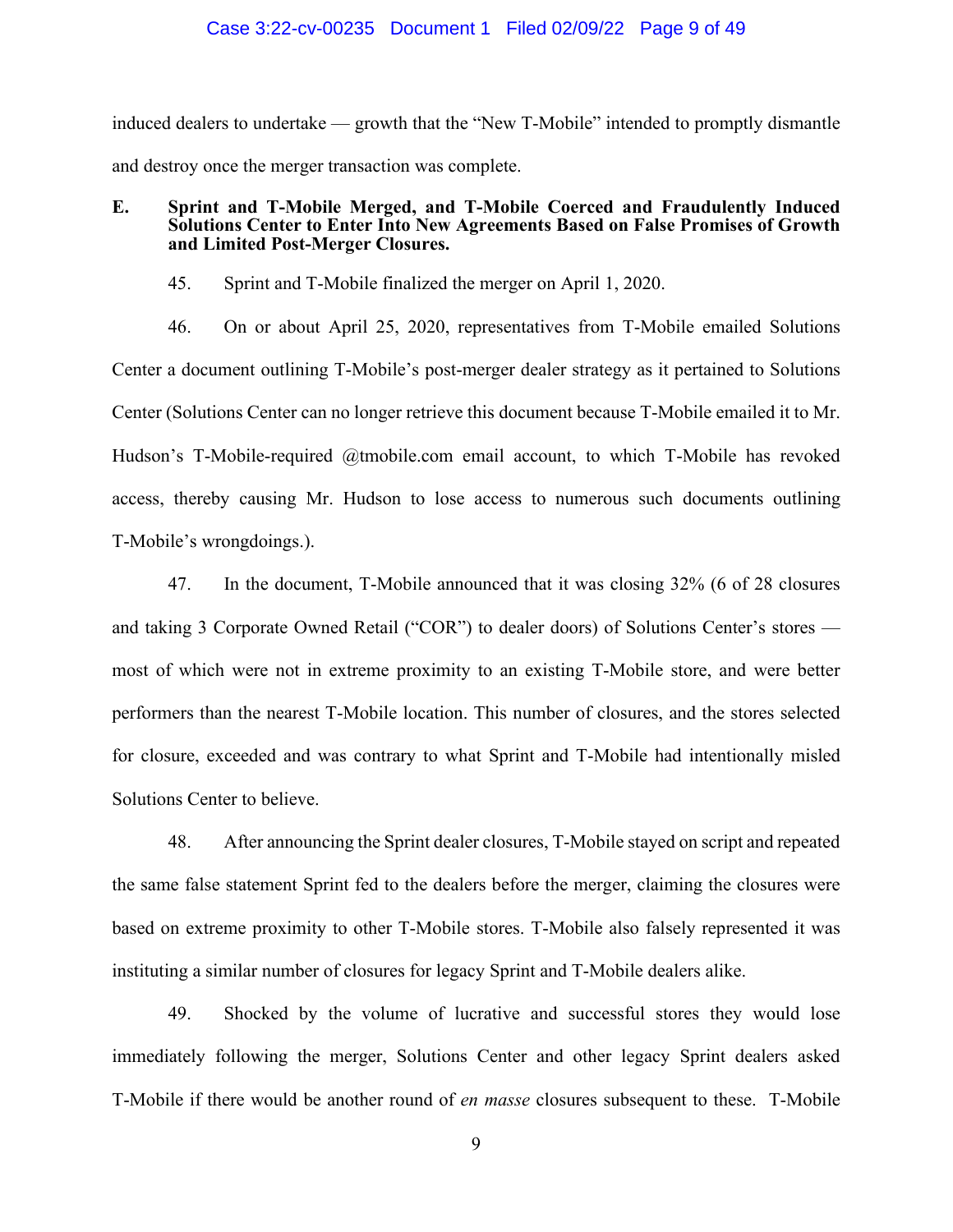# Case 3:22-cv-00235 Document 1 Filed 02/09/22 Page 10 of 49

falsely said there would not be another round of closures. To bolster this lie, T-Mobile intentionally designed the April 2020 dealer strategy presentations it made to Solutions Center and other legacy Sprint dealers to say nothing suggesting a potential for future closures and to give the impression there would be none.

50. When Solutions Center inquired about permission to renew the soon-to-expireleases on some of its remaining 22 stores, T-Mobile provided its assurances and concealed the fact that T-Mobile had, upon information and belief, already decided it would soon close those stores as well.

51. Around the same time in April 2020, during an in-person meeting with Terry Hayes, Northeast Region Vice President General Manager with T-Mobile, Solutions Center also asked whether it would have opportunities to re-grow and acquire new stores following the closures. Mr. Hayes falsely and misleadingly assured Solutions Center that T-Mobile would support its growth once it signed T-Mobile's agreements.

52. T-Mobile bolstered this deceit through Doug Chartier, T-Mobile's Vice President of sales and distribution, who told Solutions Center it was "okay to shrink to regrow" and that T-Mobile wanted Solutions Center to be "well capitalized and in good financial position" to succeed; and through Scott Keen and Cody Welker, Directors of Sprint's (and later T-Mobile's) dealer distribution channels who assured Solutions Center it would be "a growth partner" and "well taken care of," and that there "would not be" another round of closures.

53. According to T-Mobile's representatives, the "shrink to grow" strategy involved a single round of closures to eliminate — on a fair and reasonable basis — stores that were in close proximity to one another, and then allow dealers like Solutions Center to grow by adding new locations in new areas.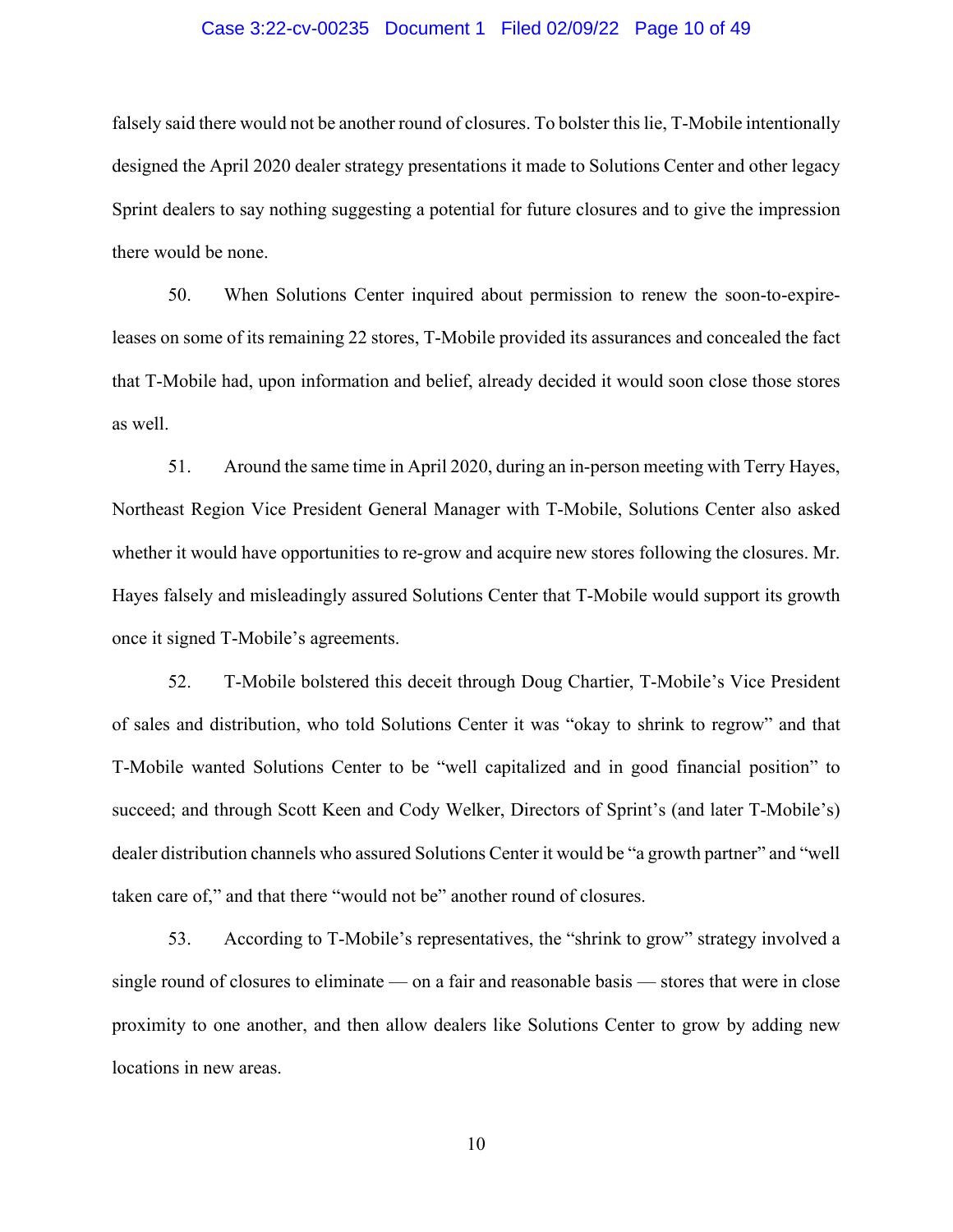# Case 3:22-cv-00235 Document 1 Filed 02/09/22 Page 11 of 49

54. Indeed, multiple T-Mobile representatives repeatedly assured Solutions Center that there would be no more rounds of store closures and that T-Mobile would facilitate expansion and growth by Solutions Center.

55. Further, in response to a specific inquiry from Mr. Hudson of Solutions Center, Carlos Morais of T-Mobile assured Solutions Center that T-Mobile would approve new locations for Solutions Center as long as it had solid performance metrics, but Mr. Morais (and T-Mobile more generally) concealed from Solutions Center that T-Mobile had no intention of allowing Solutions Center to recover from the closures and instead planned to impair the performance capabilities of Solutions Center's remaining stores and further reduce, not grow, the number of Solutions Center's stores until it had no choice but to exit the business entirely.

56. All of these coordinated statements took place right before T-Mobile forced and coerced legacy Sprint dealers, like Solutions Center, to sign T-Mobile's dealer agreements. Upon information and belief, at the time T-Mobile made these statements T-Mobile knew that it would make multiple additional rounds of *en masse* closures of Solutions Center stores and caused its personnel, like Messrs. Keen, Welker, and Morais, to misrepresent its intentions to Solutions Center and other legacy Sprint dealers.

57. On or about May 1, 2020, T-Mobile sent Solutions Center a voluminous package of documents (hereinafter the "T-Mobile Agreement Package"), which would require Solutions Center to wind down its existing agreements with Sprint, enter into four new Retailer Services Agreements with T-Mobile, and submit a personal guaranty signed by Mr. Hudson individually.

58. The T-Mobile Agreement Package comprised nearly 400 pages of dense legal documents.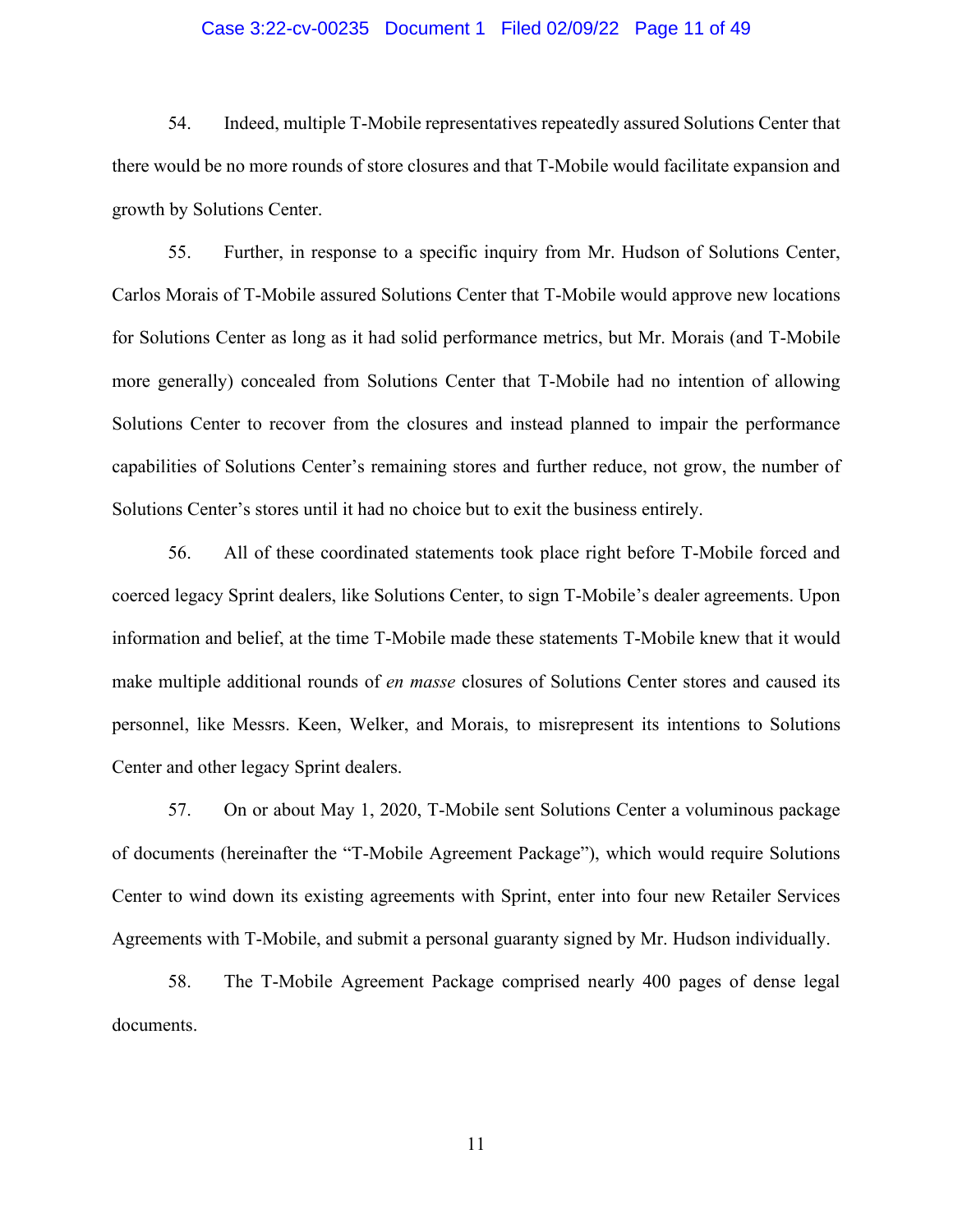# Case 3:22-cv-00235 Document 1 Filed 02/09/22 Page 12 of 49

59. The documents in the T-Mobile Agreement Package included references to and purported to incorporate terms, policies, and procedures that Solutions Center was not permitted to access —– and therefore could neither read nor understand — until after it signed the T-Mobile Agreement Package.

60. T-Mobile's unwillingness to provide access to the documents referenced in the T-Mobile Agreement Package demonstrates the coercive and fraudulent manner in which T-Mobile proceeded.

61. Contemporaneously with its transmission of the T-Mobile Agreement Package, T-Mobile falsely represented that it did not have to and would not honor Sprint's obligations under Solutions Center's existing Sprint ARA, which obligations T-Mobile had assumed via the merger and by their terms remained effective as the Sprint ARA contained an automatic renewal clause.

62. T-Mobile further falsely represented that, because Sprint no longer existed, T-Mobile was not obligated to provide any benefits under the existing contracts and would not allow Solutions Center to sell any T-Mobile phones, accessories, or services unless it signed the T-Mobile Agreement Package.

63. T-Mobile's threat stood to deprive Solutions Center of the ability to meet its expenses of approximately \$750,000 per month in lease payments, payroll, taxes, and debt service.

64. T-Mobile took the entirely opposite position with respect to Solutions Center's burdens under the existing Sprint ARA, stating it would continue to enforce those burdens against Solutions Center until it signed the T-Mobile Agreement Package.

65. T-Mobile pressured Solutions Center to quickly sign the T-Mobile Agreement Package, repeatedly emphasizing that no terms would be negotiated, and Solutions Center had no choice if it wanted to be a part of the new T-Mobile (and that, in fact, Solutions Center's *only*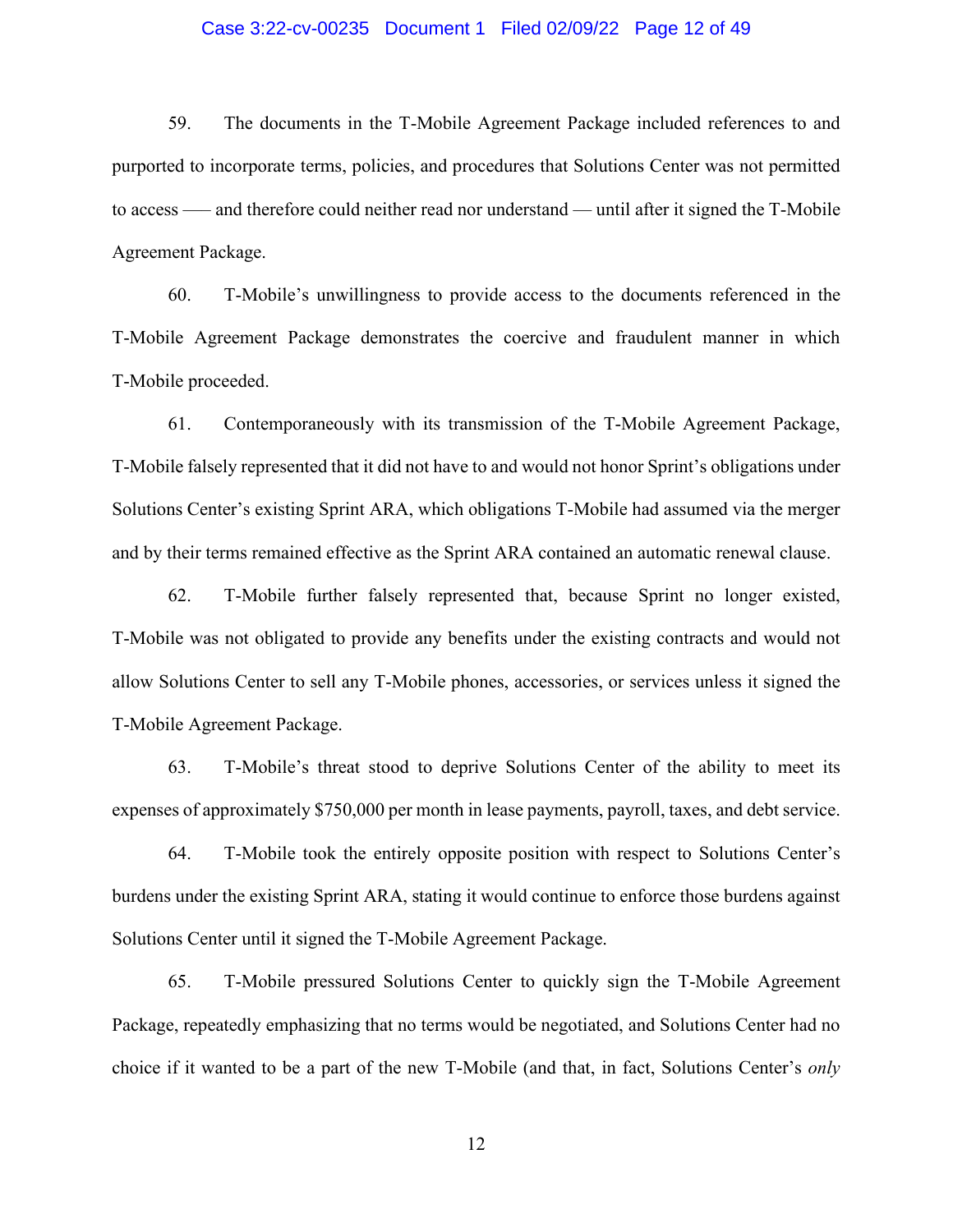#### Case 3:22-cv-00235 Document 1 Filed 02/09/22 Page 13 of 49

choice was to be part of T-Mobile because it was still bound by the non-compete provisions of its dealer agreement with Sprint). Contemporaneous with this coercion, T-Mobile of course continued its assurances that Solutions Center would have growth opportunities and there "would not be" another large round of store closures[.](#page-12-0)<sup>2</sup>

66. Solutions Center had no legitimate option of suing T-Mobile to avoid signing these documents. If it did not sign them, Solutions Center would lack the cash flow from selling wireless services and products that it would have needed to fund litigation against T-Mobile and Sprint, which were, conversely, well capitalized to resist a challenge (and draw it out to punish Solutions Center).

67. The risk of taking on T-Mobile while trying to do business with it was significant because T-Mobile habitually retaliates against dealers that stand up to it.

68. T-Mobile also stated that if Solutions Center did not sign the T-Mobile Agreement Package by May 8, 2020 (effectively giving Solutions Center only 7 days to attempt to read and understand, let alone obtain legal advice on, approximately 400 pages of dense contract language), not only would there be a complete and immediate cessation of all Solutions Center's revenue producing activity, T-Mobile would withhold the funds needed to remodel Solutions Center's remaining stores to convert them to T-Mobile-branded locations.

69. T-Mobile's statement that Solutions Center would receive a certain amount of money to cover the cost of "refreshing" its stores if it quickly signed the T-Mobile Agreement Package also concealed the true costs of doing so, which far exceeded the amount T-Mobile said it would allocate.

<span id="page-12-0"></span> $2<sup>2</sup>$  Mr. Hudson of Solutions Center made a similar inquiry (about whether there would be further closures) shortly after he signed the T-Mobile Agreement Package and received the same response.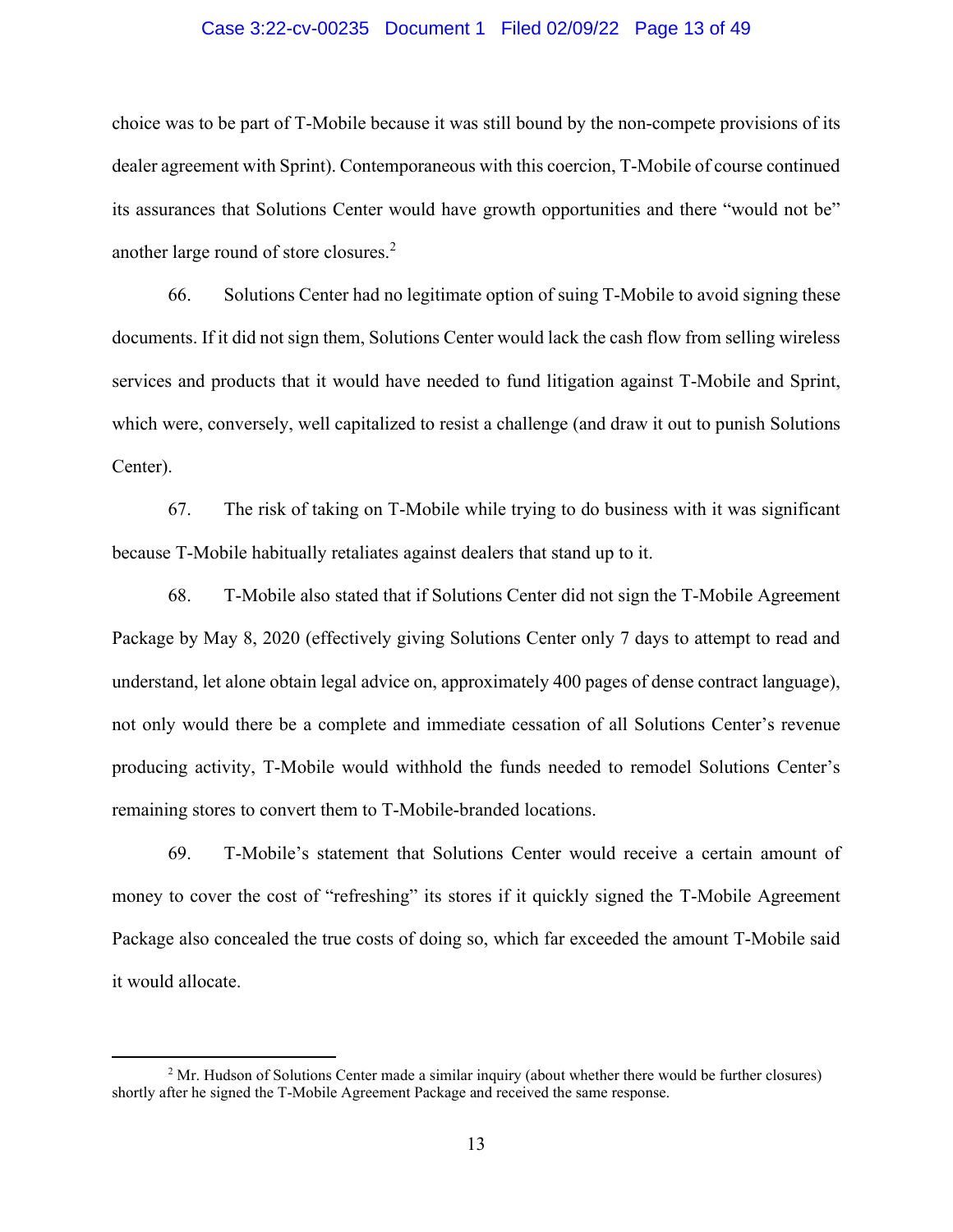# Case 3:22-cv-00235 Document 1 Filed 02/09/22 Page 14 of 49

70. Faced with an immediate reduction of its business within weeks of the merger, the direct threat of having its remaining stores' operations grind to a halt with nothing to sell, and the inability to negotiate terms, and relying on T-Mobile's representations that there would be no further rounds of store closures but instead growth opportunities, Solutions Center signed the T-Mobile Agreement Package on May 8, 2020.

71. The T-Mobile Agreement Package included several T-Mobile Retailer Services Agreements (the "T-Mobile RSAs"), the Wind Down Addendum to the Sprint ARA (the "Wind Down Addendum"), and an individual personal guaranty for Mr. Hudson (the "Guaranty").

72. Notably, T-Mobile included untruthful language in the Guaranty stating that Mr. Hudson requested to personally guaranty Solutions Center's obligations, when, in fact, he did not want to sign a personal guaranty.

73. Solutions Center only signed the T-Mobile Agreement Package under extreme economic duress, unwillingly, and further coerced by the lies T-Mobile told.

74. The T-Mobile RSAs were one-sided adhesion contracts and, as Solutions Center now realizes, intended only as a façade for T-Mobile's scheme to rapidly drive Solutions Center (and countless other legacy Sprint dealers) out of business and not to facilitate a legitimate commercial enterprise.

# **F. T Mobile's Agreements Were Unduly Oppressive, Particularly Given T Mobile's Unreasonable Interpretations To Create Truly Oppressive Terms.**

75. The T-Mobile RSAs provide for five-year terms. T-Mobile represented that it was providing Solutions Center with a 5-year agreement instead of the "usual" 6-month agreement it was offering other legacy Sprint dealers because Solutions Center was a top performing dealer. The reality, however, was that T-Mobile knew the usual 6 months might not be long enough to dismantle the dealers it wanted to run out of business, and therefore gave those dealers — many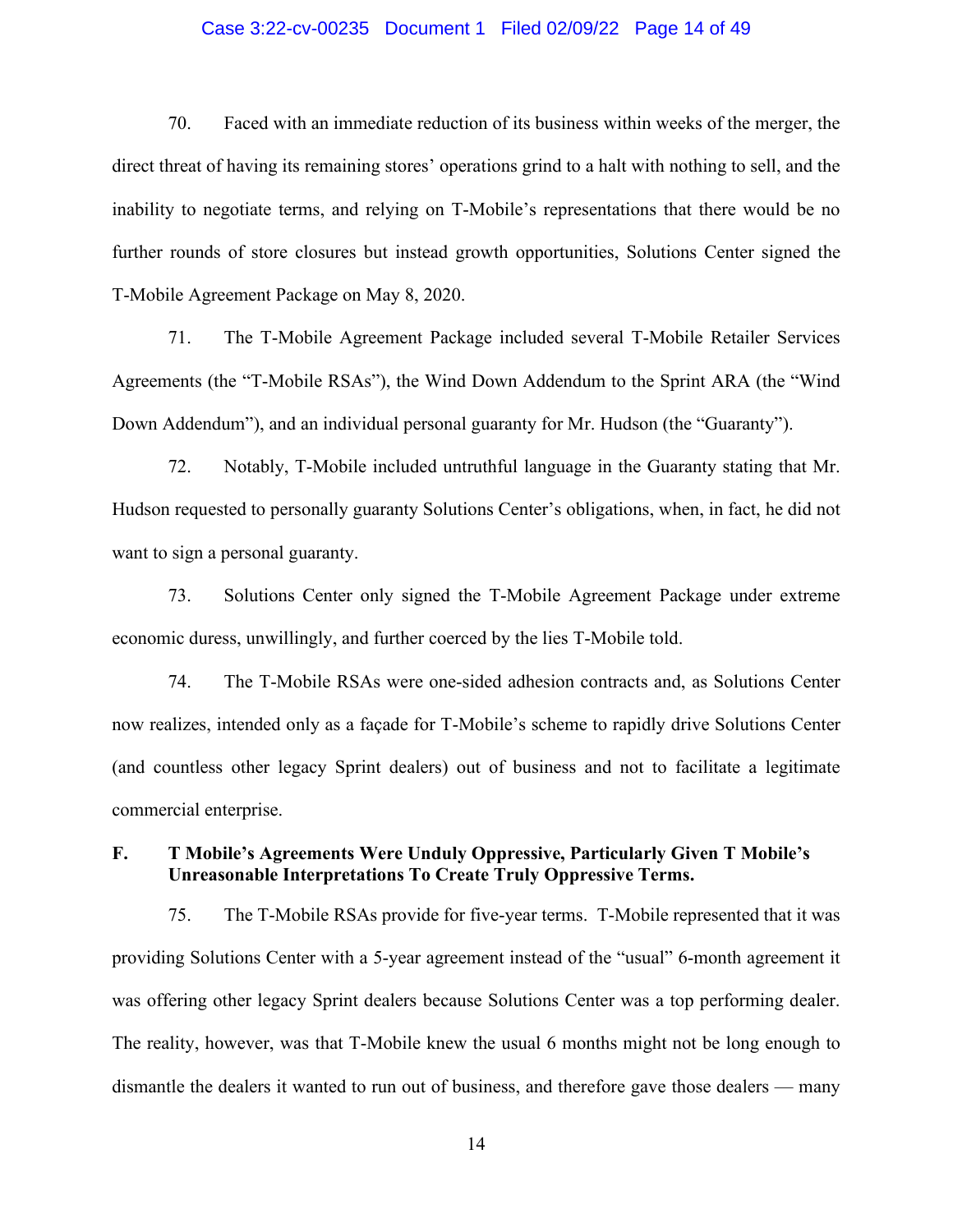# Case 3:22-cv-00235 Document 1 Filed 02/09/22 Page 15 of 49

of which were top performing legacy Sprint dealers, including Solutions Centers — 5-year terms so they would have a longer period of obligations (non-competes and guarantees) and could not leave T-Mobile to sell competing carriers' products while T-Mobile systematically destroyed their businesses.

76. The T-Mobile RSAs provide that the parties can only terminate them for material, uncured default. T-Mobile unilaterally interpreted the RSAs to evade this limited termination provision by relying on other provisions of the RSAs to shut down Solutions Center's business without any uncured default by Solutions Center.

77. The T-Mobile RSAs provide that either party can close a Solutions Center store for any reason or no reason with at least 120-days' written notice. They go on, however, to limit this right for Solutions Center only to situations in which T-Mobile approves of the closure. The plain language, purpose, and intent of the provision was to allow for occasional, one-off closings of stores that were not performing well or were inconvenient to operate.

78. However, T-Mobile adopted an untenable and unethical interpretation of the provision, claiming it authorized T-Mobile to impose broad "rounds" of closures of numerous Solutions Center stores, as often and as numerous as T-Mobile desired for its own benefit, even if so rapid and financially ruinous to Solutions Center that it would be forced to sell its remaining assets to avoid bankruptcy and without ever receiving a bona fide opportunity to be a T-Mobile dealer.

79. No rational or fair person could interpret the agreement this way, as indicated by the need for an entirely separate agreement just months prior — the Wind Down Addendum — to address merely the one-time imposition of such sweeping closures, nor would a rational dealer knowingly agree to such an illusory arrangement.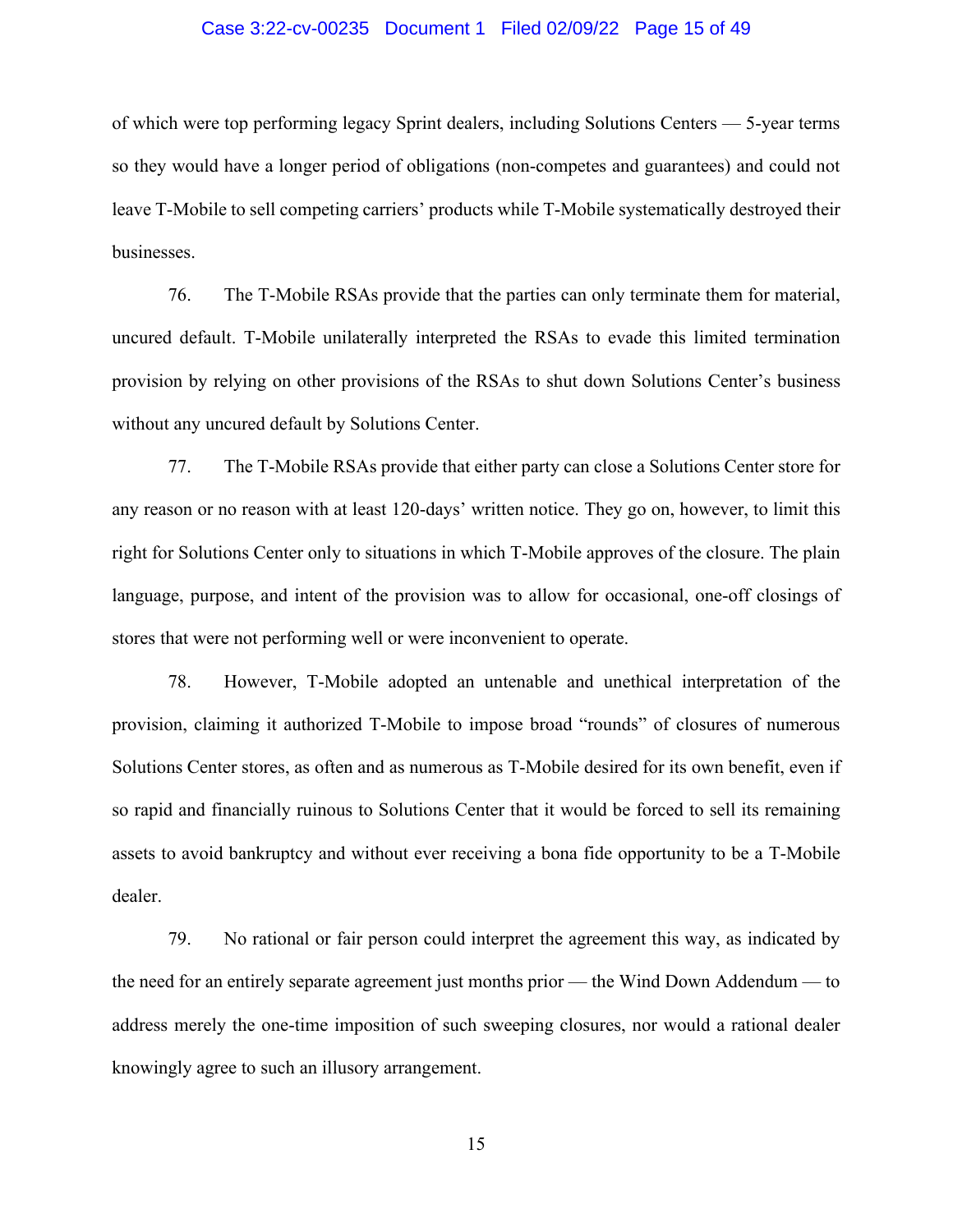# Case 3:22-cv-00235 Document 1 Filed 02/09/22 Page 16 of 49

80. Solutions Center's ability to grow was entirely in the hands of T-Mobile, which gave itself sole discretion to approve or reject Solutions Center's attempts to open or acquire new store locations, and to approve or reject even the renewal of any existing Solutions Center locations. In essence, Solutions Center's ability to survive was dependent on T-Mobile's good faith and fair dealing, which, it turned out, would be non-existent.

81. The T-Mobile RSAs also contain a broad covenant not to compete, which applies during the term of the agreement and for 1-year afterwards and prohibits not only Solutions Center, but also its principals and owners, and any successor entity, from competing with T-Mobile or its dealers in virtually any capacity. Stated differently, T-Mobile closed all of the exit doors for any dealers who did not want to endure its ruinous activity; it impeded the free alienation of businesses and stifled legitimate competition in the marketplace.

82. The T-Mobile RSAs (and the Sprint Wind Down Addendum) also greatly reduced Solutions Center's compensation, depriving it of, among other things, the residuals it had earned while also creating a less profitable platform than the Sprint ARA it had supplanted.

83. The T-Mobile RSAs (and the Wind Down Addendum) also purported to include releases. However, as indicated above, those releases are invalid because they were the product of fraud, coercion, and improper duress created by T-Mobile.<sup>[3](#page-15-0)</sup>

84. Indeed, if T-Mobile had been truthful about its plans to rapidly dismantle these dealers' businesses, or had it not wrongfully manipulated the relationships to ensure that any

<span id="page-15-0"></span><sup>&</sup>lt;sup>3</sup> T-Mobile had a pattern and practice of applying improper financial and other pressure to coerce dealers' execution of purported releases. Upon information and belief, T-Mobile even sent releases to dealers' low-level managers in hopes an unwitting individual would sign them. These and other unscrupulous tactics, combined with T-Mobile's pressuring of dealers to sign releases inserted into voluminous contract "packages" it gave dealers literally days to review and sign if they wanted "to keep doing business," exposes both T-Mobile's knowledge of its lies and forthcoming wrongdoing, and its attempt to use deceit and coercion to immunize itself from its fraudulent, unfair, and anti-competitive conduct.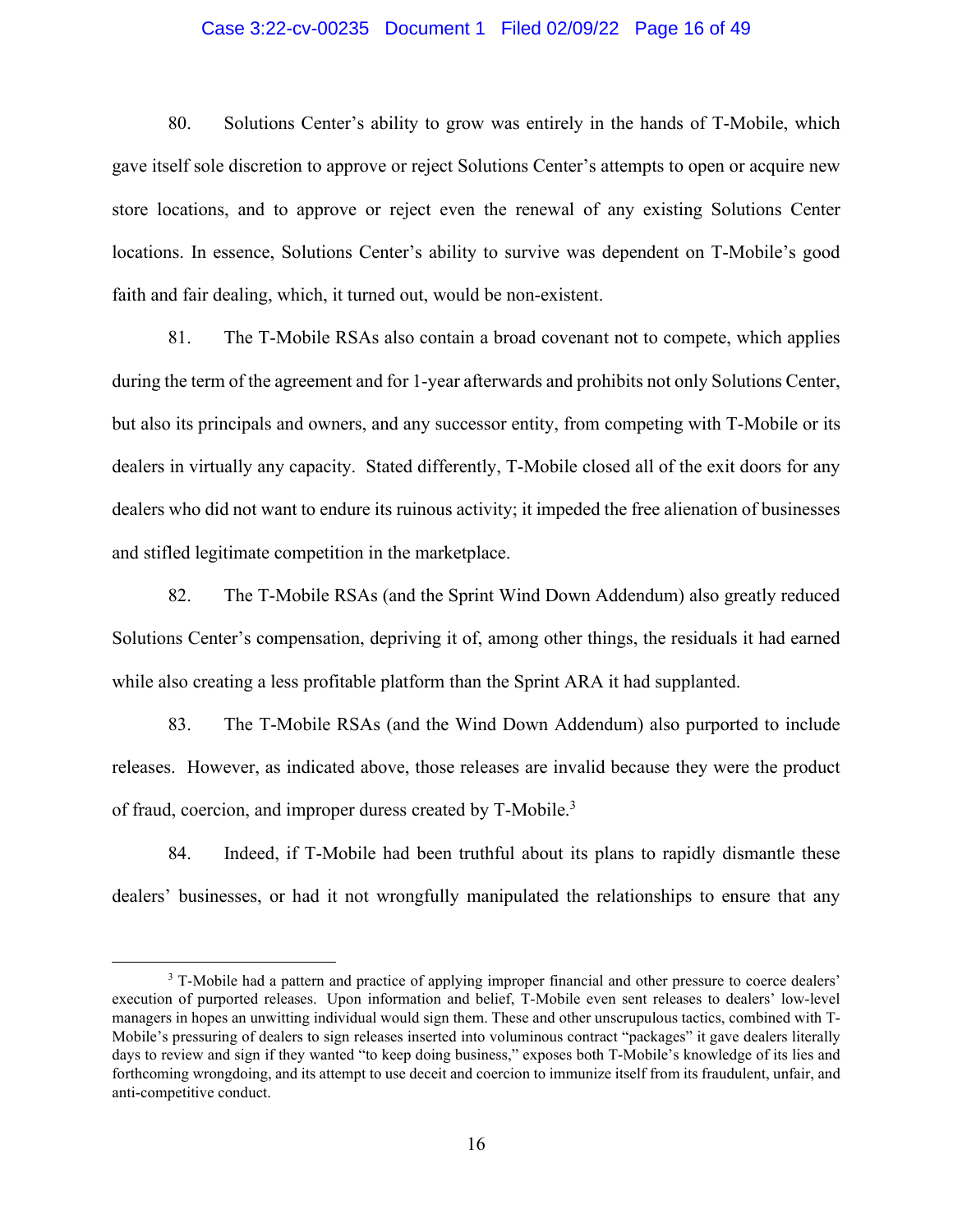attempt to stand up to T-Mobile guaranteed a dealer's insolvency, no rational dealer would voluntarily sign such agreements.

# **G. T-Mobile Instituted Additional Closures Despite Representations to the Contrary, and Further Engaged in a Pattern and Practice of Anti-Competitive Behavior to Harm Solutions Center and Drive it Out of Business.**

85. In bad faith, T-Mobile weaponized the terms of the agreements it coerced Solutions Center to sign, imposing rapid and crippling numbers of store closures, which was contrary to T-Mobile's representations. Specifically:

- a. T-Mobile immediately closed the 9 stores representing 32% of Solutions Center's total stores.
- b. In November 2020, approximately 6 months after T-Mobile assured Solutions Center it would not be subject to additional closures, T-Mobile announced that it was instituting a second round of closures and would close 4 more of Solutions Center's stores.
- c. The unexpected "second-round" closures represented 21% of the remaining Solutions Center stores and brought the total closures (within 6 months of signing a 5-year term with T-Mobile) to 46% of Solutions Center's stores.
- d. T-Mobile prevented Solutions Center from renewing the leases on 2 of its most successful stores, and knew that Solutions Center could not survive those closures because those stores represented more than 50% of Solutions Center's sales, and without them, Solutions Center also lost key managementlevel personnel.
- e. As part of its closures, T-Mobile forced Solutions Center to "sell back" the three "COR-to-Dealer" doors (*i.e.*, stores that Sprint had asked a dealer to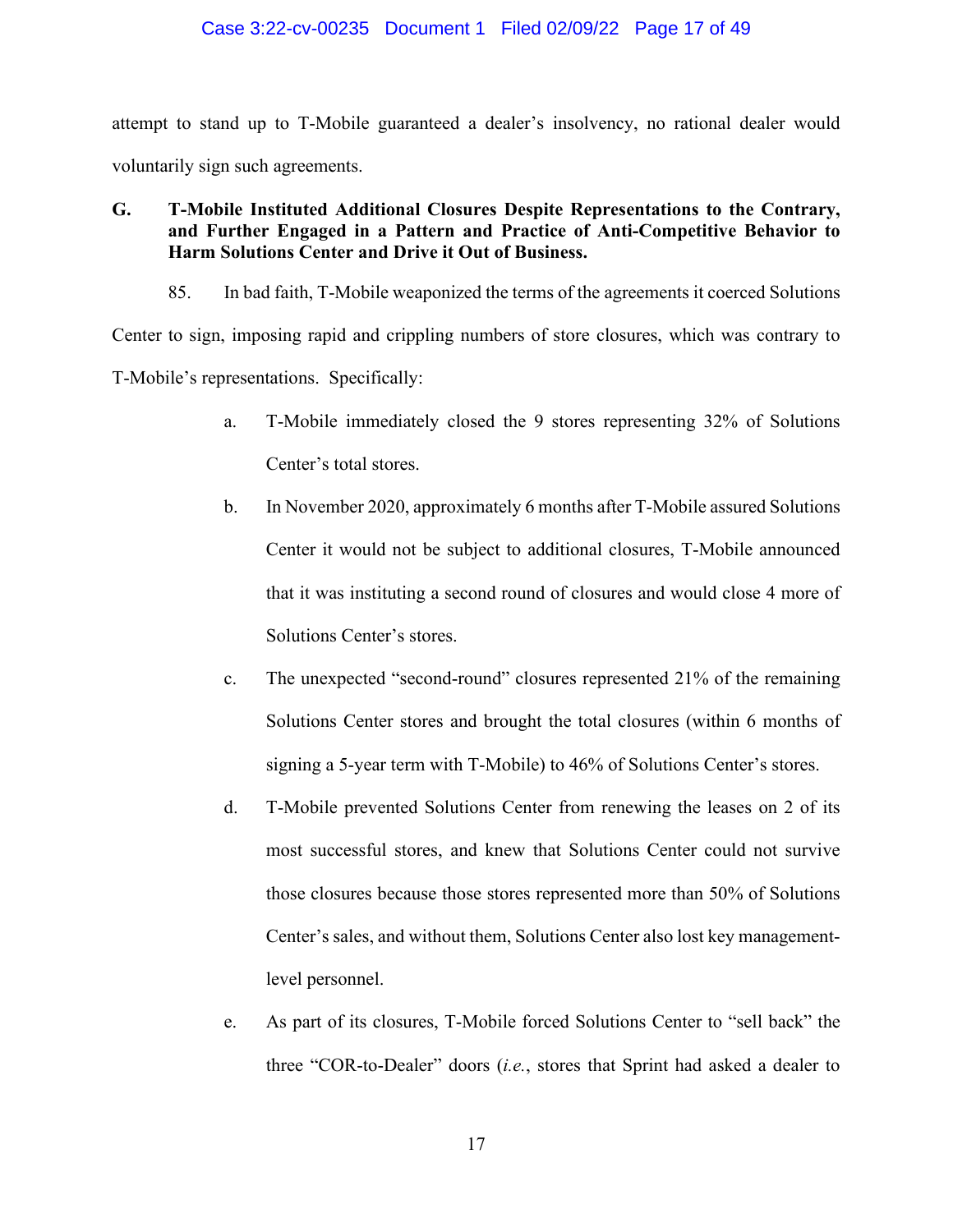# Case 3:22-cv-00235 Document 1 Filed 02/09/22 Page 18 of 49

assume and operate at the dealer's significant expense and investment of resources).

- f. T-Mobile caused Solutions Center to invest heavily in upgrading Solutions Center's Westfield Trumbull Mall location ("the Westfield location") only to later take it from Solutions Center.
- g. Indeed, T-Mobile already had a corporate store (i.e., a T-Mobile-owned store) in the same mall, which Terry Hayes told Mr. Hudson was one of T-Mobile's best stores, and Mr. Hayes specifically indicated that T-Mobile was happy to see that Solutions Center had a dealer store in the same mall, as T-Mobile specifically have wanted a second store in the mall.
- h. Once Solutions Center finished upgrading the Westfield location at its own expense (and at T-Mobile's insistence), T-Mobile announced that it would close the store. But, after Solutions Center was forced to sell its remaining business to a "preferred" dealer that T-Mobile had approved to buy Solutions Center's assets, T-Mobile reversed course and permitted the Westfield location to remain open and be operated by that preferred dealer.
- 86. Regarding T-Mobile's excessive closures of Solutions Center stores, T-Mobile engaged in misconduct, including among other things, the following:
	- a. The initial closures were more than Defendants had represented and had given Solutions Center reason to believe would occur.
	- b. The November 2020 announcement was contrary to T-Mobile's explicit representations made by its Director Scott Keen in May 2020 in verbal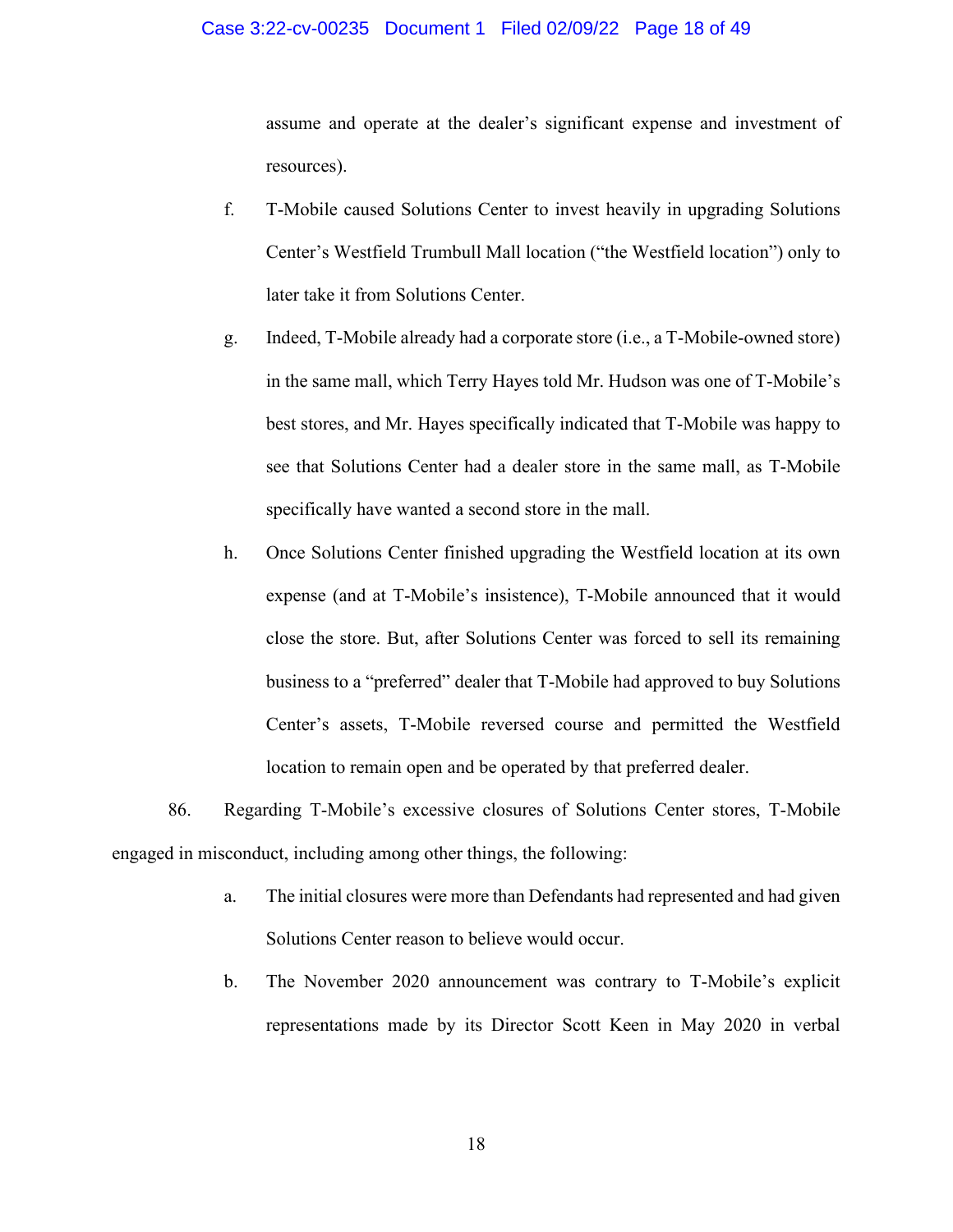communication with Mr. Mark Hudson and made by T-Mobile in a PowerPoint presentation T-Mobile provided to Solutions Center.

- c. Upon information and belief, T-Mobile imposed the closures to prevent Solutions Center from performing to its potential, deflate its performance metrics, impede its ability to operate existing stores optimally, preclude any realistic opportunity for expansion or growth, and force it to exit the marketplace by making a sale to a preferred T-Mobile dealer.
- d. Upon information and belief, T-Mobile disproportionately imposed the majority of closures upon legacy Sprint dealers as part of its plan to eliminate, and have its preferred legacy T-Mobile dealers subsume, the unwanted Sprint dealers it acquired via the merger.

87. T-Mobile also took actions calculated to damage Solutions Center and other legacy Sprint retailers and to drive them out of the marketplace. That conduct included, without limitation the following:

- a. As a condition of the "privilege" of doing business with T-Mobile, T-Mobile withheld Solutions Center's rightfully earned residuals under the Sprint ARA. For the 9 initially closed stores alone, these withholdings totaled nearly \$4 million.
- b. T-Mobile otherwise reduced or eliminated revenue streams that existed under the Sprint ARA, which T-Mobile never represented would be impacted or changed under the T-Mobile Agreement Package.
- c. T-Mobile made inequitable and inconsistent determinations about the time period for, and when it would impose, chargebacks (*i.e.,* withholdings from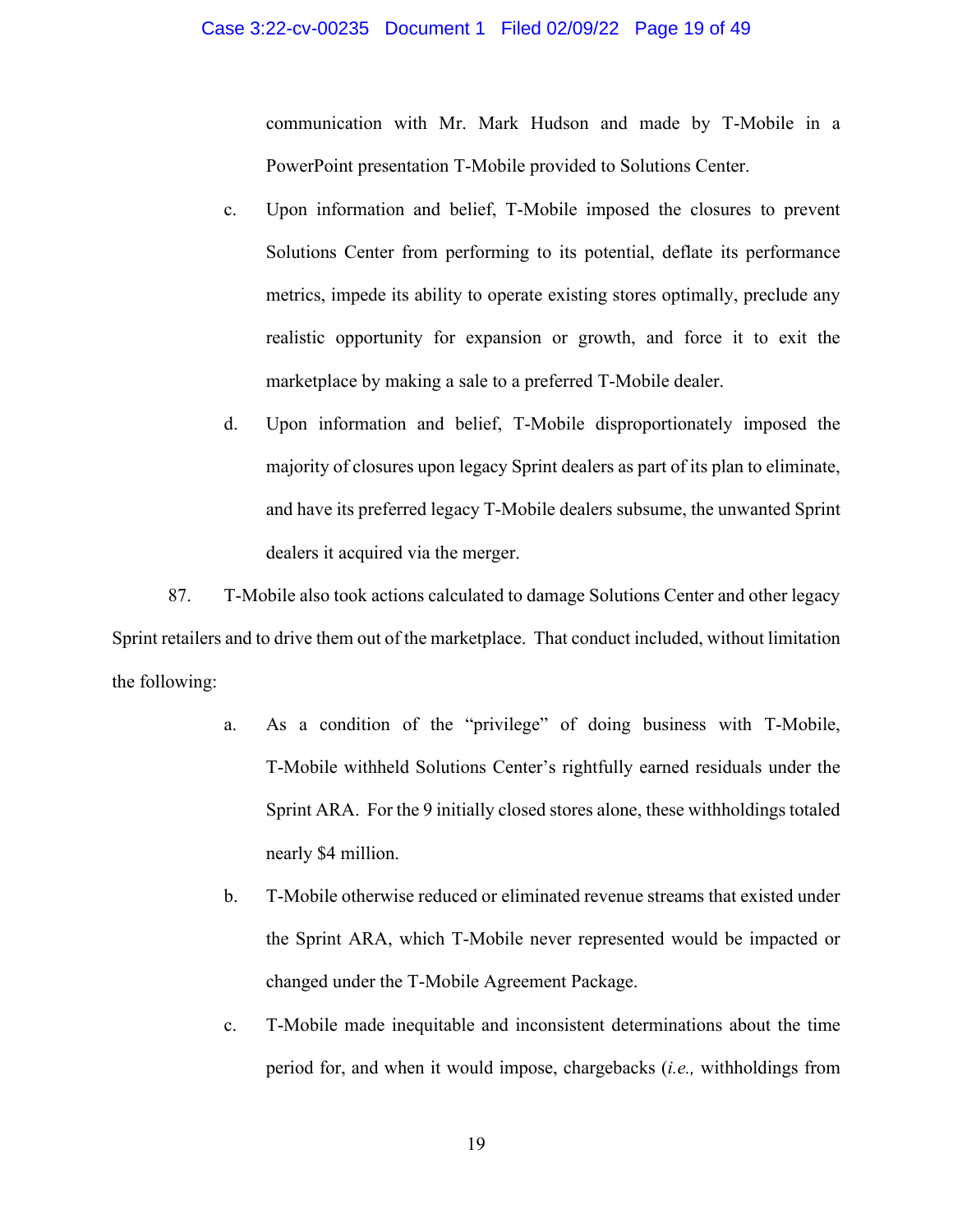commissions, residuals or other payments due to Solutions Center, supposedly for items such as cancelled cell plans or returned products) and took an inordinate amount of time to resolve chargeback issues, which hamstrung Solutions Center's ability to accurately document/forecast cash flow.

- d. T-Mobile manipulated search engine results to divert internet traffic and potential business away from Solutions Center and instead to preferred legacy T-Mobile retailers and corporate stores. Specifically, T-Mobile suppressed search engine results for Solutions Center locations so they would not appear at the top of or at all in a search engine query for T-Mobile locations even though the internet user was located in close or closest proximity to a Solutions Center store location.
- e. T-Mobile failed to provide appropriate signage for Solutions Center.
- f. T-Mobile required Solutions Center to enter into vendor contracts that were unreasonable and costly.
- g. T-Mobile imposed a lengthy "acquisitions freeze" that, in combination with T-Mobile's other acts of suppressing Solutions Center, prevented Solutions Center from pursuing acquisitions or selling its business. Upon information and belief, however, T-Mobile granted exemptions from its acquisition freeze for certain T-Mobile-favored retailers.
- h. When the supposed acquisition freeze was over, T-Mobile ignored or deferred Solutions Center's growth-related requests.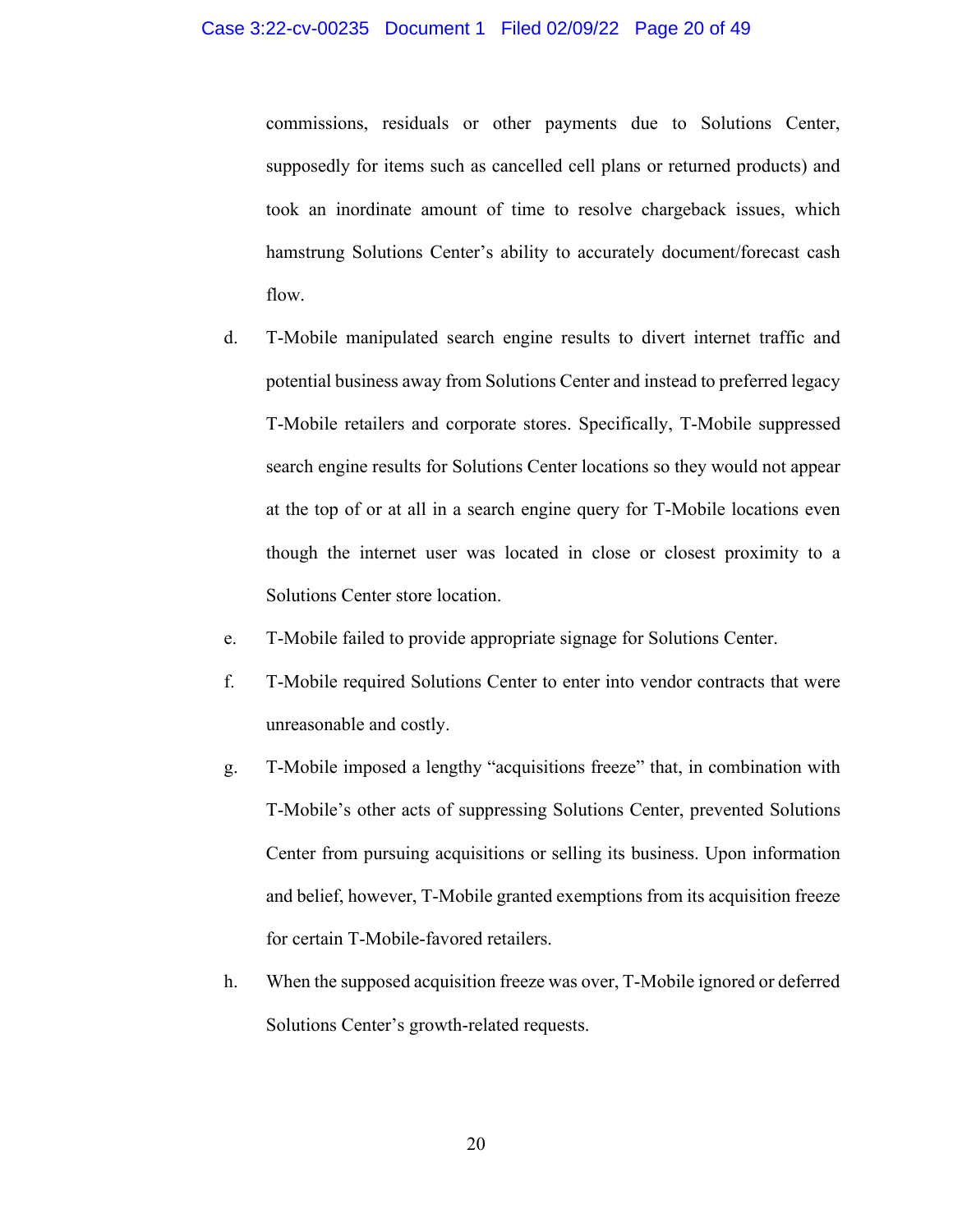- i. While citing proximity with other stores as a basis for the closures it imposed, T-Mobile placed T-Mobile-owned corporate stores in close proximity to Solutions Center locations.
- j. Upon information and belief, after using bad faith and improper tactics to hinder the performance of Solutions Center's existing stores, T-Mobile used those performance metrics (which T-Mobile wrongfully suppressed) as a pretext to eliminate those stores.

88. Upon information and belief, T-Mobile knew it planned to take all of the aforementioned actions prior to Solutions Center's execution of the T-Mobile Agreement Package but actively concealed and lied about those plans to induce Solutions Center to sign the T-Mobile Agreement Package.

# **H. T-Mobile's Unlawful Conduct Forced Solutions Center to Exit a Business in Which it Had Flourished For Over 14 Years.**

89. Before they were forced to do business with T-Mobile, Solutions Center's principals intended to either grow or maintain Solutions Center as a closely-held, essentially family business or to grow the business and sell it for a profit. T-Mobile ruined either path for Solutions Center's future.

90. Once it became clear that T-Mobile's actions would make it virtually impossible for Solutions Center to survive, let alone succeed or grow, Solutions Center had little choice but to exit the marketplace and sell its remaining business.

91. Upon information and belief, T-Mobile decided it would only allow a limited number of preferred dealers to grow by acquiring stores from other non-preferred dealers with T-Mobile's approval.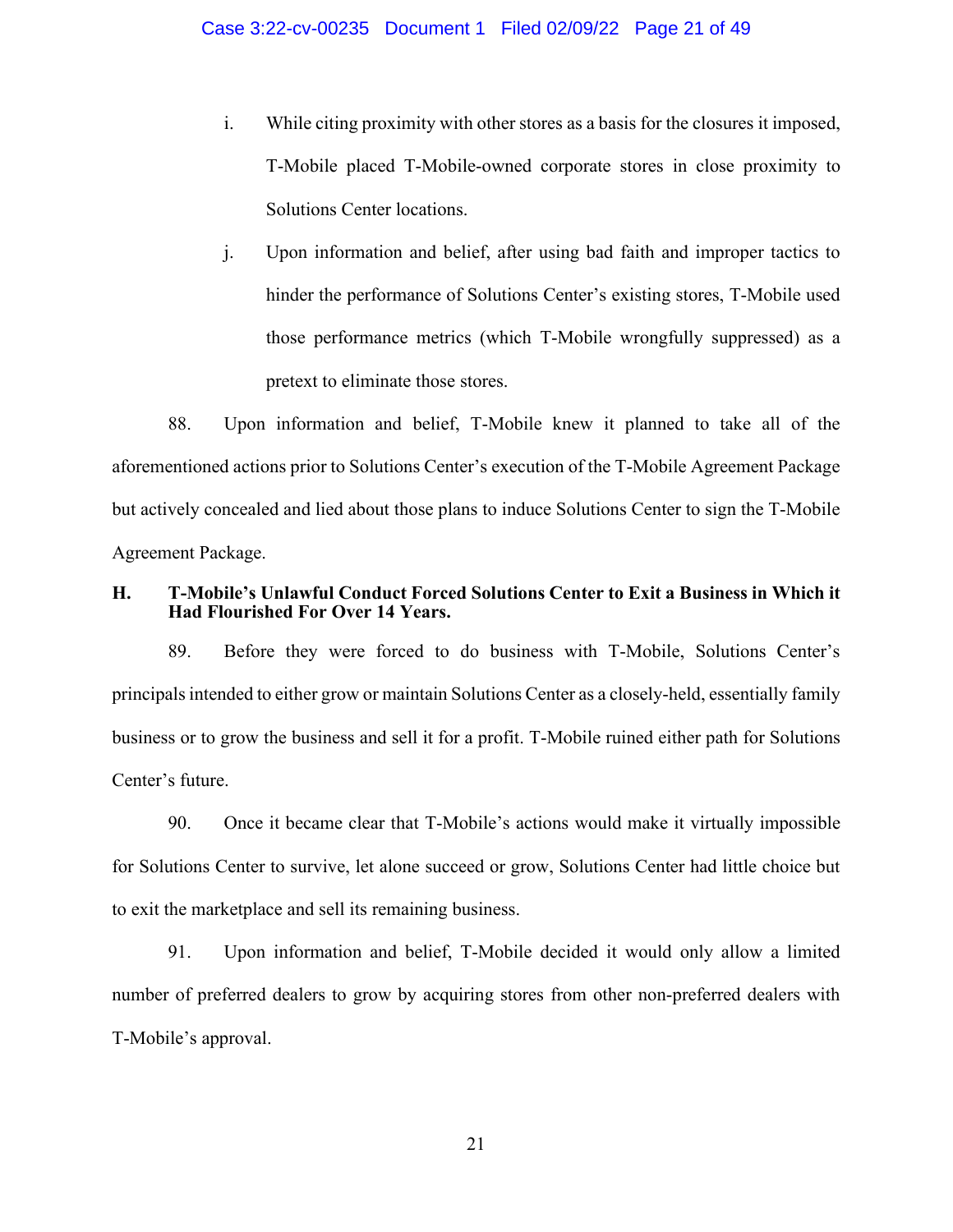# Case 3:22-cv-00235 Document 1 Filed 02/09/22 Page 22 of 49

92. T-Mobile abused its approval power, which is used in combination with its storeclosure and suppression activities, to limit the number of possible buyers and deflate the prices at which the dealers it suppressed could exit the marketplace.

93. Through its store closure and store-sales approval practices, T-Mobile improperly influences the prices at which one of its approved dealers could acquire the assets of a selling dealer, thereby interfering with the fair and reasonable sales prices that might otherwise be available to the selling dealer.

94. Upon information and belief, T-Mobile advertised Solutions Center's financial distress (that T-Mobile wrongfully caused) to certain "preferred" prospective buyers and told them to pursue acquiring Solutions Center's assets at a reduced price.

95. Indeed, immediately after T-Mobile notified Solutions Center of the additional closures that T-Mobile knew would cripple Solutions Center's operations and force it to exit the business — confidential developments which Solutions Center shared with no one — Solutions Center began receiving calls from those preferred T-Mobile dealers inquiring about buying Solutions Center's remaining assets.

96. Having limited choices due to T-Mobile's conduct, on March 10, 2021, Solutions Center entered into an Asset Purchase Agreement ("APA") with one of T-Mobile's preferred buyers (the "Buyer"). Like all acquisitions, the APA was subject to T-Mobile's approval.

97. T-Mobile verbally approved Solutions Center's APA without additional conditions.

98. Relying on this verbal approval, Solutions Center undertook extensive and irreversible preparations for the sale of its business, such as employee terminations, lease transitions or terminations, and other significant transition activities.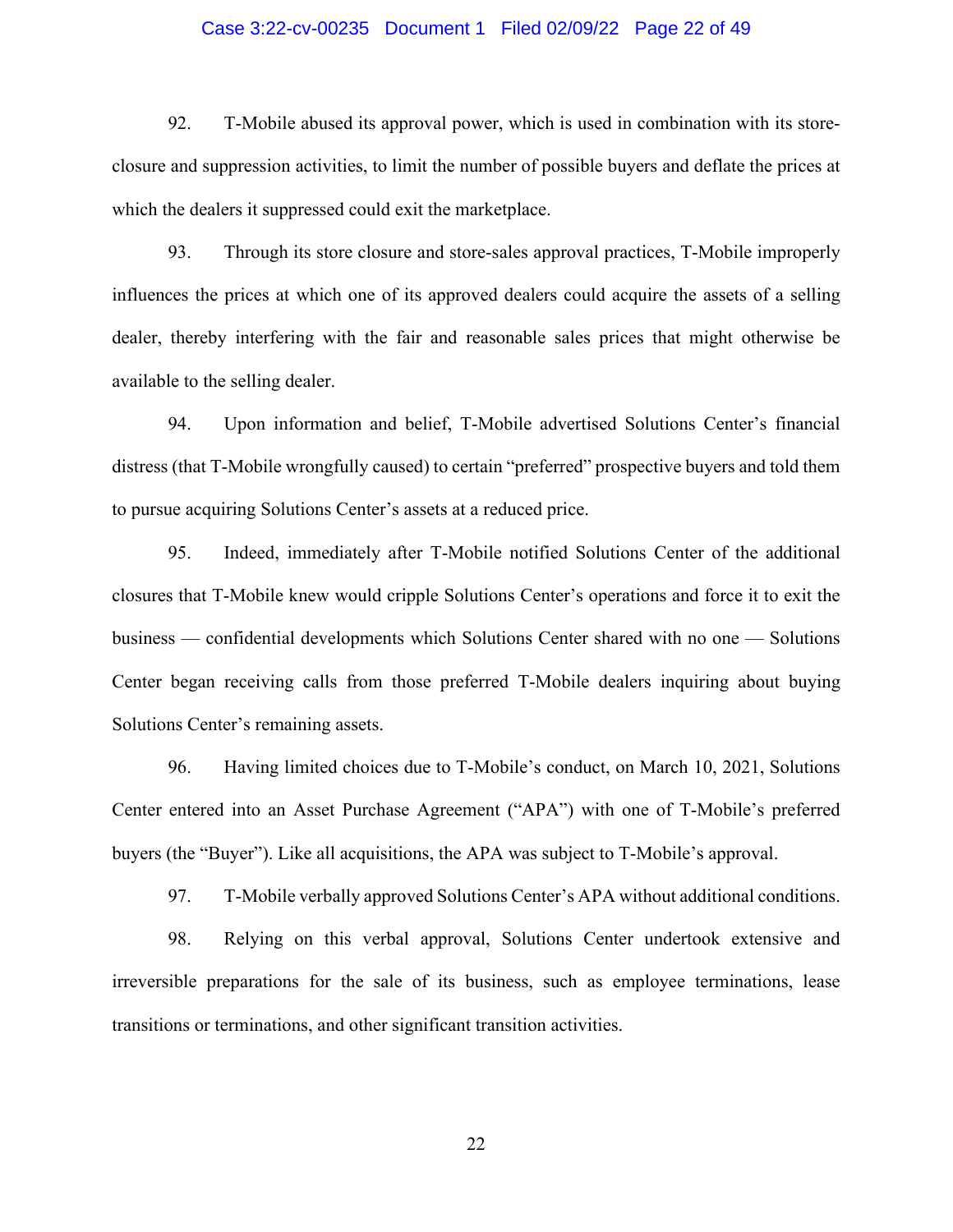# Case 3:22-cv-00235 Document 1 Filed 02/09/22 Page 23 of 49

99. When Solutions Center sought T-Mobile's written approval, T-Mobile took one last shot at Solutions Center: a few days before the scheduled closing date under the APA and despite already stating it would approve the APA, T-Mobile informed Solutions Center that T-Mobile would withhold final approval of the transaction unless Solutions Center executed an Assignment and Assumption Agreement that contained a putative general release of all of Solutions Center's claims against T-Mobile.

100. T-Mobile lacked authority to require the release as a condition of approving the APA because the T-Mobile RSAs precluded T-Mobile from unreasonably withholding its consent to an assignment of Solutions Center's stores.

101. T-Mobile intentionally waited to spring the release on Solutions Center until just prior to the scheduled closing of the APA, knowing that Solutions Center could not afford to refuse to sign the release and risk losing the deal.

102. In so doing, T-Mobile acted consistent with an improper pattern and practice experienced by numerous other legacy Sprint dealers like Solutions Center, whose businesses T-Mobile had rapidly destroyed following the merger.

- a. T-Mobile would first fraudulently represent that it had internally approved and would formally approve a dealer's asset sale without any additional conditions for such approval.
- b. T-Mobile would then wait until the eleventh hour before the asset sale closing date, when the selling dealer was financially and legally committed to the asset sale, had taken actions that prevented it from backing out of the sale (such as terminating employees and surrendering the leases on its stores), and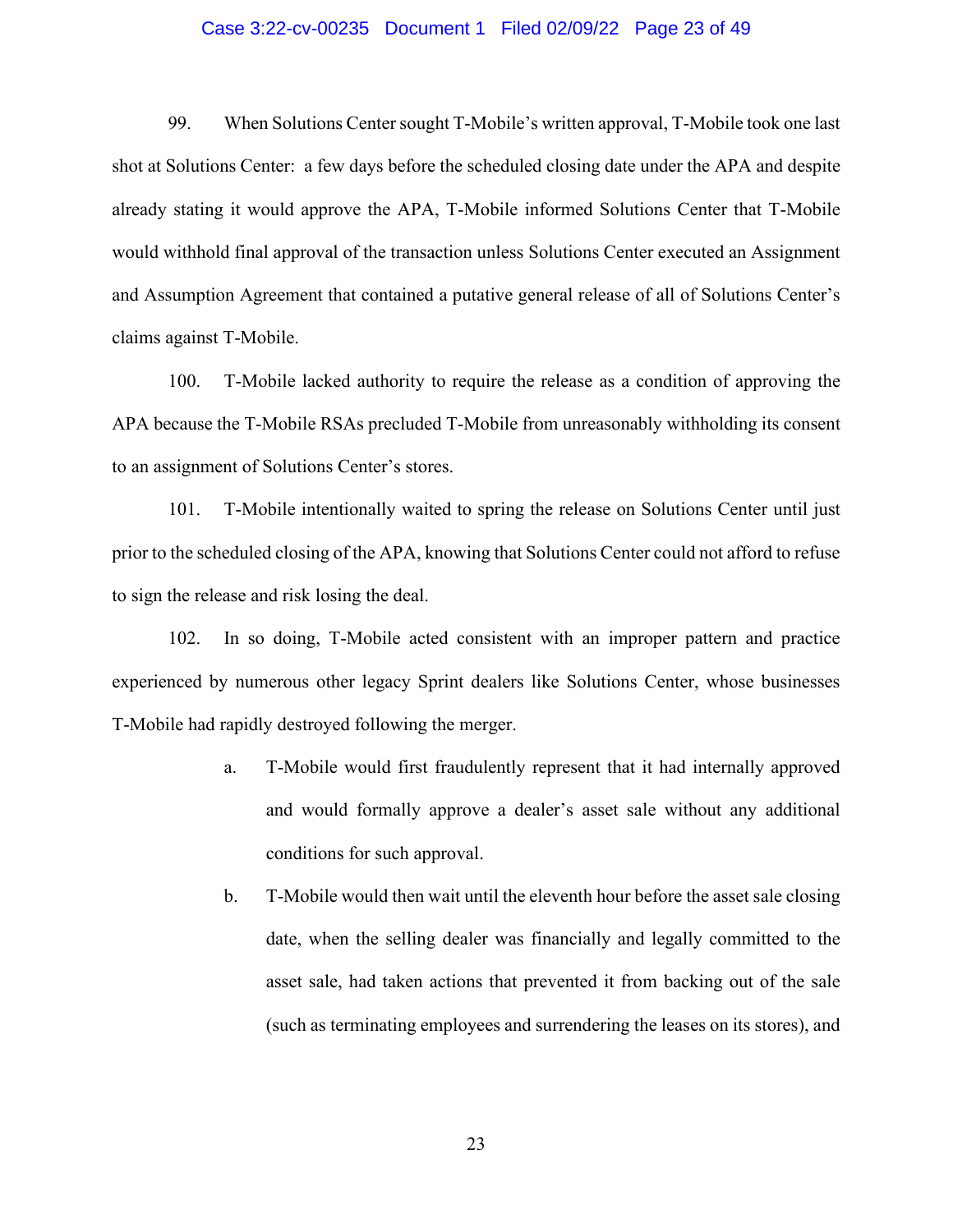would suffer severe financial penalties owed to the buying dealer if it delayed or halted the sale.

c. Then, and only then, T-Mobile would announce it was withholding its final approval of the sale unless the dealer signed an agreement releasing all claims against T-Mobile.

103. In each case, including Solutions Center's, the sale was only occurring in the first place because T-Mobile had devastated the selling dealer's business, thereby forcing the selling dealer to exit the business.

104. Solutions Center's putative choices were simple: insolvency or fold to T Mobile's unfair demands.

105. Under immense pressure, on March 30, 2021, Solutions Center signed the Assignment and Assumption Agreement, and Solutions Center and the Buyer closed the APA with Solutions Center making a depressed asset sale.

# **I. T-Mobile Has Continued to Mistreat and Damage Solutions Center Even After It Discontinued Operating as a T-Mobile Dealer.**

106. Per the T-Mobile RSAs, if T-Mobile terminated a store for convenience, T-Mobile is required to pay Solutions Center two years of rent and one year of residuals.

107. When T-Mobile announced it was terminating Solutions Center's Westfield location, T-Mobile verbally promised and represented that T-Mobile would "take over the lease."

108. T-Mobile has failed to honor this agreement.

109. T-Mobile refused to assume Solutions Center's lease, which now has approximately four more years remaining.

110. There were no unsatisfied conditions of T-Mobile's agreement to assume the lease.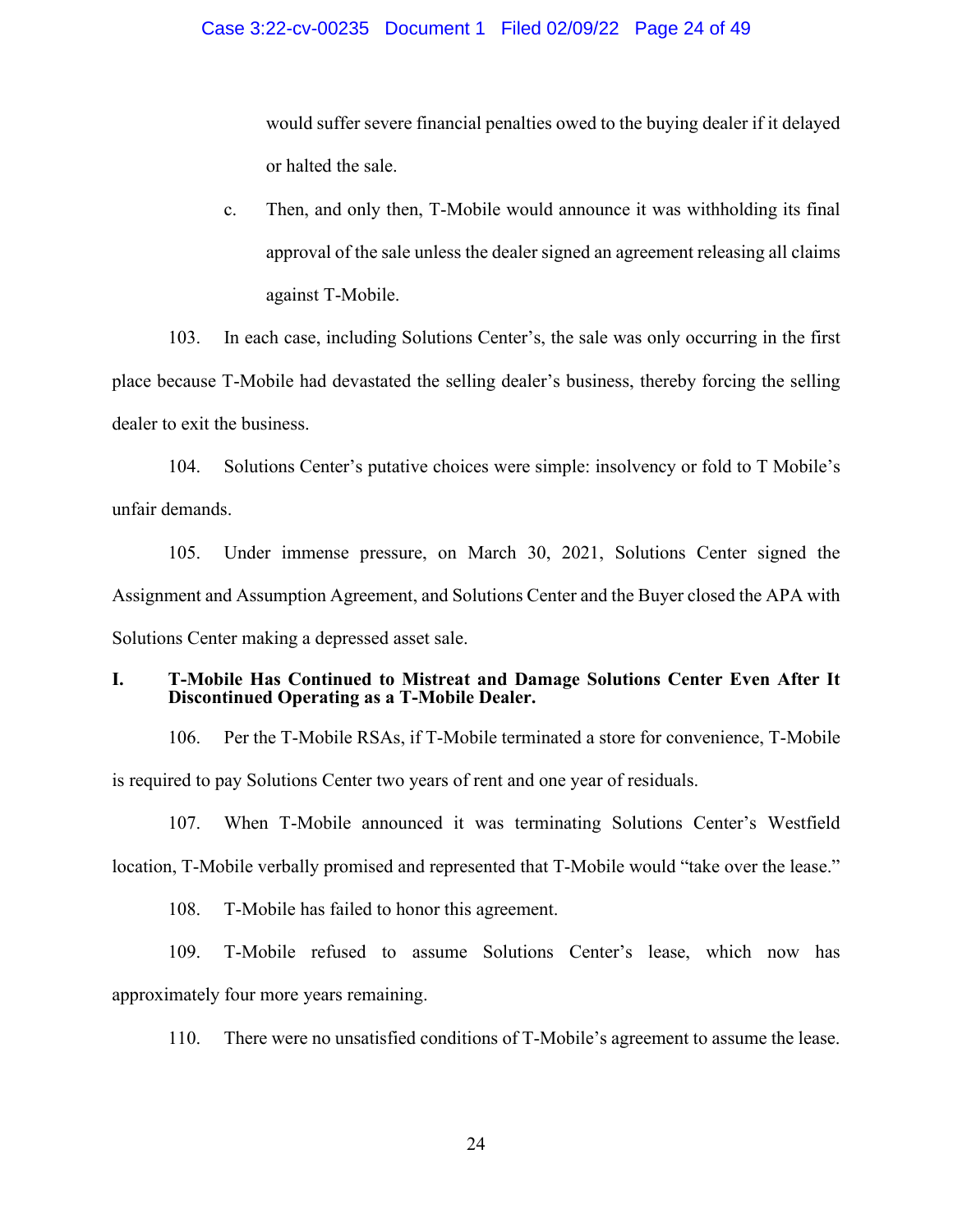# Case 3:22-cv-00235 Document 1 Filed 02/09/22 Page 25 of 49

111. Westfield has refused to give up its rights under its lease with Solutions Center, and T-Mobile has left Solutions Center on the hook for another four years of lease payments.

112. The monthly rent for Westfield is approximately \$14,000, and approximately \$8,000 for insurance fees.

113. As of the filing of this Complaint, Solutions Center continues to make these payments for the Westfield location (and has done so since April 2021 despite not operating a store there), and T-Mobile has failed and refused to reimburse Solutions Center for its expenditures or to make good on its representation that it would assume the lease.

# **J. Sprint, and Then T-Mobile, Maintained a Mislabeled Franchise Arrangement with Solutions Center.**

114. Prior to the Sprint-T-Mobile merger, Sprint's relationship with Solutions Center was a mislabeled franchise relationship.

115. Sprint's agreement with Solutions Center included a false statement that the relationship was not a franchise.

116. After acquiring Sprint in the merger, T-Mobile unlawfully terminated the franchise with Sprint.

117. Thereafter, T-Mobile's relationship with Solutions Center was a mislabeled franchise relationship.

118. T-Mobile's RSAs with Solutions Center included a false statement that the relationship was not a franchise.

119. Both Sprint and T-Mobile engaged in unlawful conduct directed at Solutions Center that violated applicable franchise law.

120. Both Sprint and T-Mobile granted Solutions Center and its locations the right to offer, sell, or distribute goods and services — specifically Sprint and T-Mobile wireless services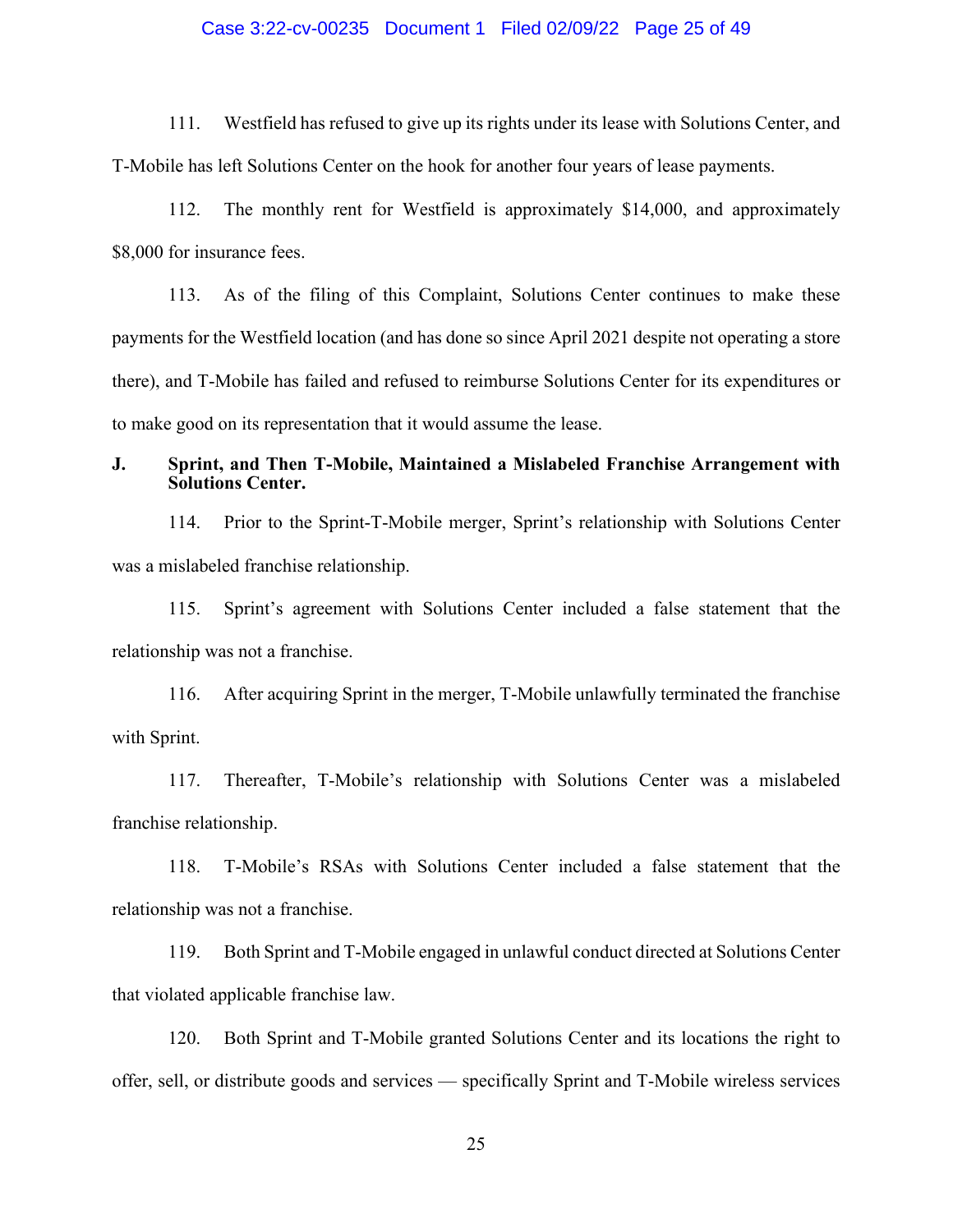## Case 3:22-cv-00235 Document 1 Filed 02/09/22 Page 26 of 49

and associated cellular phone products — under a marketing plan or system prescribed in substantial part by Sprint and T-Mobile.

121. That marketing plan included, without limitation, sales of Sprint- and T-Mobilebranded goods and services through a network of independent authorized retailers, of which Solutions Center was one, established by Sprint and T-Mobile in territories established by Sprint and T-Mobile to create a distribution grid for Sprint and T-Mobile.

122. Solutions Center and other dealers were required to invest and take on substantial risk to commit them to the retailer and distribution programs established by Sprint and T-Mobile. Further, after the merger, T-Mobile forbade Solutions Center from making independent sales of accessories, which reduced Solutions Center's profitability by approximately \$40,000 each month

123. Solutions Center's operation was substantially associated with the trademarks, service marks, trade names, advertising, or other commercial symbols designating, owned by, or licensed by Sprint, T-Mobile, and their affiliates.

124. Indeed, to a customer visiting a Solutions Center store, the store appeared to be a Sprint- or T-Mobile-owned store because of the extensive Sprint or T-Mobile signage and logos appearing on the employee uniforms – all of which were mandated by Sprint and T-Mobile.

125. Solutions Center was required to pay to Sprint, and then to T-Mobile, directly or indirectly, franchise fees. Those fees included, without limitation:

- a. the improper confiscation of Solutions Center's earned residuals post-merger;
- b. improper and unauthorized chargebacks against Solutions Center's commissions, residuals, or other payments due from Sprint and T-Mobile;
- c. the forced-purchase of furniture, uniforms, services, phones, and accessories from Sprint- and T-Mobile-selected vendors, including Granite, which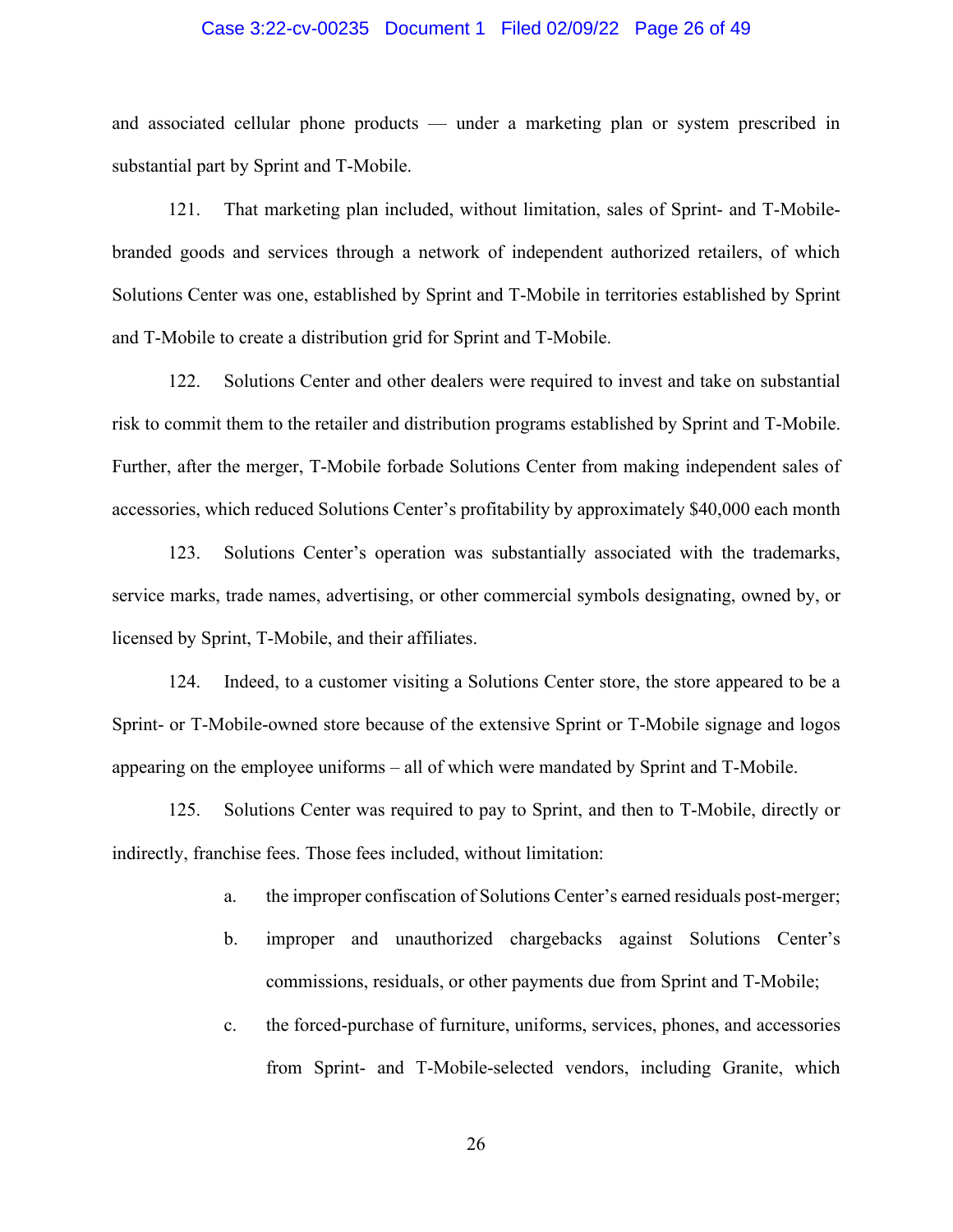vendors, upon information and belief, provided these goods and services to Solutions Center at a substantial mark-up that was directly passed on to Sprint or T-Mobile;

- d. the assessment of charges labeled as "penalties" or "fines" for items such as missed training for employees, staff shortages, or findings in audits conducted by or on behalf of Sprint or T-Mobile;
- e. the required surrender of returned phones to Sprint or T-Mobile without any refund to Solutions Center for any portion of the phones;
- f. whenever there was a loss of goods (phones or accessories), which is a guaranteed occurrence in any retail business due to damage, loss in transit, theft, and other causes, T-Mobile required Solutions Center to pay it the full retail price for the lost or stolen goods, which was considerably more than T-Mobile had paid for those goods – this alone represented thousands of dollars in disguised franchise payments to T-Mobile each month;
- g. Sprint's and T-Mobile's receipt of funds from vendors in return for allowing those vendors to advertise in Solutions Center stores;
- h. charges for Solutions Center's sales of accessories (which did not reflect mere wholesale sales of accessories to Solutions Center by Sprint and T-Mobile at wholesale);
- i. markups on shipping fees; and
- j. backend charges for co-op parts.

126. Both Sprint and T-Mobile failed to properly register as required for franchise relationships and abused the franchise relationship with Solutions Center.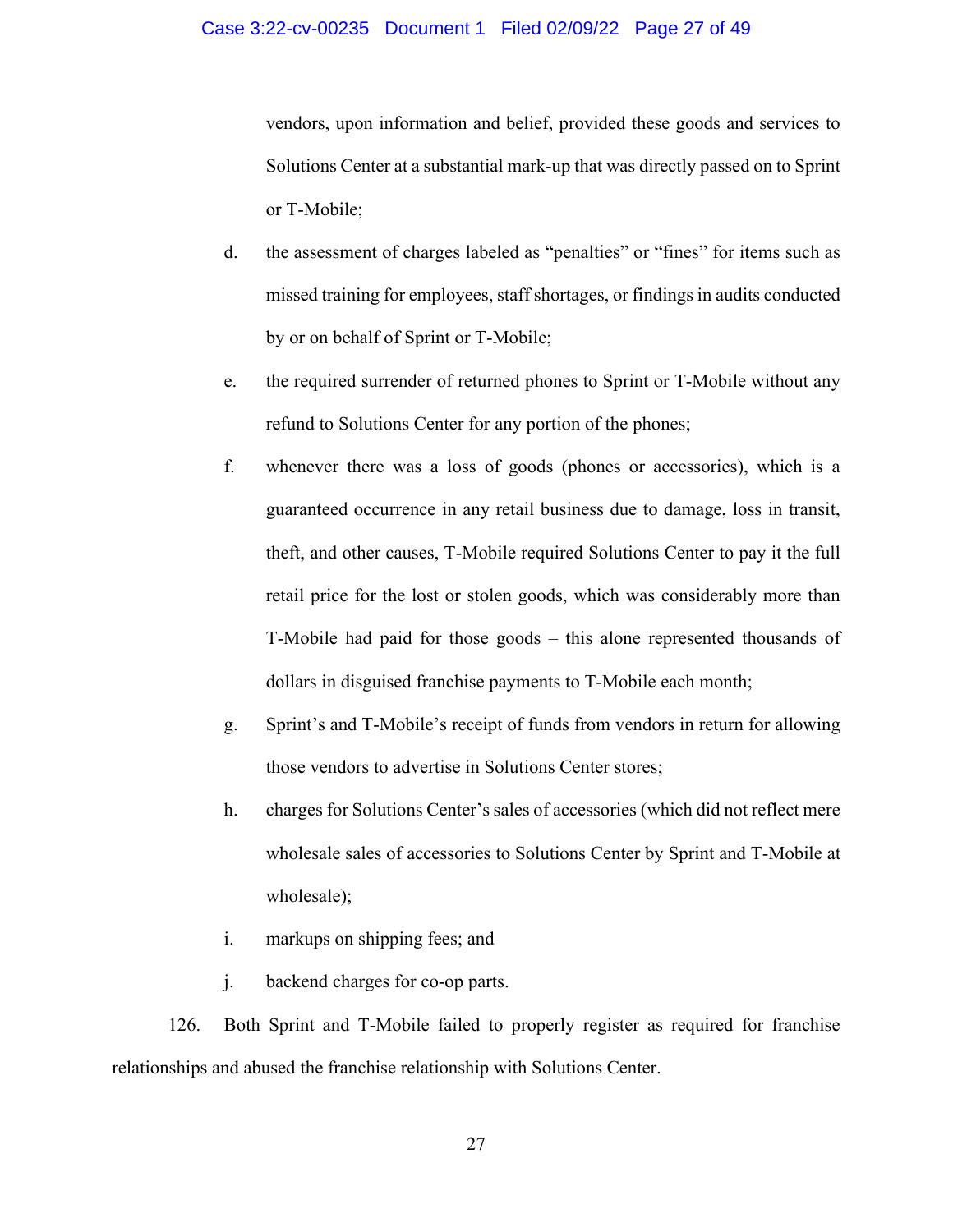## Case 3:22-cv-00235 Document 1 Filed 02/09/22 Page 28 of 49

127. Further, Defendants unlawfully terminated the Sprint franchise to Solutions Center when they forced the less favorable T-Mobile franchise relationship upon Solutions Center.

# **K. T-Mobile is Liable for Sprint's Unlawful Conduct.**

128. T-Mobile (or a parent company of T-Mobile) is the successor entity or parent of Sprint.

129. As the acquiring entity, T-Mobile is liable for actions or inactions of Sprint occurring before or in connection with the Sprint-T-Mobile merger.

130. Further, as between Sprint and T-Mobile, there was a commingling of property rights or interests, and it was apparent that they were intended to function as one, and, further, to regard them as separate would aid the consummation of a fraud or wrong upon others.

131. Moreover, Sprint and T-Mobile conspired together and aided and abetted one another to perpetrate the unlawful and wrongful actions and inactions that are the subject of this Complaint.

# **L. The Putative Releases Contained in the Sprint and T-Mobile Contracts are Unlawful.**

132. The putative releases, which T-Mobile wrote into the Wind Down Addendum, the RSAs, and the Assignment and Assumption Agreement ("Assignment") were fraudulently and unlawfully obtained and are unenforceable.

133. All of the releases lack consideration.

134. For the Wind Down Addendum and the RSAs, T-Mobile compelled Solutions Center to forego its existing benefits under the Sprint ARA and granted Solutions Center nothing in return beyond what Solutions Center was already entitled to receive. For the Assignment, T-Mobile had already given verbal approval of the APA. The last-minute purported releases were unilaterally imposed on the APA by T-Mobile, were not proper or authorized requirements for the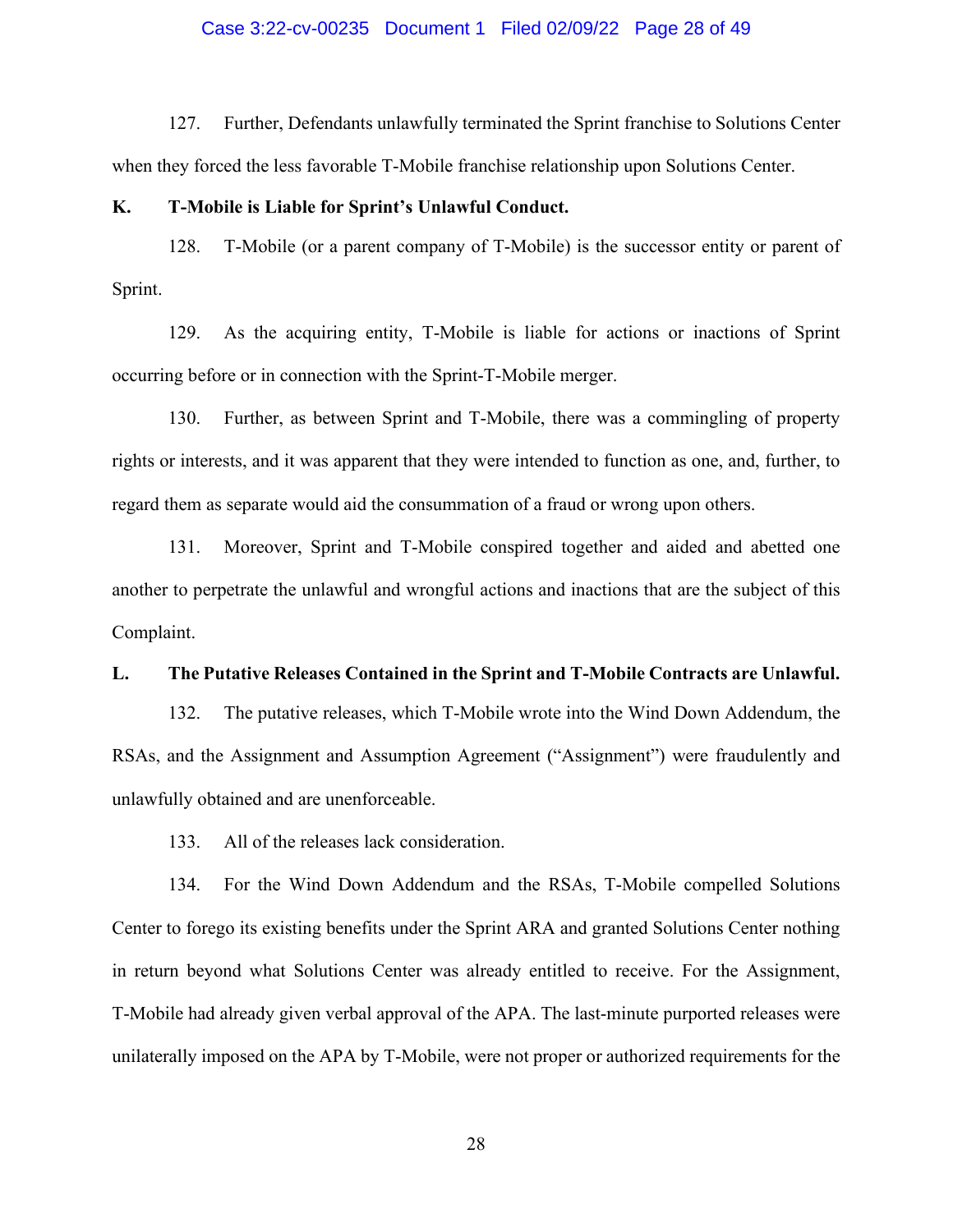# Case 3:22-cv-00235 Document 1 Filed 02/09/22 Page 29 of 49

APA process, and in exchange for executing them, Solutions Center received nothing to which was not already entitled.

135. Additionally, T-Mobile acquired the purported releases through unlawful coercion and duress it imposed on Solutions Center, which independently renders the releases unenforceable. For the Wind Down Addendum and the RSAs, T-Mobile threatened the destruction of Solutions Center's business if it did not sign, while simultaneously claiming Solutions Center was still bound by its non-compete, chargeback, and other obligations under the Sprint dealer agreement.

136. Solutions Center had millions of dollars in recurring obligations for lease payments, personal guarantees, wages, operating expenses, and debt service, and it faced a simple choice: sign T-Mobile's rushed, non-negotiable adhesion contracts or effectively go bankrupt.

137. Similarly, for the Assignment, T-Mobile waited until the eleventh hour before the closing of the APA to produce the Assignment containing the purported release and demand Solutions Center sign it, knowing full well that Solutions Center could not afford to lose the APA or delay the APA's closing while it challenged T-Mobile's improper demand for a release.

138. T-Mobile knew, at the time it demanded the release in the Assignment, that Solutions Center (and any other selling dealer) would be in no position to stop the sale because it had made extensive final decisions such as employee terminations or transitions and lease arrangements, and Solutions Center would face a buyer who had rights against it if it halted the transaction.

139. T-Mobile also induced all releases by fraud.

140. T-Mobile affirmatively misrepresented its intentions (and concealed its true intentions) regarding store closures, lease renewals, growth, and support from the outset.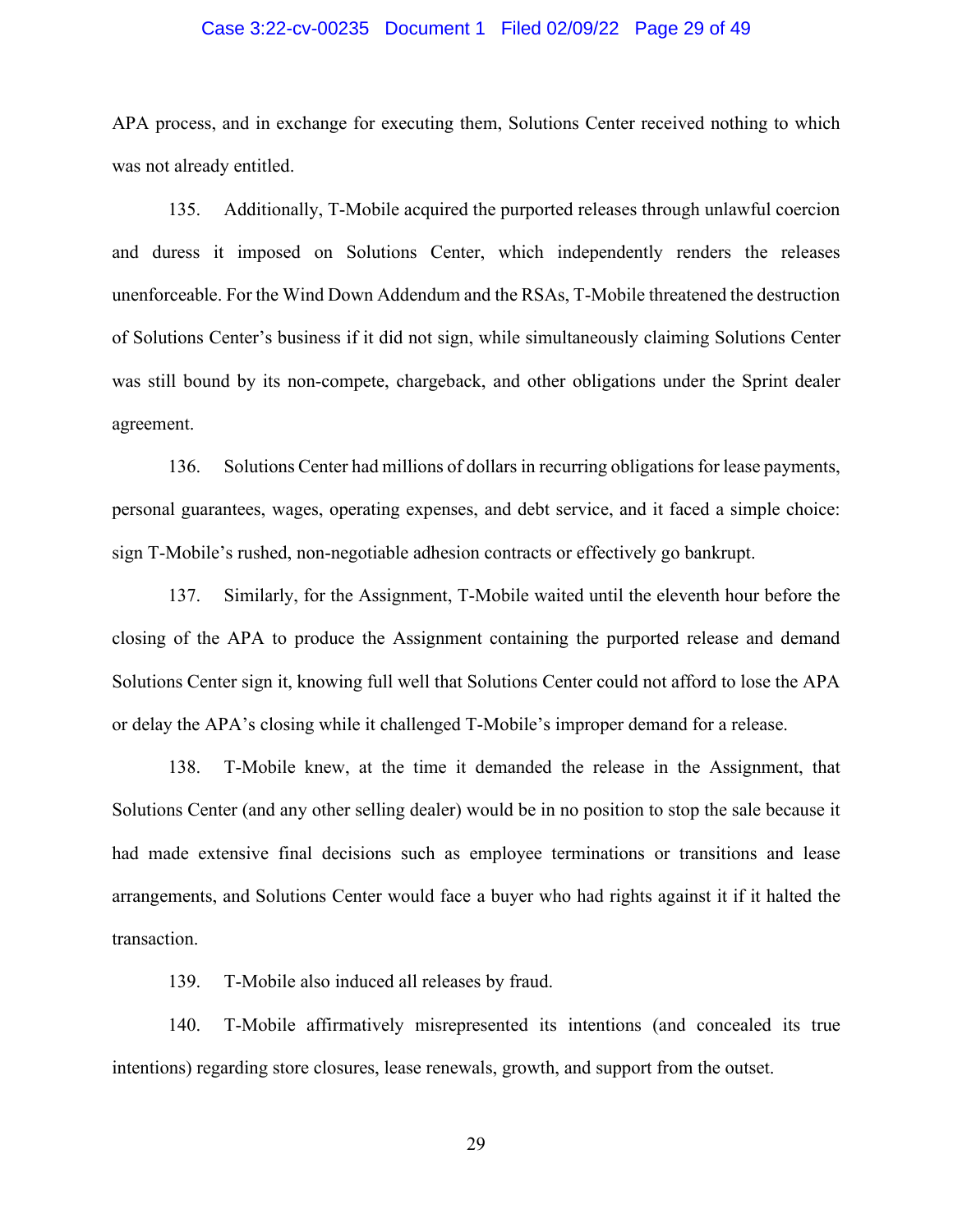# Case 3:22-cv-00235 Document 1 Filed 02/09/22 Page 30 of 49

141. After intentionally devastating Solutions Center's business, T-Mobile fraudulently represented it had approved the dealers' sales of their remaining assets to another T-Mobile dealer, but knew it intended to threaten to retract its approval at the last minute unless the Solutions Center signed a release of claims against T-Mobile in the Assignment.

142. T-Mobile's putative releases violate applicable franchise law. §§ 42-133 et seq.

143. T-Mobile's putative Assignment releases further violate the provisions of the T-Mobile RSAs, which do not permit T-Mobile to condition approval of an APA on a release.

144. In short, T-Mobile acquired all the putative releases through unfair and deceptive practices, improper coercion and fraud, without giving valid consideration, and in violation of franchise law, which renders the releases void as a matter of law.

## **CHOICE OF LAW**

145. One of the many ways that T-Mobile tried to cheat Solutions Center involved including a Washington choice of law provision in the T-Mobile RSAs.

146. Like the other provisions of the RSAs, the choice of law provisions are unenforceable against Solutions Center because they were fraudulently induced and are the product of duress and business compulsion.

147. This action is thus governed by Connecticut law and laws of any other state where Defendants directed their misconduct and caused injury to Solutions Center.

148. Further, pursuant to the Connecticut Franchise Act, §§ 42-133 *et seq*., the T-Mobile RSA provisions governing choice are void and unenforceable as they relate to Solutions Center's franchise-related claims.

149. However, because T-Mobile drafted a putative Washington choice of law provision into its RSAs, Defendants are estopped from avoiding application of Washington law to the extent it provides greater or additional rights to Solutions Center.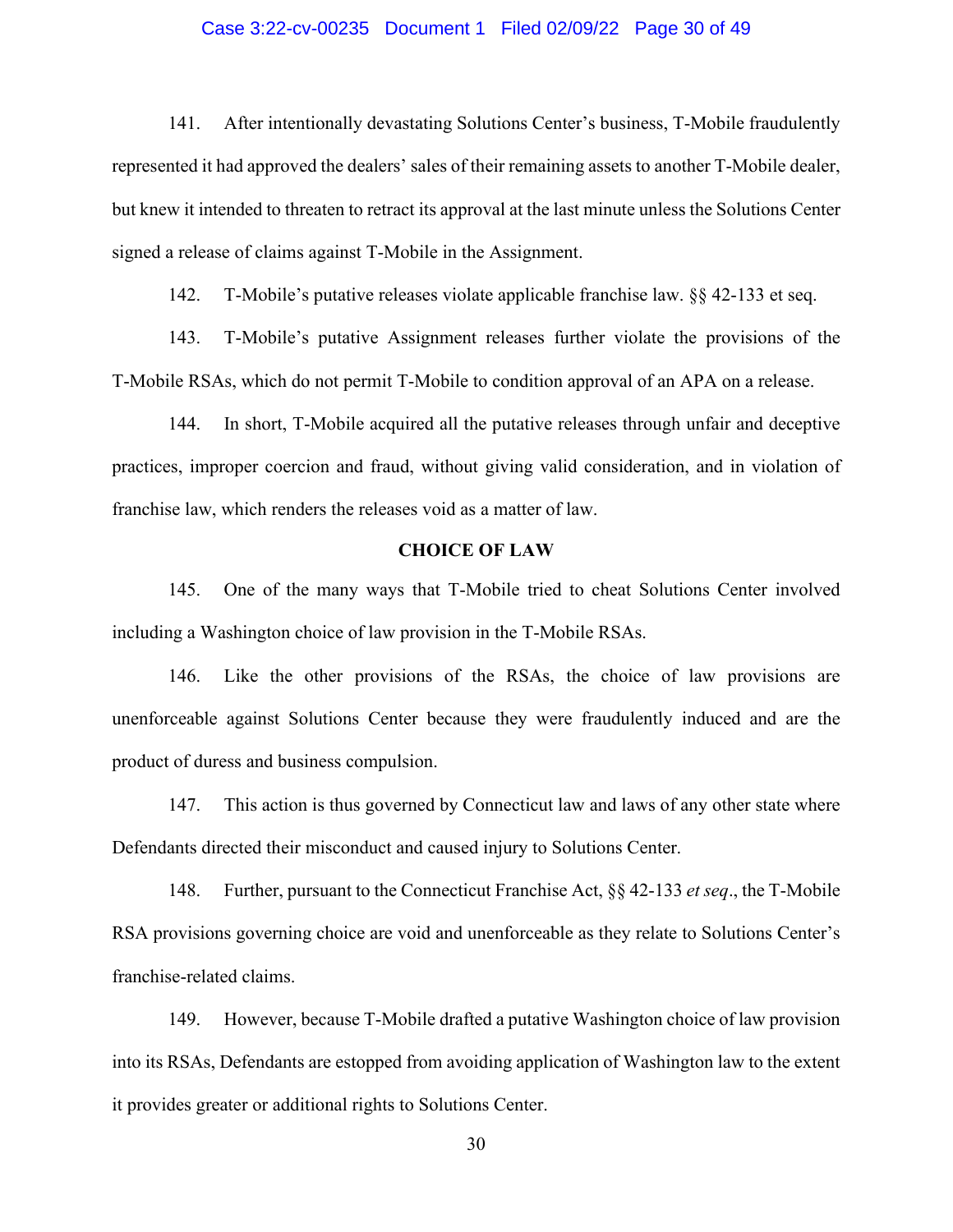# **CAUSES OF ACTION**

# **FIRST CLAIM FOR RELIEF: FRAUD AND FRAUDULENT INDUCEMENT**

150. Solutions Center re-alleges, as if fully set forth herein, each and every allegation contained in the preceding paragraphs.

151. T-Mobile falsely represented to Solutions Center that it would not subject Solutions Center to another round of multiple store closures after the initial 6 closures, and that it would allow Solutions Center to grow and open or acquire new stores. T-Mobile knew at the time it made these statements that they were untrue. At a minimum, T-Mobile acted in reckless disregard as to the truth or falsity of its representations.

152. T-Mobile knew at the time it made the representations that it intended to close far more of Solutions Center's stores that it represented, that it would impose additional rounds of multiple store closures, and that it would do so within the first 6 months of the T-Mobile RSAs.

153. T-Mobile further affirmatively concealed its plans to massively cut Solutions Center's number of locations, suppress its ability to succeed, and stifle its growth.

154. T-Mobile made these misrepresentations and concealments of material facts with the intent to deceive Solutions Center, and they were made as a material inducement to Solutions Center to enter into the T-Mobile RSAs.

155. Solutions Center was deceived by the misrepresentations and concealments, and would not have entered into the T-Mobile RSAs but for the same.

156. Solutions Center entered into the T-Mobile RSAs based on T-Mobile's representations that it would not subject Solutions Center to additional rounds of multiple store closures, and that Solutions Center would be allowed to acquire new stores and grow its number of locations following the merger.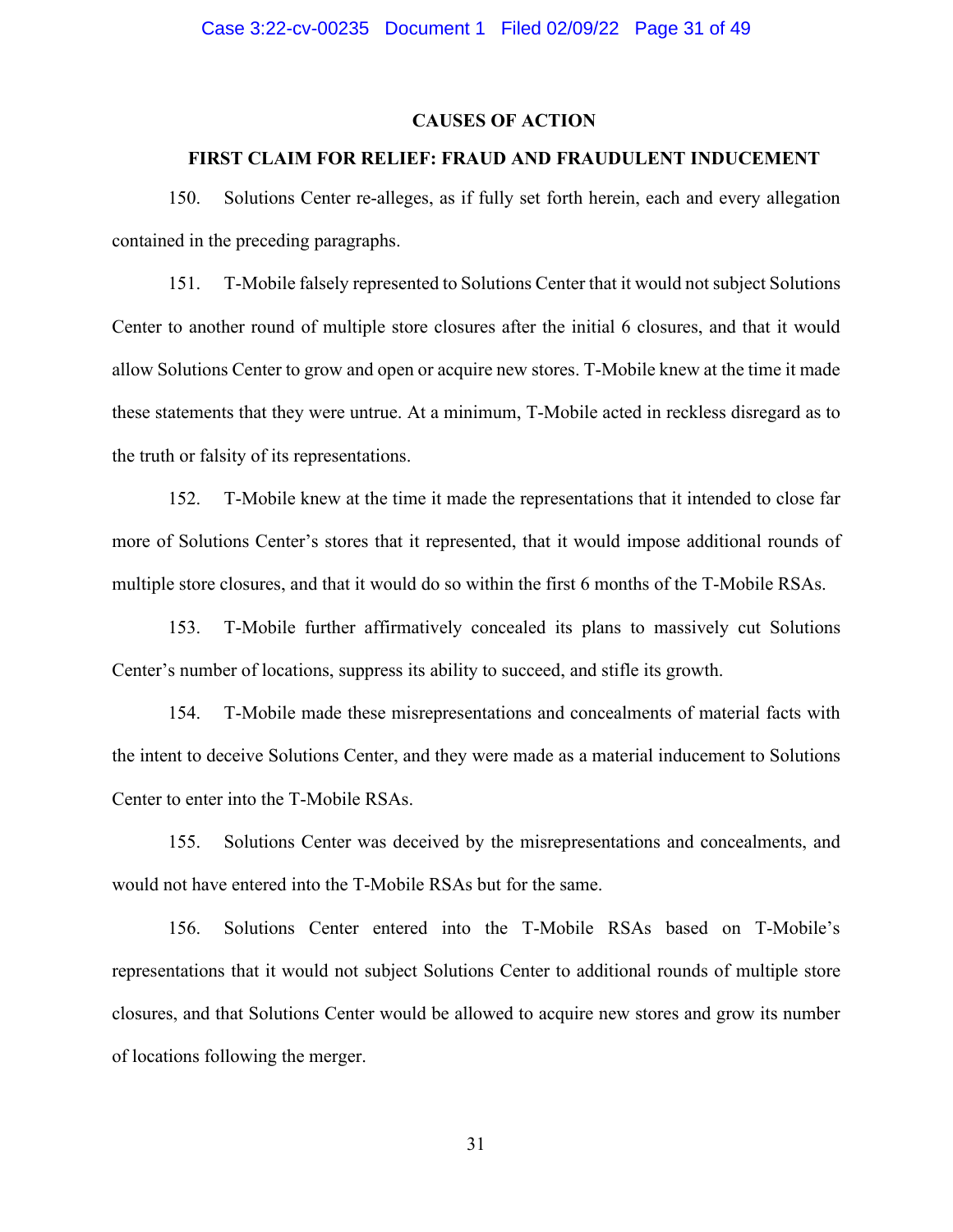# Case 3:22-cv-00235 Document 1 Filed 02/09/22 Page 32 of 49

157. Solutions Center could not have learned the true facts through reasonable diligence,

and as a result, its reliance on T-Mobile's misrepresentations was justified and reasonable.

158. In addition to causing the demise of Solutions Center's business, T-Mobile's fraudulent misrepresentations and concealments of material fact induced Solutions Center to forego the more beneficial terms of the Sprint ARA and cheated Solutions Center out of compensation to which Solutions Center was entitled under the Sprint ARA.

159. As a direct and proximate result of T-Mobile's fraudulent misrepresentations, Solutions Center has suffered damages in an amount to be determined at trial, but certainly in excess of \$25 million.

# **SECOND CLAIM FOR RELIEF: NEGLIGENT MISREPRESENTATION (IN THE ALTERNATIVE)**

160. Solutions Center re-alleges, as if fully set forth herein, each and every allegation contained in the preceding paragraphs.

161. Solutions Center pleads negligent misrepresentation in the alternative to fraud and fraudulent inducement.

162. As alleged herein, T-Mobile supplied misinformation (by direct statement and concealment that misled Solutions Center concerning the nature of the T-Mobile-Solutions Center relationship), including regarding future growth and store closures, which information was material, false, and misleading.

163. T-Mobile knew that supplying this information to Solutions Center would induce Solutions Center to sign the new T-Mobile Agreement Package, and in supplying this information T-Mobile intended to induce Solutions Center to do so.

164. T-Mobile was negligent in obtaining and communicating this false information to Solutions Center.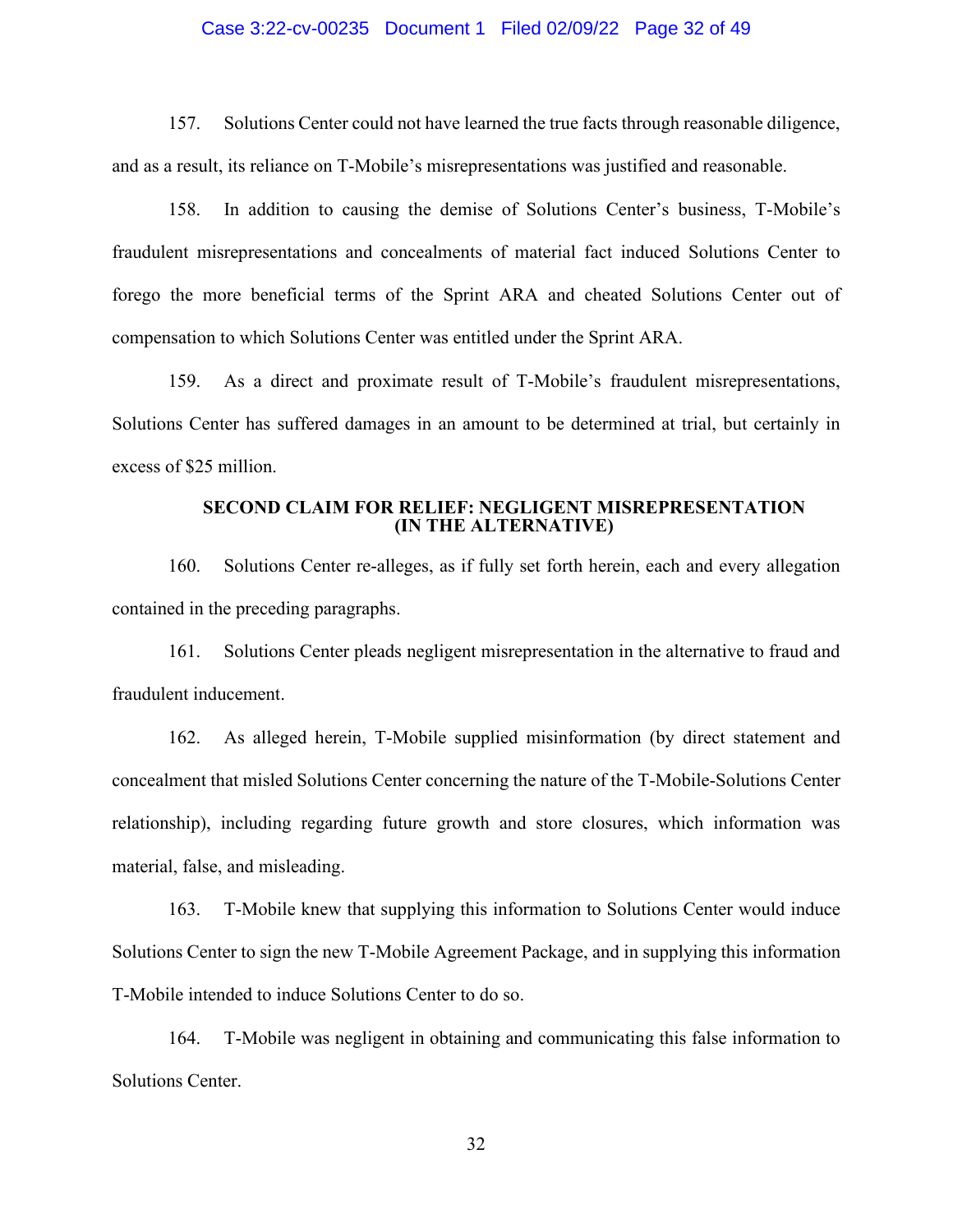# Case 3:22-cv-00235 Document 1 Filed 02/09/22 Page 33 of 49

165. Solutions Center reasonably relied on this false information in deciding whether to sign the Agreement Package.

166. T-Mobile's false information proximately caused damages to Solutions Center.

167. As a result of T-Mobile's negligent misrepresentations, Solutions Center has suffered damages in an amount to be determined at trial, but certainly in excess of \$25 million.

# **THIRD CLAIM FOR RELIEF: VIOLATION OF CONNECTICUT FRANCHISE ACT, CONN. GEN. STAT. §§ 42-133 ET SEQ.**

168. Solutions Center re-alleges, as if fully set forth herein, each and every allegation contained in the preceding paragraphs.

169. During the relevant time period, Solutions Center was a franchisee of Sprint and then T-Mobile.

170. During the relevant time period, Sprint and T-Mobile were franchisors.

171. While Solutions Center was a dealer associated with them, Sprint and T-Mobile each had business model and mode of operation which was in fact a "franchise" as defined in Conn. Gen. Stat. § 42-133e(b) in that, with each company:

- a. Solutions Center was required to sign a written agreement in which Solutions Center was granted the right to engage in the business of offering, selling, and distributing goods and services under a marketing plan which was entirely prescribed by Sprint and then T-Mobile; and
- b. Solutions Center's operation pursuant to Sprint's and T-Mobile's marketing plans was substantially associated with Sprint's, and then T-Mobile's, trademarks.

172. Both Sprint and T-Mobile exercised substantial or complete control over, among others, the following aspects of Solutions Center's business: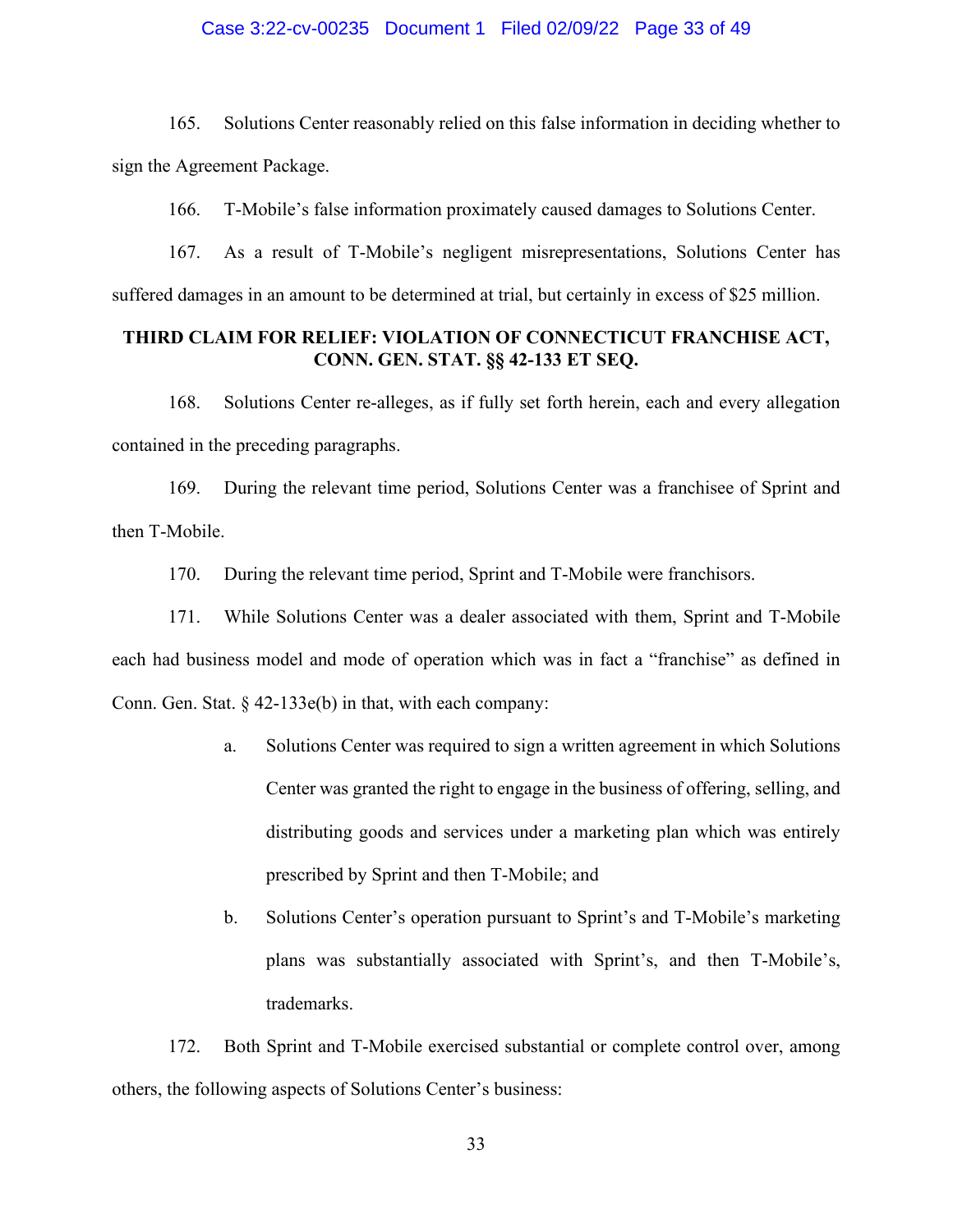- a. the hours and days of operation;
- b. advertising;
- c. lighting and store music;
- d. employee uniforms;
- e. prices and inventory;
- f. hiring;
- g. sales quotas;
- h. the vendors with which Solutions Center did business; and
- i. employee and management training.

173. Sprint and T-Mobile frequently audited Solutions Center's financial records and books and inspected its stores, and Solutions Center was subject to consequences, including penalties, if it was found to be out of compliance with Sprint and T-Mobile's processes and procedures.

174. Specifically, and without limitation, T-Mobile violated Conn. Gen. Stat. § 42-133f,

by:

- a. Terminating, cancelling, or failing to renew, in the absence of good cause, Solutions Center's franchise before the expiration of its term, both with respect to the Sprint ARA and with respect to Solutions Center's operating locations after the merger with Sprint – all in violation of Conn. Gen. Stat.  $\S$ 42-133f(a);
- b. Failing to provide Solutions Center with legally required advance notice of intent not to renew the above-referenced franchises in violation of Conn. Gen. Stat. § 42-133f(a);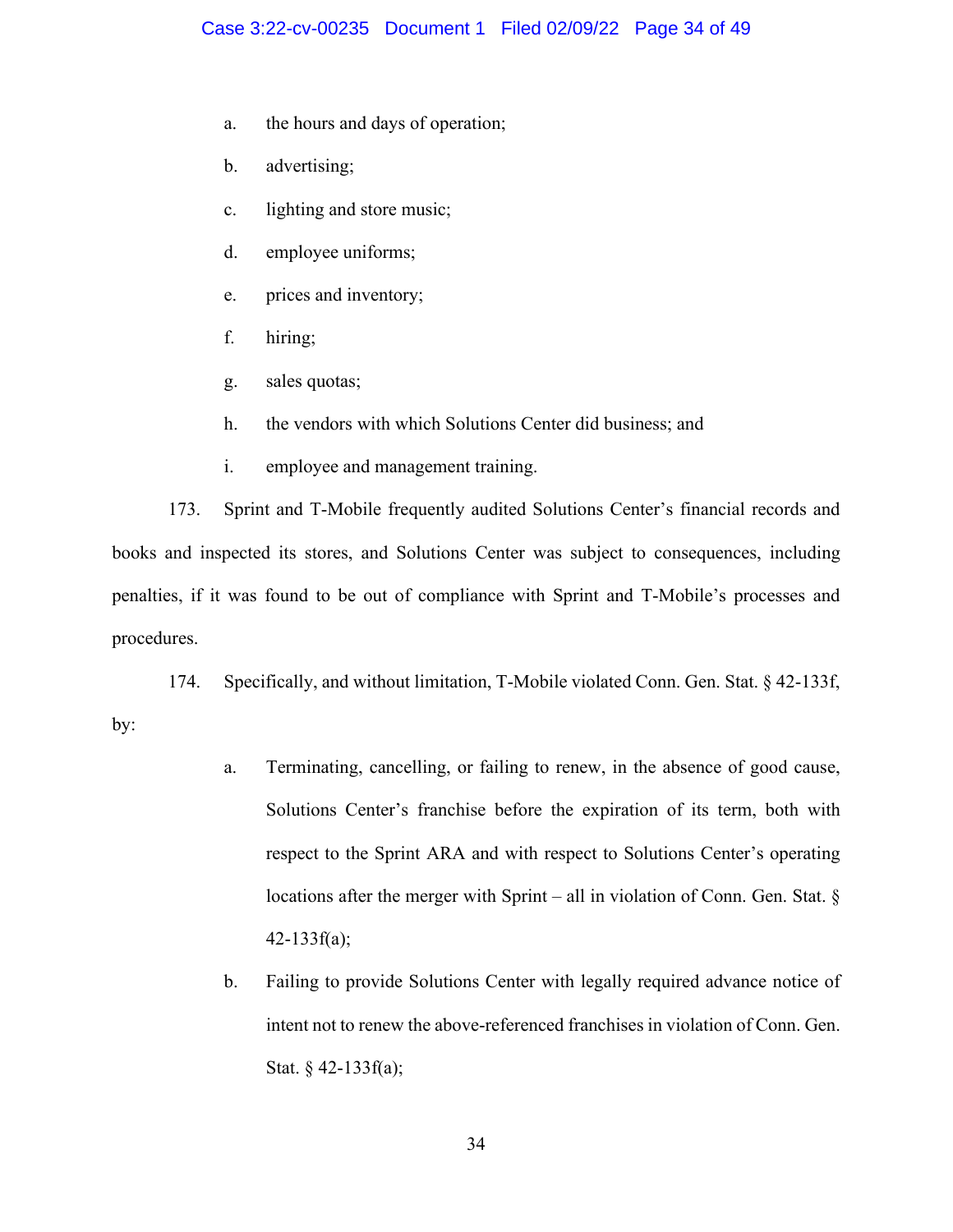c. Failing to provide Solutions Center fair and reasonable compensation for Solutions Center's inventory, supplies, equipment, and furnishings Solutions Center purchased from T-Mobile or its approved sources, as required by Conn. Gen. Stat. § 42-133f(c); and

d. Including in its agreements provisions that improperly purported to require Solutions Center to waive its rights under the Connecticut Franchise Act, including without limitation releases, when all such provisions are unlawful and void under Conn. Gen. Stat. § 42-133f(f).

175. Further, both Sprint and T-Mobile violated Conn. Gen. Stat. § 42-133f(d) by requiring Solutions Center to enter into a franchise with a duration of less than three years.

176. As a direct and proximate result of T-Mobile's violations of Conn. Gen. Stat. § 42- 133, *et seq*., Solutions Center has suffered damages in an amount to be determined at trial, but certainly in excess of \$25 million, and is entitled to a judgment awarding damages, including attorneys' fees and costs of the suit pursuant to Conn. Gen. Stat. § 42-133g(a).

# **FOURTH CLAIM FOR RELIEF: VIOLATION OF CONNECTICUT UNFAIR TRADE PRACTICES ACT, §§ 42-110(a) ET SEQ**

177. Solutions Center re-alleges, as if fully set forth herein, each and every allegation contained in the preceding paragraphs.

178. Solutions Center is a person within the meaning of Conn. Gen. Stat. §§ 42-110a (3) and 42-110g (a), and is entitled to bring an action under CUTPA. Conn. Gen. Stat. §§ 42-110a, *et seq*.

179. Defendants were, at all times material to the allegations herein, persons engaged in "trade or commerce" as defined by the Act. Conn. Gen. Stat. § 42-110a(4). Sprint was, and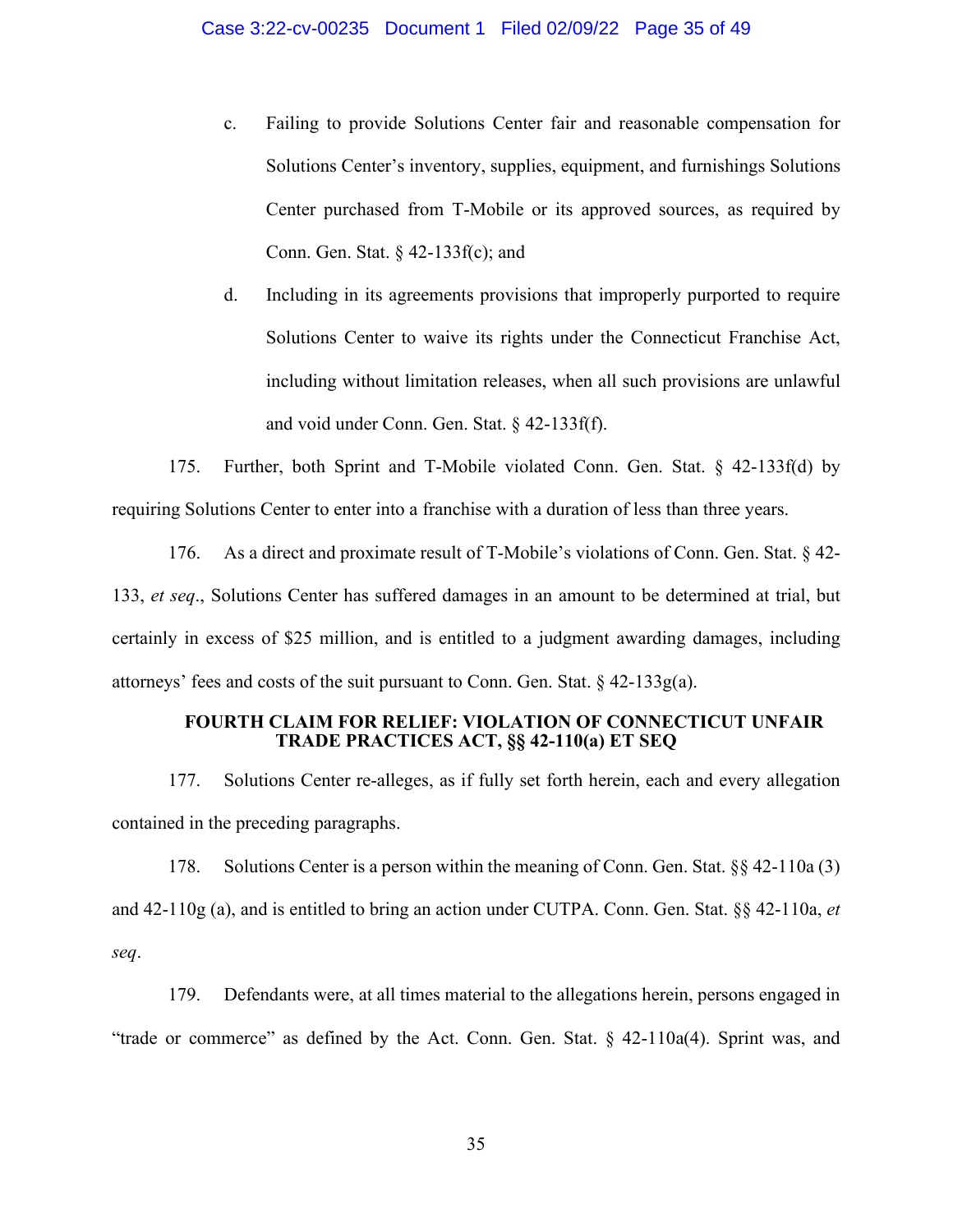## Case 3:22-cv-00235 Document 1 Filed 02/09/22 Page 36 of 49

T-Mobile is, a wireless telecommunications company that offers various wireless products and services of value to consumers all around the country, including in Connecticut.

180. T-Mobile engaged in unfair methods of competition and unfair and deceptive acts and practices in the conduct of trade and commerce alleged herein, in violation of § 42-110b(a). Specifically, T-Mobile unlawfully weaponized the commercial relationship and used the RSAs' terms to unfairly disadvantage Solutions Center when it, without limitation:

- a. Misrepresented the closures it would impose on Solutions Center and Solutions Center's opportunities for growth to induce Solutions Center to sign the T-Mobile Agreement Package, and then knowingly misconstruing the terms of those agreements in bad faith as a pretext for destroying Solutions Center's business;
- b. Engaged in the franchise violations set forth herein;
- c. Closed Solutions Center's best stores;
- d. Systematically closed Solutions Center's stores at unreasonably high, unfair, and unforeseeable (to Solutions Center) percentages that it effectively drove Solutions Center into financial hardship and out of business;
- e. Cut stores in large geographies in a manner that made it nearly impossible for Solutions Center's district managers to reasonably operate in those geographies;
- f. Took away Solutions Center's residuals, which were a significant aspect of Solutions Center's compensation as a Sprint dealer;
- g. Provided deficient signage for the stores after the merger, initially providing only a banner, which was far less effective than real signage at encouraging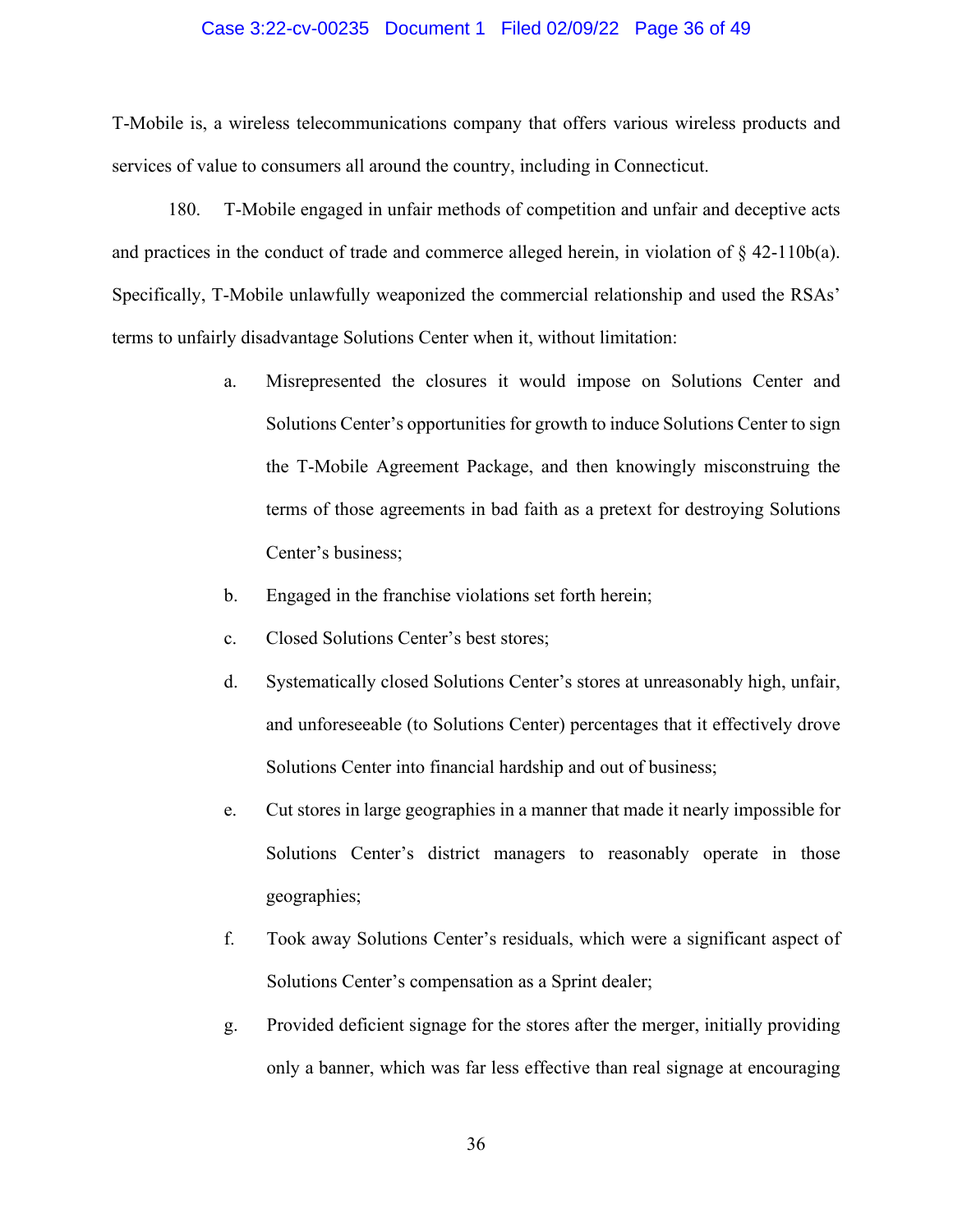customer traffic;

- h. Took control of internet marketing for Solutions Center, but then impaired Solutions Center's search engine optimization at the outset such that customer internet searches for T-Mobile services produced hits for legacy T-Mobile stores, but not Solutions Center and only persons looking for Sprint services (which had been merged out of existence) were directed to Solutions Center;
- i. Cut real-time sales reporting, one of the single most important sales drivers in the retail mobile services and accessories business, which impaired Solutions Center's ability to gauge its success in real time and its ability to prevent returns that undermined final sales;
- j. Limited the number of point-of-sale stations in Solutions Center's stores, which reduced sales opportunities;
- k. Changed the credit class for Solutions Center's upgrading, legacy Sprint customers, which prevented Solutions Center from upgrading its own customers to new services or products;
- l. Created an atmosphere that depressed the sales value of dealer-dealer sales of stores, which:
	- (1) artificially reduced the prices that Solutions Center could receive for selling its locations to other dealers when T-Mobile's misconduct was driving Solutions Center out of the marketplace,
	- (2) improperly reduced the number of viable, successful dealers who could purchase Solutions Center's assets, and
	- (3) encouraged T-Mobile-preferred dealers to offer artificially low prices for stores being offered for sale by Solutions Center and other dealers;
- m. Engaged in other actions and inactions that demoralized Solutions Center's ownership, management, and staff; and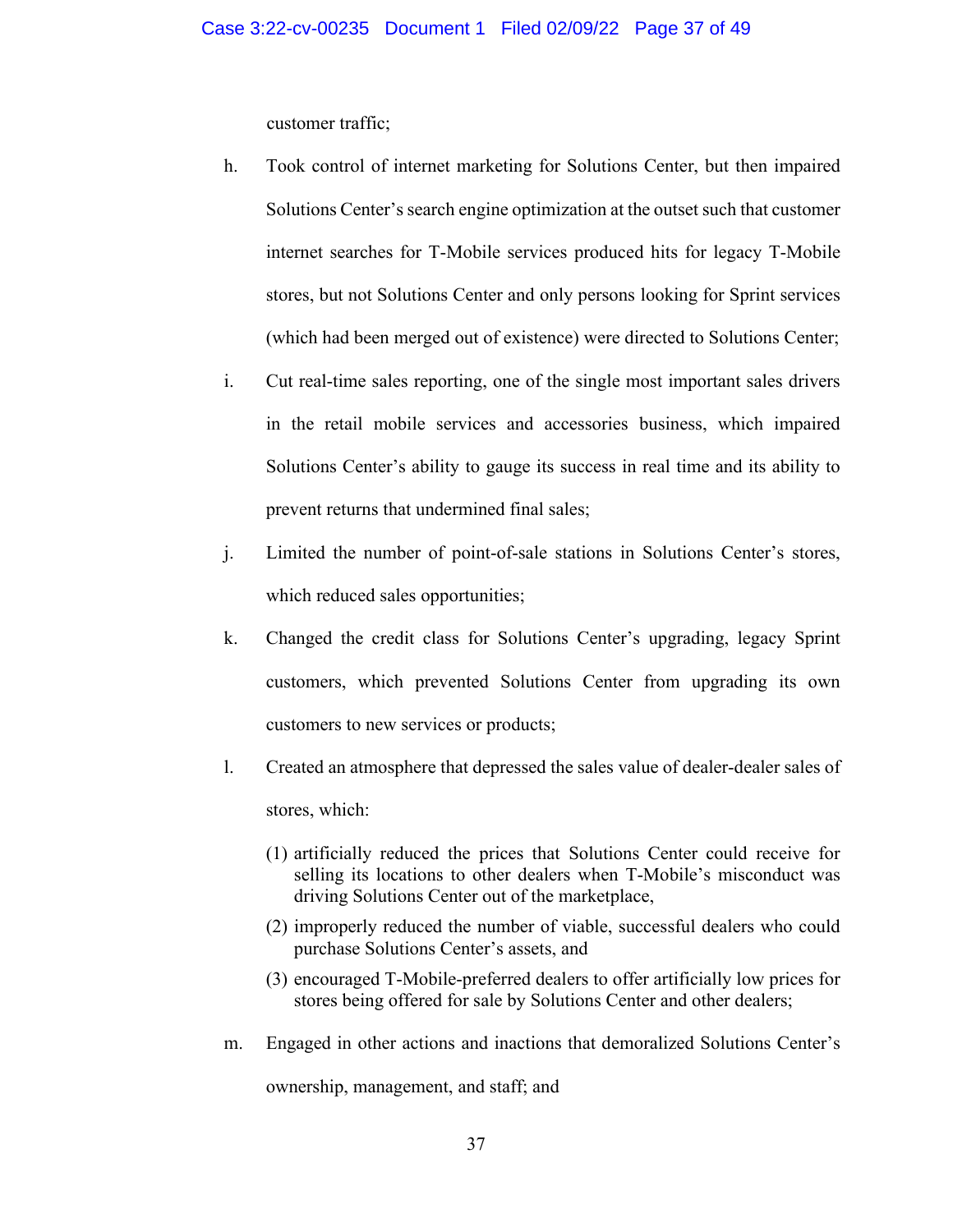#### Case 3:22-cv-00235 Document 1 Filed 02/09/22 Page 38 of 49

n. Otherwise engaged in oppressive, fraudulent, unscrupulous, and unconscionable conduct.

181. T-Mobile's anti-competitive actions described above offends public policy as it has been established by statutes, common law, or otherwise, are immoral, unethical, oppressive, or unscrupulous, and have caused substantial injury to consumers in Connecticut.

182. T-Mobile engaged in the unfair and/or deceptive acts and practices willfully and knowingly.

183. T-Mobile's unfair and deceptive conduct is the actual and proximate cause of injury to consumers and to Solutions Center.

184. Solutions Center has suffered an ascertainable loss of money within the meaning of § 42-110g(a). T-Mobile's unfair and deceptive conduct has caused damages to Solutions Center in an amount to be determined at trial, but certainly in excess of \$25 million.

185. The foregoing actions of T-Mobile were malicious, willful, demonstrably calculated, and deceitful, and T-Mobile carried its actions with reckless indifference to the rights of Solutions Center. Accordingly, Solutions Center is entitled to punitive damages, attorneys' fees, and costs pursuant to Conn. Gen. Stat. § 42-110g.

186. Pursuant to  $\S 42-110g(c)$ , upon commencement of this action, Solutions Center is mailing a copy of the foregoing Complaint to the Attorney General and the Commissioner of Consumer Protection for the state of Connecticut.

# **FIFTH CLAIM FOR RELIEF: DECLARATORY JUDGMENT**

187. Solutions Center re-alleges, as if fully set forth herein, each and every allegation contained in the preceding paragraphs.

188. There is an actual and justiciable controversy among the parties regarding the matters set forth in this lawsuit.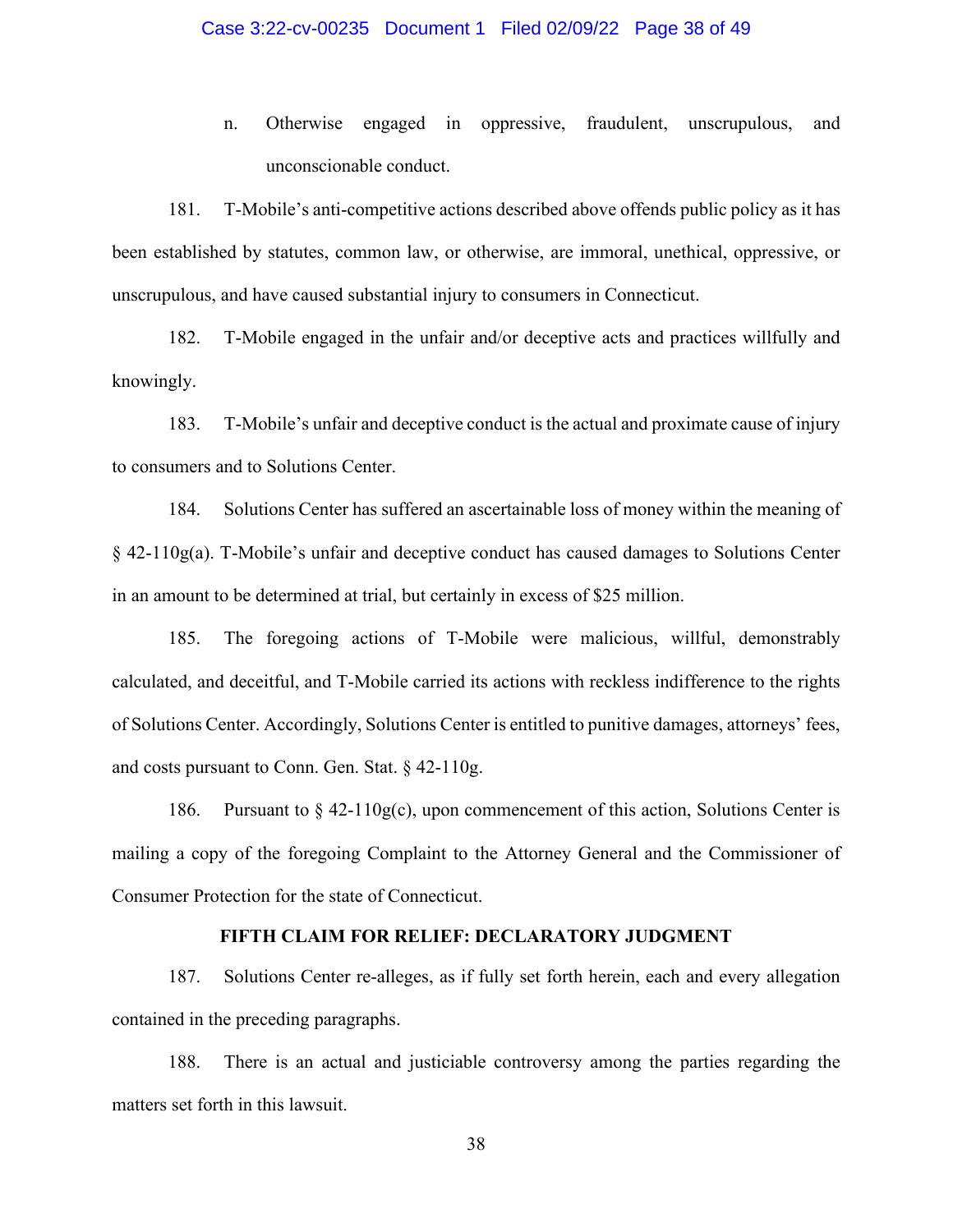# Case 3:22-cv-00235 Document 1 Filed 02/09/22 Page 39 of 49

- 189. The law, justice, and equity require determinations and declarations that:
	- a. As a result of Sprint's and T-Mobile's inducement of the T-Mobile RSAs by fraud, duress, and business compulsion, they are invalid, void, and of no effect, and Solutions Center remains entitled to the rights, privileges, and payments contained in the Sprint ARA.
	- b. Defendants' relationships with Solutions Center were franchise relationships, such that Solutions Center is entitled to the benefits of a franchisee under applicable law.
	- c. The putative releases contained in the Wind Down Addendum, RSAs, and the Assignment and Assumption Agreement were procured through fraud, unfair and deceptive business practices, improper coercion and economic duress, are not supported by valid consideration, and are therefore void and without effect.

190. Plaintiff and Defendants have antagonistic interests in the subject matter of this dispute.

191. There exists a current dispute and controversy between Plaintiff and Defendants as to the aforesaid matters.

192. There is a bona fide, actual, present need for the aforesaid declarations.

193. All parties who have an interest in the matter are before the Court and the declaration is not sought purely for legal advice or curiosity.

194. Plaintiff respectfully requests that this Court issue a judgment declaring the rights and liabilities of the parties as requested herein pursuant to Conn. Gen. Stat. § 52-59.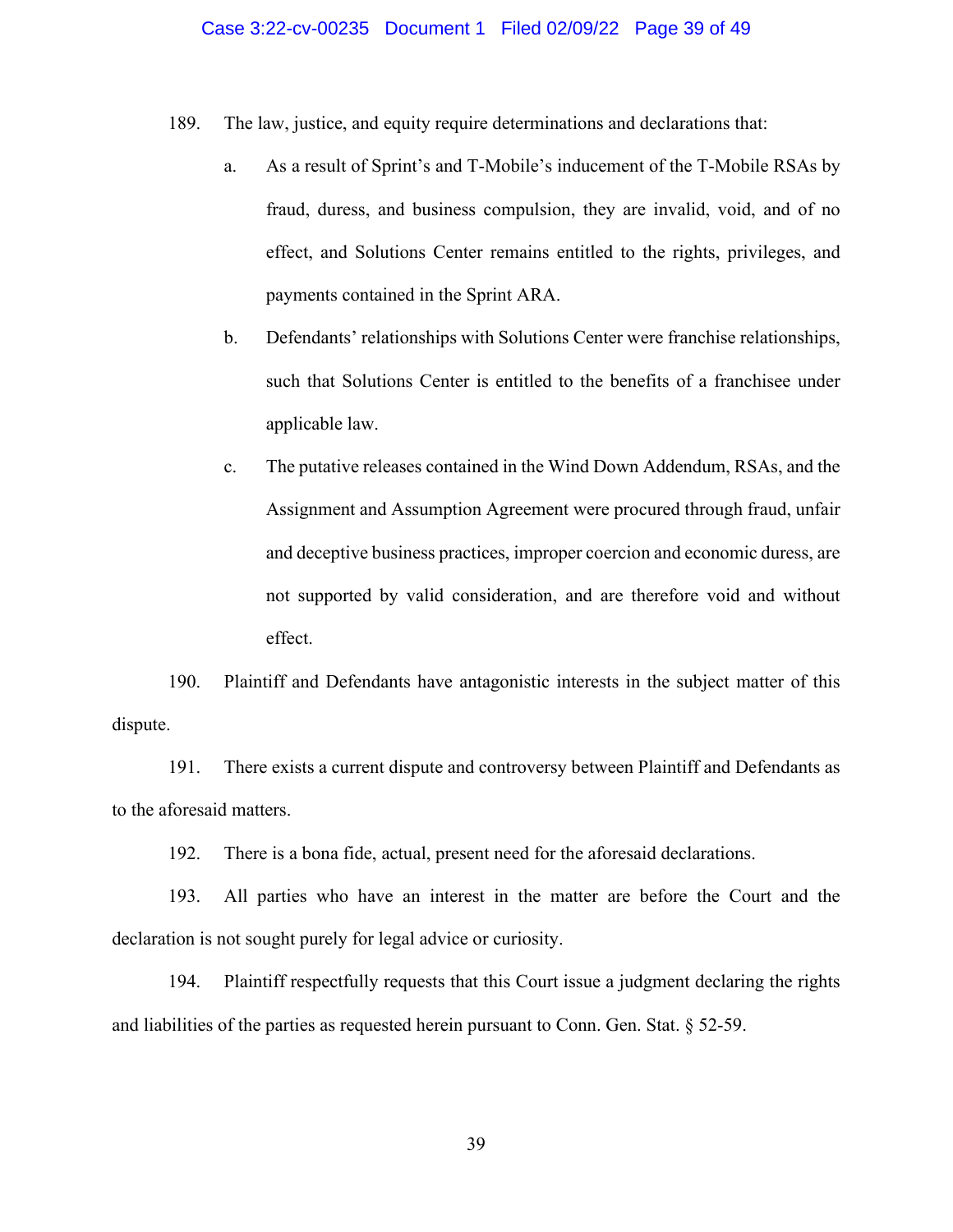# **SIXTH CLAIM FOR RELIEF: BREACH OF SPRINT ARA**

195. Solutions Center re-alleges, as if fully set forth herein, each and every allegation contained in the preceding paragraphs.

196. If the Court determines that the Sprint ARA was not validly superseded by the T-Mobile RSAs, T-Mobile's and Sprint's conduct as alleged herein breached the Sprint ARA and T-Mobile, by virtue of its merger with Sprint and actions as successor in interest, is liable for those breaches.

197. T-Mobile's and Sprint's breaches of the Sprint ARA are the actual and proximate cause of Solutions Center's damages.

198. Solutions Center has suffered damages in an amount to be determined at trial, but certainly in excess of \$25 million.

# **SEVENTH CLAIM FOR RELIEF: BREACH OF WIND DOWN ADDENDUM AND T-MOBILE RSAs**

199. Solutions Center re-alleges, as if fully set forth herein, each and every allegation contained in the preceding paragraphs.

200. If the Court determines that the Wind Down Addendum and T-Mobile RSAs remain in place, T-Mobile's and Sprint's conduct as alleged herein breached those contracts.

201. T-Mobile's and Sprint's breaches of the Wind Down Addendum and T-Mobile RSAs are the actual and proximate cause of Solutions Center's damages.

202. Solutions Center has suffered damages in an amount to be determined at trial, but certainly in excess of \$25 million.

# **EIGHTH CLAIM FOR RELIEF: BREACH OF THE COVENANT OF GOOD FAITH AND FAIR DEALING**

203. Solutions Center re-alleges, as if fully set forth herein, each and every allegation contained in the preceding paragraphs.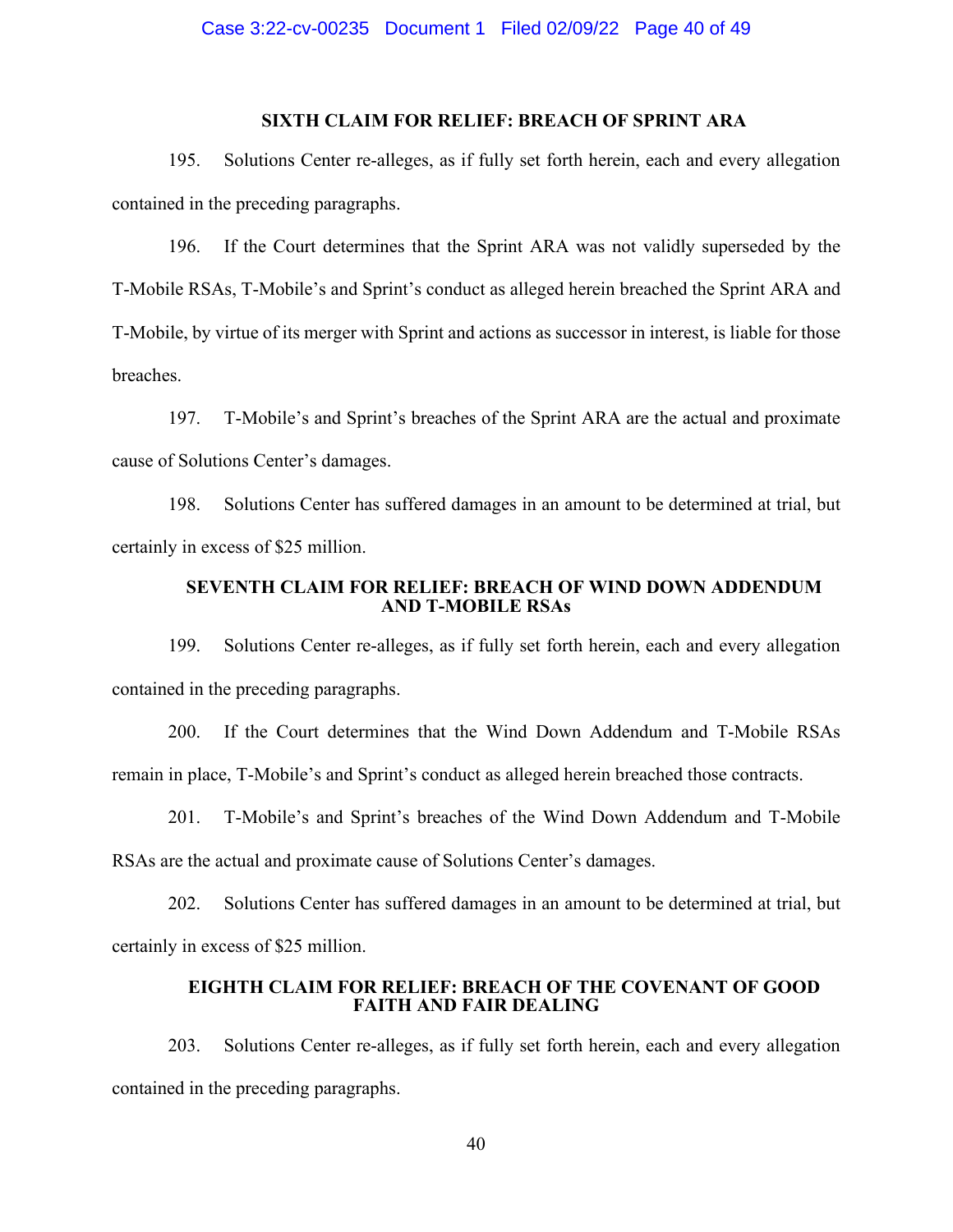# Case 3:22-cv-00235 Document 1 Filed 02/09/22 Page 41 of 49

204. To the extent the T-Mobile RSAs are deemed to be valid contracts that T-Mobile did not fraudulently induce, then T-Mobile is obligated by contract and common law to act in good faith and to not do anything to deprive Solutions Center of the fruits and benefit of those agreements.

205. T-Mobile breached this implied covenant of good faith and fair dealing and injured Solutions Center's right to receive the benefits of the RSAs by engaging in the conduct described herein, including, without limitation:

- a. Systematically eliminating a disproportionate share of Solutions Center's stores within the first 6 months of the T-Mobile RSAs;
- b. Refusing to approve additional Solutions Center stores and building corporate stores in proximity to existing Solutions Center locations; and
- c. Otherwise suppressing Solutions Center's ability to succeed and/or denying Solutions Center a bona fide opportunity to operate a T-Mobile dealership, as described herein.

206. T-Mobile's actions are contrary to Solutions Center's reasonable and justified expectations under the T-Mobile RSAs.

207. T-Mobile's sweeping reduction of Solutions Center's stores, refusal to approve additional stores, and refusal to renew existing stores frustrated the essential purpose of the T-Mobile RSAs and Solutions Center was unable to obtain its full and expected benefits of the RSAs, including without limitation, operating as a dealer of T-Mobile services and goods.

208. T-Mobile used the Termination of Locations provision to constructively gut the essential purpose of the T-Mobile RSAs and to bind Solutions Center and its owners to a noncompete agreement where they could not compete in the marketplace, all while T-Mobile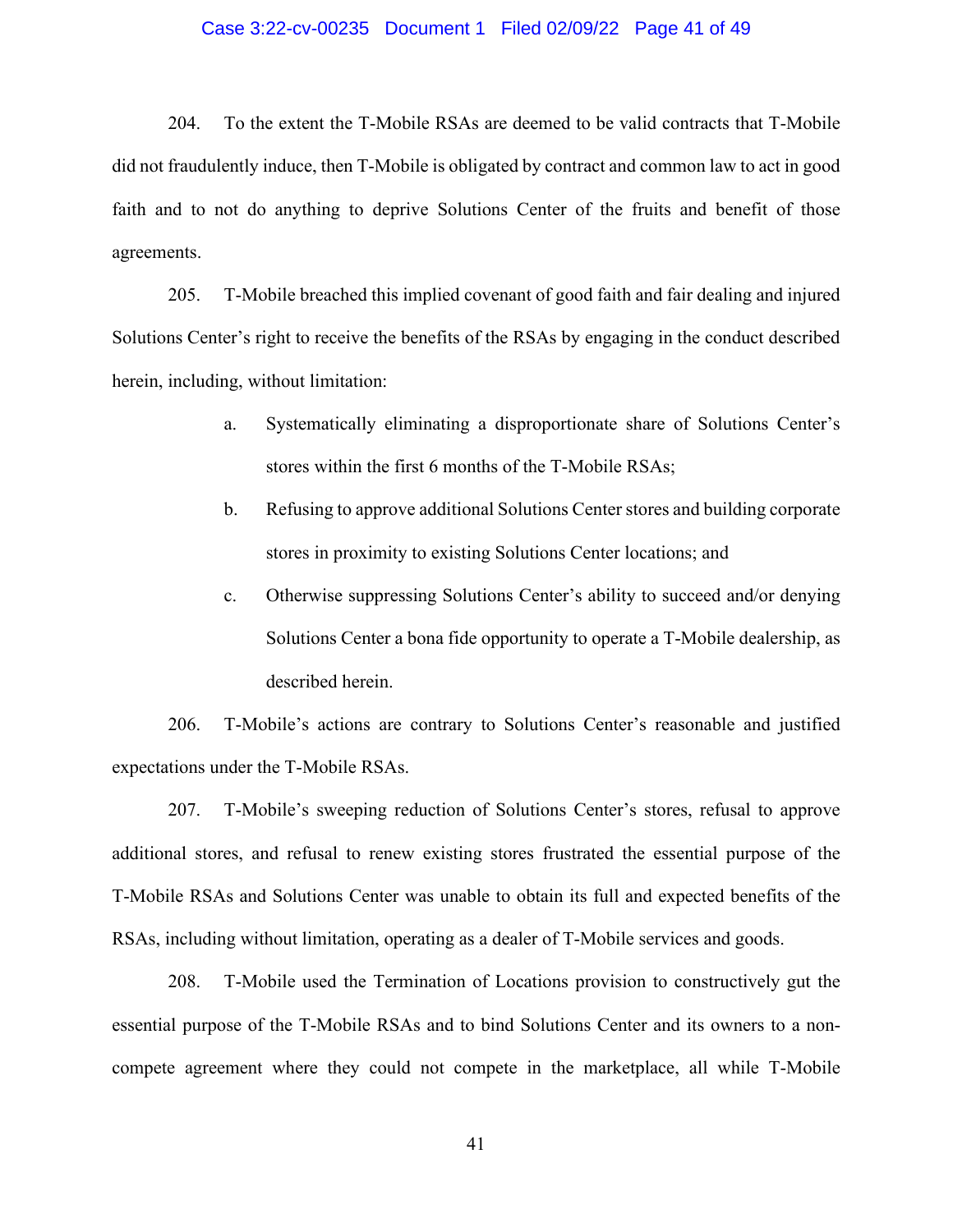## Case 3:22-cv-00235 Document 1 Filed 02/09/22 Page 42 of 49

continued to systematically eliminate Solutions Center stores, refused to allow Solutions Center to open new stores, and engage in anti-competitive, unfair, and deceptive trade practices to guarantee that Solutions Center's remaining stores failed.

209. T-Mobile never intended to work with Solutions Center.

210. It only wanted signed agreements that would constrain Solutions Center and hopefully obviate Solutions Center's ability to defend itself.

211. Further, as T-Mobile possessed Solutions Center's financial information, it knew before Solutions Center signed the T-Mobile RSAs that its actions would leave Solutions Center with no financial options but to sell off its remaining business in a fire sale.

212. T-Mobile's breaches of the implied covenant of good faith and fair dealing directly and proximately caused Solutions Center to suffer damages in an amount to be determined at trial, but certainly in excess of \$25 million.

# **NINTH CLAIM FOR RELIEF: VIOLATION OF WASHINGTON UNFAIR BUSINESS PRACTICES—CONSUMER PROTECTION ACT, Wash. Rev. Code §§ 19.86.010 ET SEQ.**

213. Solutions Center re-alleges, as if fully set forth herein, each and every allegation contained in the preceding paragraphs.

214. The Washington Consumer Protection Act ("CPA") prohibits unfair methods of competition and unfair or deceptive acts or practices in the conduct of any trade or commerce. Wash. Rev. Code § 19.86.020.

215. T-Mobile engaged in unfair and deceptive trade practices including, among other things, the conduct described in the Fifth Claim for Relief.

216. T-Mobile's unfair and deceptive trade practices affect trade and/or commerce given that T-Mobile is engaged in the sale of assets, services, and commerce that directly affect the people of Washington state.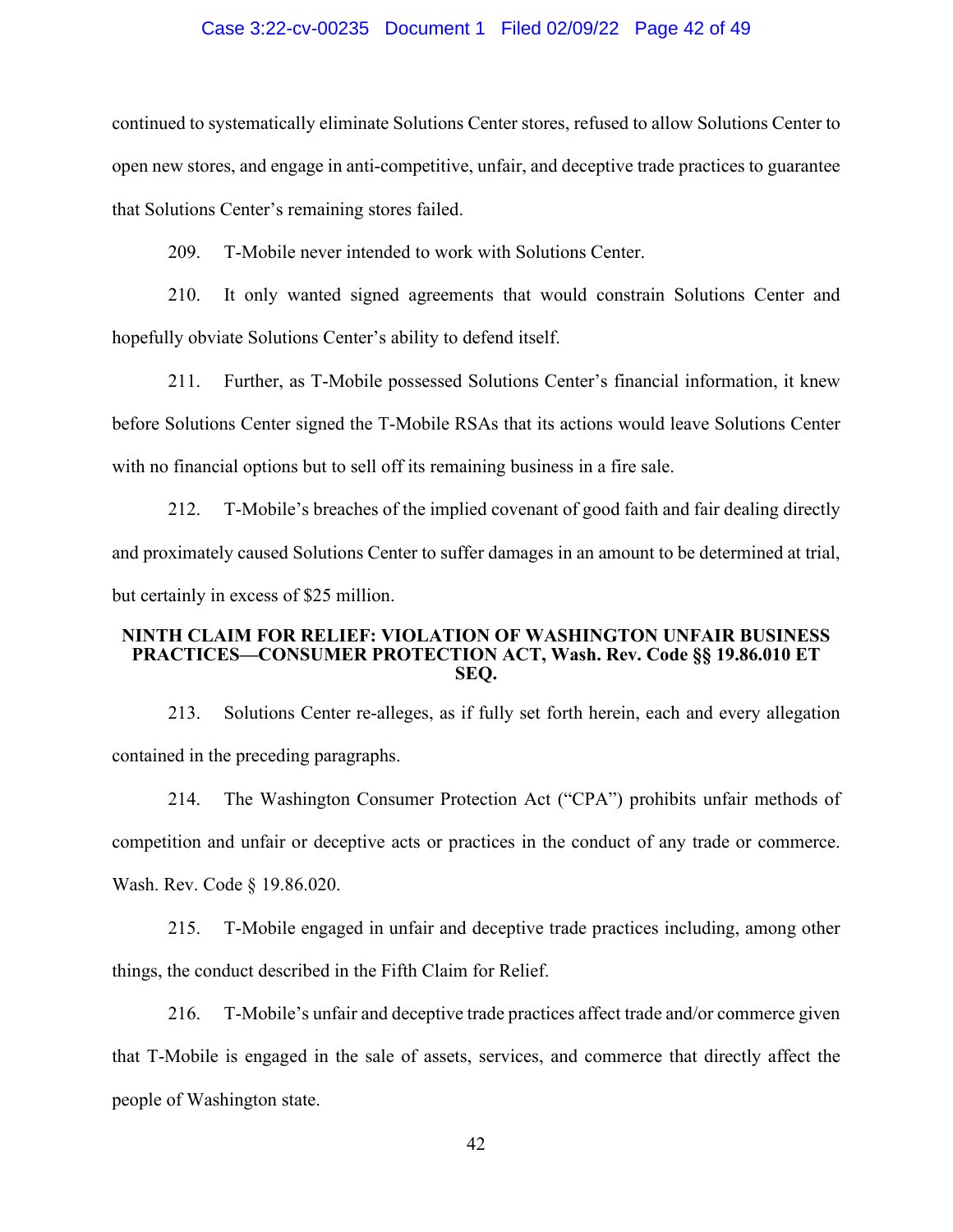#### Case 3:22-cv-00235 Document 1 Filed 02/09/22 Page 43 of 49

- 217. T-Mobile's unfair and deceptive trade practices affect the public because:
	- a. T-Mobile committed its anti-competitive acts in the course of its business;
	- b. T-Mobile's actions were part of a pattern or generalized course of conduct which involved the intentional devastation of dealers like Solutions Center;
	- c. T-Mobile's conduct is not isolated it has engaged in a pattern and practice of committing the wrongful actions and inactions addressed in this Complaint – and is harmful to wireless dealers, employees, and customers;
	- d. T-Mobile has driven several viable and successful businesses out of the marketplace;
	- e. T-Mobile has not complied with the letter and spirit of the representations that it made to state and federal authorities to obtain approval of the Sprint-T-Mobile merger;
	- f. Given T-Mobile's pattern, there exists an ongoing potential for T-Mobile to continue its unlawful conduct; and
	- g. T-Mobile's actions have affected and continue to affect a large number of consumers.

218. T-Mobile's unfair and deceptive conduct is the actual and proximate cause of injury to Solutions Center and has caused damages to Solutions Center in an amount to be determined at trial, but certainly in excess of \$25 million.

219. Solutions Center is entitled to an award of damages caused by T-Mobile's unlawful conduct, including reasonable attorneys' fees and statutory treble damages as provided by Wash. Rev. Code 19.86.090.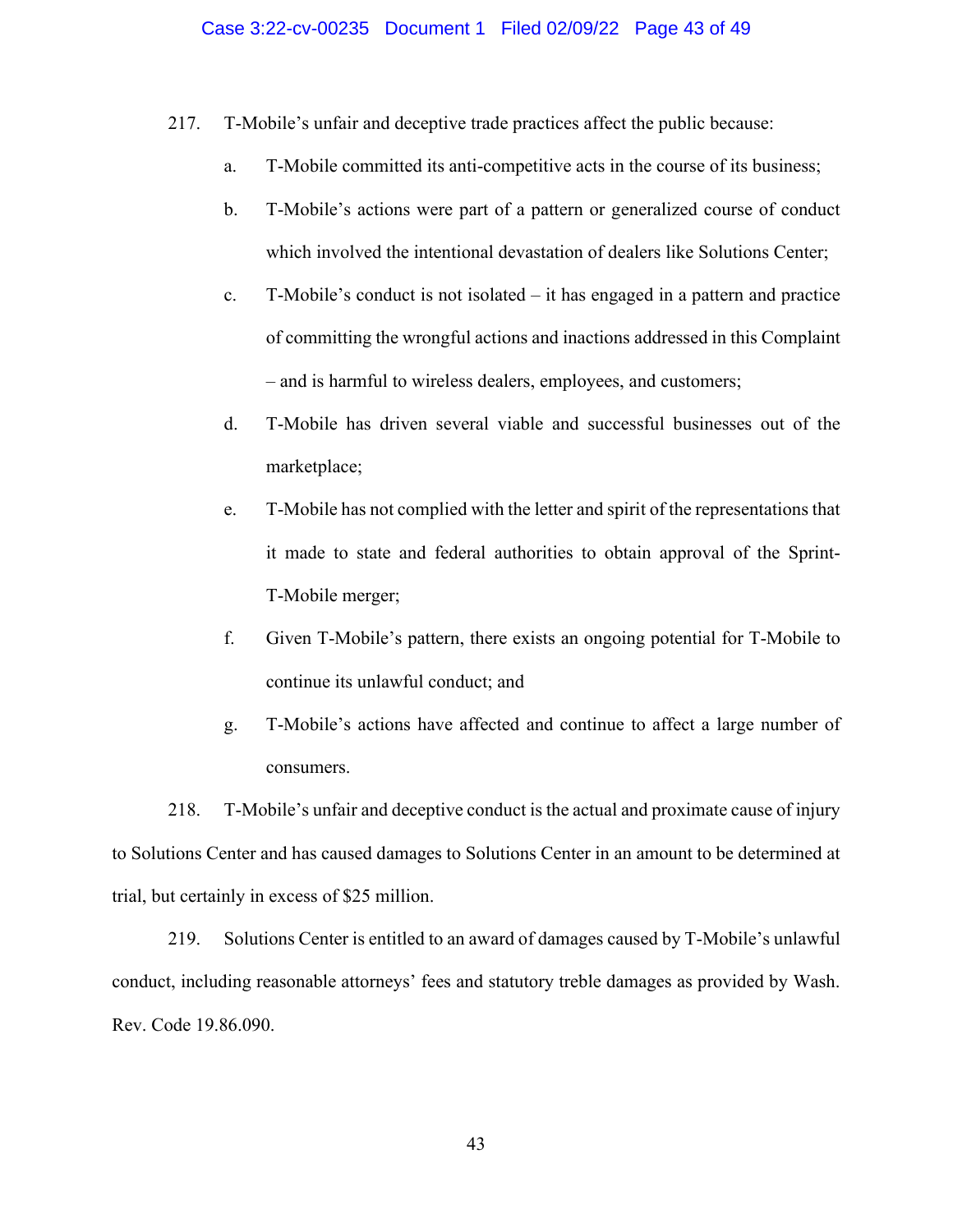# **TENTH CLAIM FOR RELIEF: VIOLATION OF WASHINGTON FRANCHISE INVESTMENT PROTECTION ACT, Wash. Rev. Code §§ 19.100.010 ET SEQ.**

220. Solutions Center re-alleges, as if fully set forth herein, each and every allegation contained in the preceding paragraphs.

221. Sprint was a franchisor and unlawfully sold an unregistered franchise in the State of Washington in contravention of RCW 19.100.

222. Upon information and belief, Sprint failed to file a Notice of Claim for Exemption under WAC 460-80-100 and, in any event, was not exempt from registration requirements.

223. Likewise, T-Mobile is a franchisor and T-Mobile unlawfully sold an unregistered franchise in the State of Washington in contravention of RCW 19.100.

224. Upon information and belief, T-Mobile has failed to file a Notice of Claim for Exemption under WAC 460-80-100 and, in any event, is thus not exempt from registration requirements.

225. As the acquiring entity, T-Mobile assumed Sprint's liabilities.

226. T-Mobile's business model and mode of operation is in fact a "franchise" as defined in RCW 19.100.010(6)(a) in that:

- a. T-Mobile granted Solutions Center rights to engage in the business of offering, selling, and distributing goods and services under marketing plans pre-designed by T-Mobile;
- b. the business opportunity granted to Solutions Center was substantially associated with a trademark, trade name, and other commercial symbols owned by T-Mobile; and
- c. T-Mobile collected disguised franchise fees from Solutions Center, which included, *inter alia*, Solutions Center's residuals, forcing Solutions Center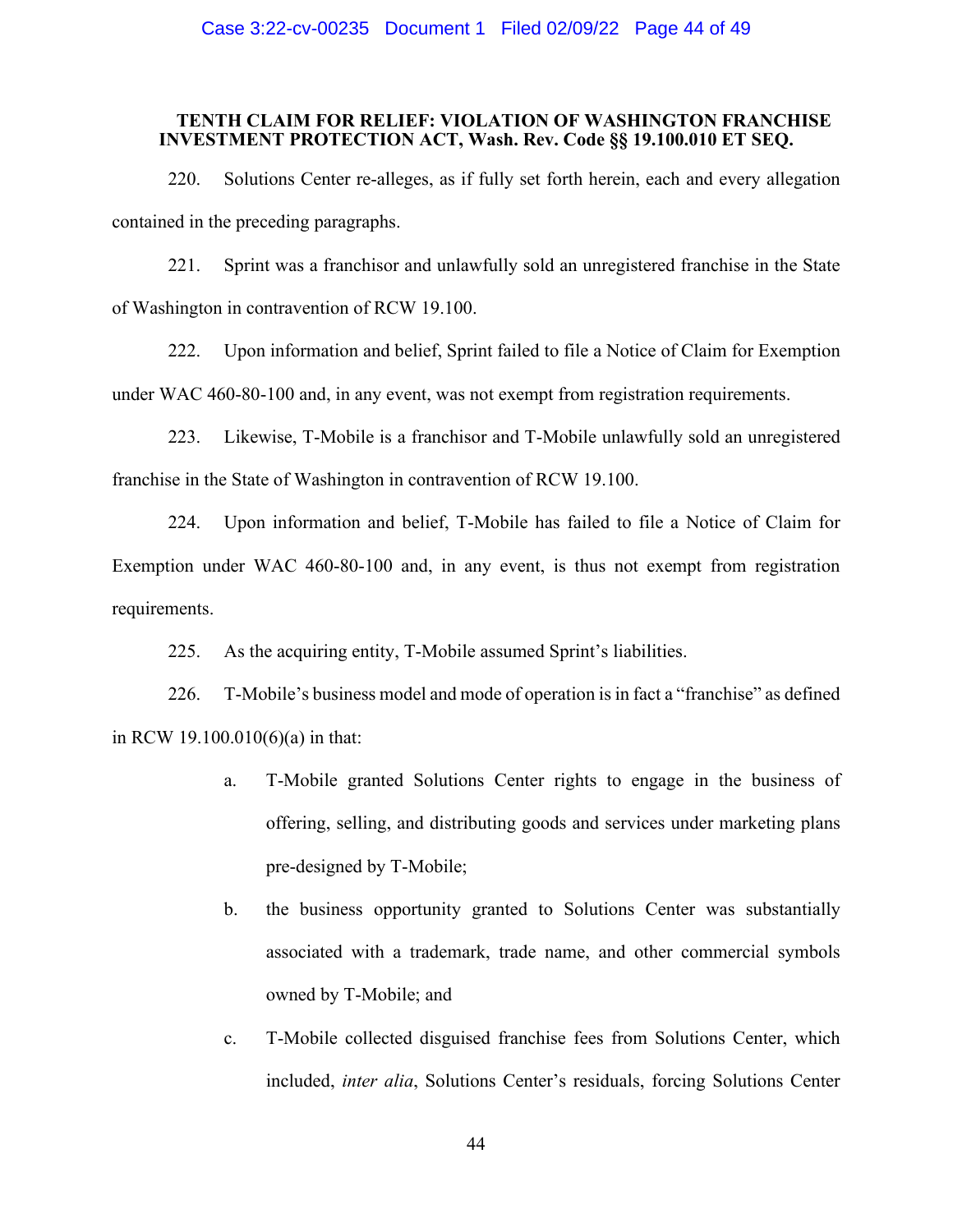into a consignment model whereby Solutions Center was forced to buy accessories from a particular vendor and then sell at T-Mobile's prices with substantially reduced margins and forcing Solutions Center to buy phones from T-Mobile and no other source.

227. Specifically, and without limitation, T-Mobile acted unfairly and deceptively and engaged in an unfair method of competition in violation of Wash. Rev. Code 19.100.180, by:

- a. Failing to deal with Solutions Center in good faith;
- b. Requiring Solutions Center to purchase goods or services from T-Mobile or from an approved source of supply in the absence of any lawful purpose justified on business grounds;
- c. Unreasonably and arbitrarily discriminating between legacy T-Mobile dealers and legacy Sprint dealers, such as Solutions Center, in business dealings;
- d. Requiring Solutions Center to assent to a release or waiver which would relieve T-Mobile from liability imposed by Wash. Rev. Code 19.100.180;
- e. Unreasonably and unnecessarily imposing on Solutions Center standards of conduct such as forcing Solutions Center to purchase security equipment that complied with only T-Mobile's specifications, mandating that new hires be approved by T-Mobile, and mandating a minimum number of people on sales floors at all times;
- f. Refusing to renew without fairly compensating Solutions Center for the fair market value and good will;
- g. Threatening to and actually terminating Solutions Center's stores before the expiration of its terms without good cause; and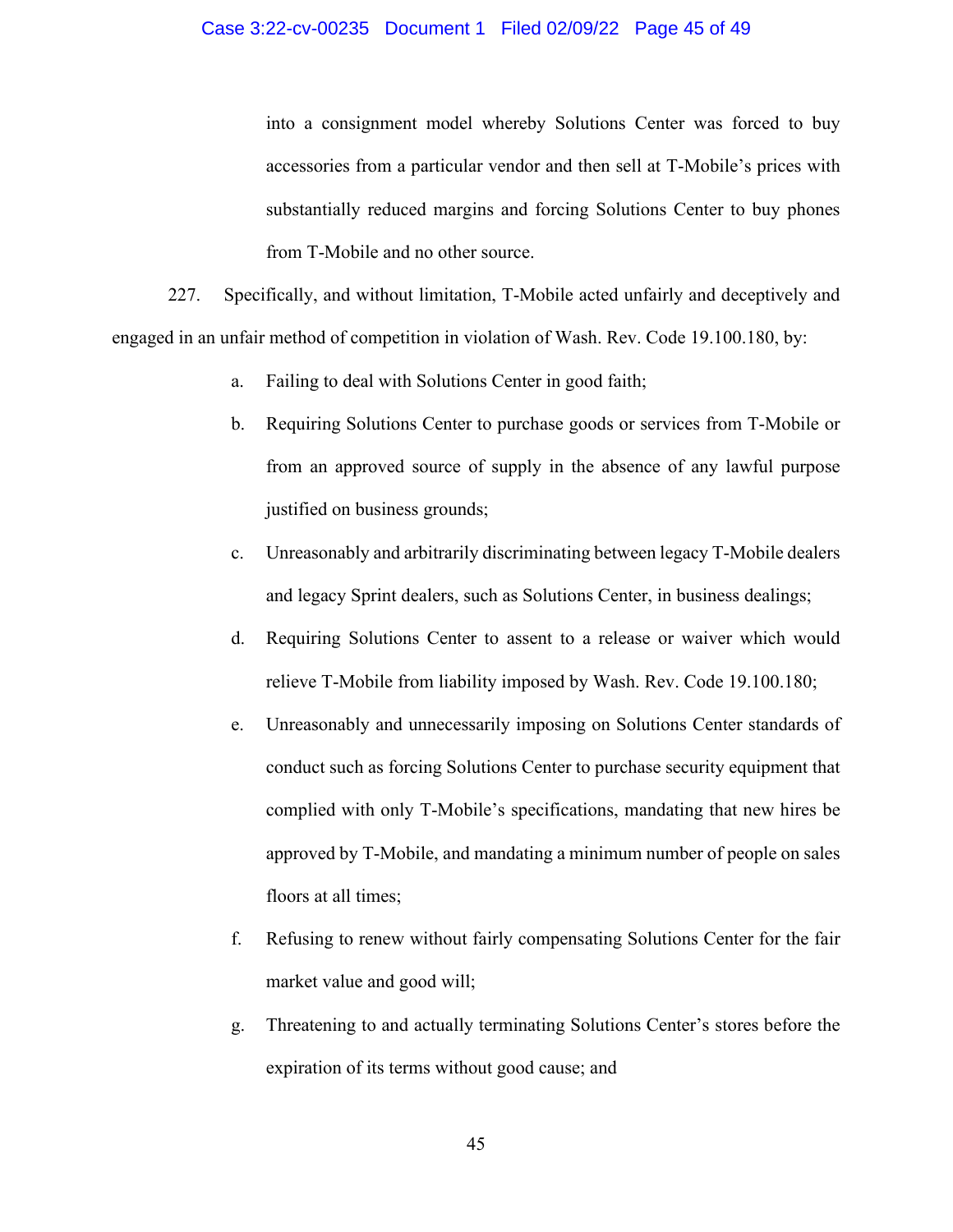h. Acting inconsistent with representations made to federal and state authorities concerning commitments not to shut down productive stores or reduce employment.

228. As a result of T-Mobile's violations of franchise law, Solutions Center has suffered damages in an amount to be determined at trial, but certainly in excess of \$25 million.

229. Solutions Center has suffered damages by reason of T-Mobile's violation of Wash. Rev. Code 19.100 and is entitled to an award of damages thereof, including statutory treble damages as provided by Wash. Rev. Code 19.100.190(3).

# **ELEVENTH CLAIM FOR RELIEF: FRAUD REGARDING WESTFIELD LOCATION**

230. Solutions Center re-alleges, as if fully set forth herein, each and every allegation contained in the preceding paragraphs.

231. After announcing that it would close the Westfield location, T-Mobile changed course and stated that it instead wanted to assume the Westfield store as a corporate-owned location and promised Solutions Center that it would assume Solutions Center's lease for same.

232. T-Mobile knew at the time that this promise was false, and that T-Mobile had no intention of assuming Solutions Center's lease.

233. T-Mobile made the false promise intentionally, to induce Solutions Center to forego rights and remedies it would have as a result of T-Mobile's unlawful conduct in connection with the closing of the Westfield location.

234. Solutions Center justifiably relied on T-Mobile's false promise by excluding the Westfield location from its APA with the Buyer and by foregoing its rights with respect to the closure or transfer of the Westfield location and the transfer of the lease on that location.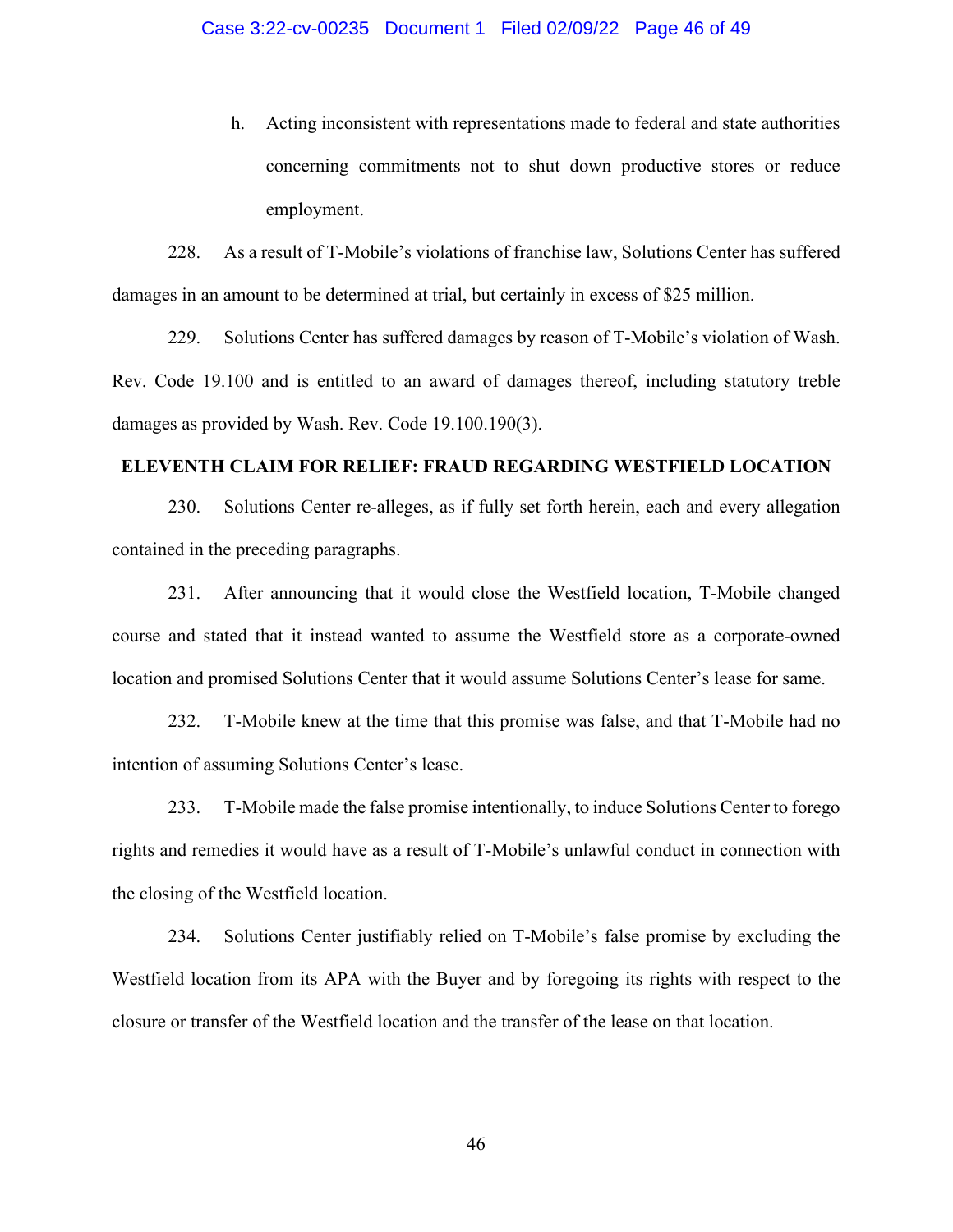# Case 3:22-cv-00235 Document 1 Filed 02/09/22 Page 47 of 49

235. As a direct result of T-Mobile's fraud, Solutions Center is still the tenant on the Westfield location lease — obligated to pay \$14,000 in monthly rent and \$8,000 annually for insurance over the next four years — yet has no presence or operations at that location.

236. As a direct result of T-Mobile's fraud, Solutions Center lost the most successful of all legacy Sprint and legacy T-Mobile dealer stores in Connecticut and was not compensated for that loss, and the Westfield store is being operated by a preferred T-Mobile dealer and generating revenues and profits for T-Mobile.

237. Absent T-Mobile's fraud, Solutions Center could have sold the Westfield location for at least \$350,000. And absent T-Mobile's fraud, Solutions Center would not be required to pay over \$700,000 under the remaining 4-year term of the Westfield location lease.

238. T-Mobile's fraud proximately damaged Solutions Center in an amount to be proven at trial but not less than \$700,000.00.

# **TWELFTH CLAIM FOR RELIEF: UNJUST ENRICHMENT, QUANTUM MERUIT, AND DISGORGEMENT**

239. Solutions Center re-alleges, as if fully set forth herein, each and every allegation contained in the preceding paragraphs.

240. To the extent a contractual relationship is found to no longer exist between Defendants and Solutions Center (because the Sprint ARA has expired and the T-Mobile RSAs are invalid), the Court should compensate Solutions Center for its services, and the loss of its stores under the theories of unjust enrichment, quantum meruit, and disgorgement.

241. Defendants received a benefit from the operation of stores and sales of Defendants' goods and services, and from forcing Solutions Center to close its stores and defrauding Solutions Center out of its rights and compensation with respect to the Westfield location.

242. These benefits were conferred at Solutions Center's expense.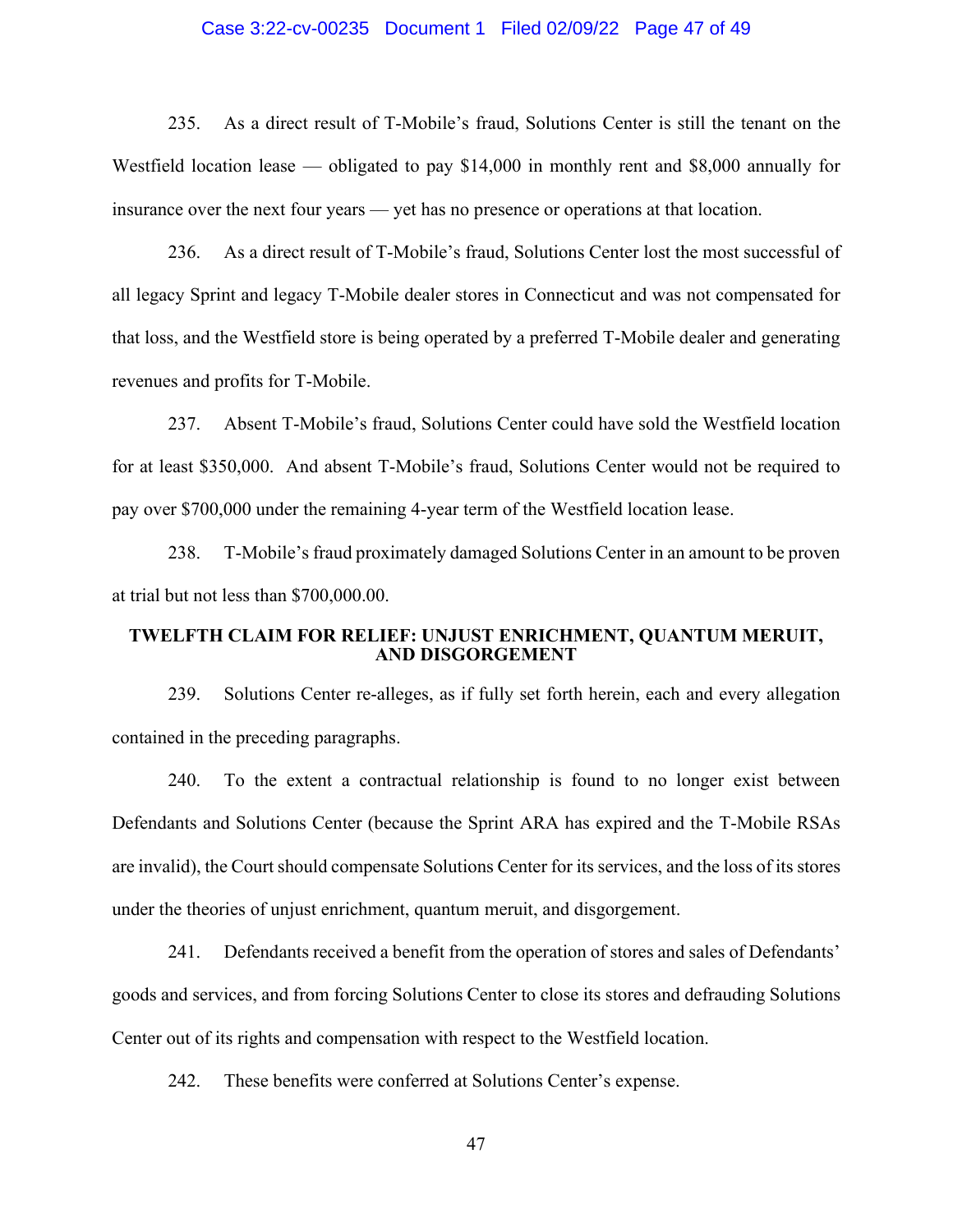# Case 3:22-cv-00235 Document 1 Filed 02/09/22 Page 48 of 49

243. Under the circumstances, it would be unjust for Defendants to retain the benefit without fairly compensating Solutions Center.

244. Further, T-Mobile should have to disgorge profits flowing from its fraud.

245. Solutions Center is entitled to compensation or disgorgement in an amount to be determined at trial, but certainly in excess of \$25 million.

# **PRAYER FOR RELIEF**

Accordingly, Solutions Center respectfully requests that the Court grant it the following relief:

A. Award Solutions Center compensatory damages plus statutory treble damages, punitive damages (pursuant to Conn. Gen. Stat. § 42-110g(a)), equitable relief, attorneys' fees, and costs as allowed by applicable law and Conn. Gen. Stat. § 42-110g(d);

B. Afford Solutions Center a trial by jury; and

C. Grant Solutions Center such other and further relief as is just and proper.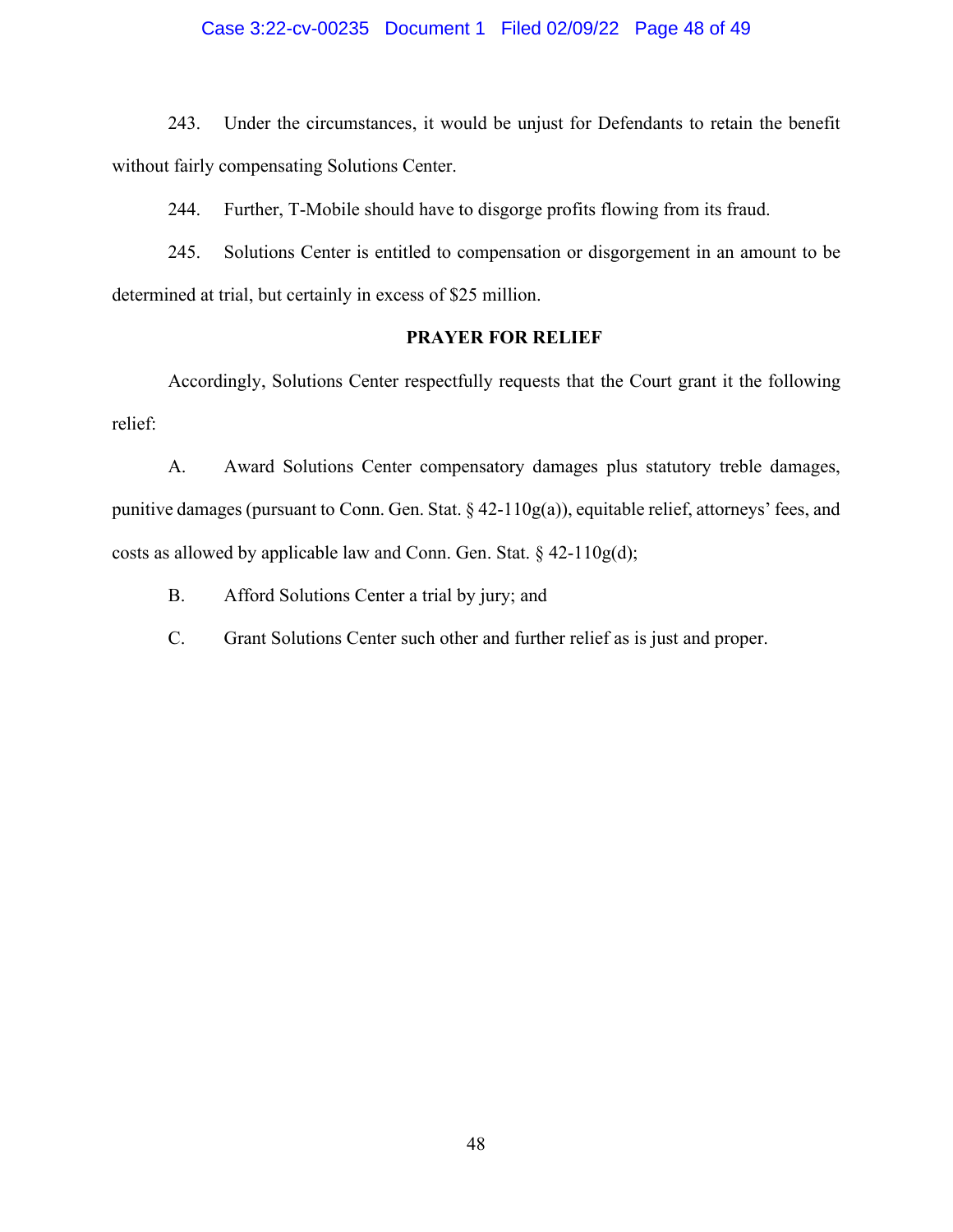Date: February 9, 2022 Respectfully submitted,

*/s/ Lisa A. McAndrews*

Lisa A. McAndrews, Juris No. 428100 District of CT Bar No. 27555 KILPATRICK TOWNSEND & STOCKTON LLP The Grace Building 1114 Avenue of the Americas, 21st Floor New York, NY 10036 Telephone: (212) 775-8700 Facsimile: (212) 775-8800 lmcandrews@kilpatricktownsend.com

*Attorneys for Plaintiff Solutions Center, LLC*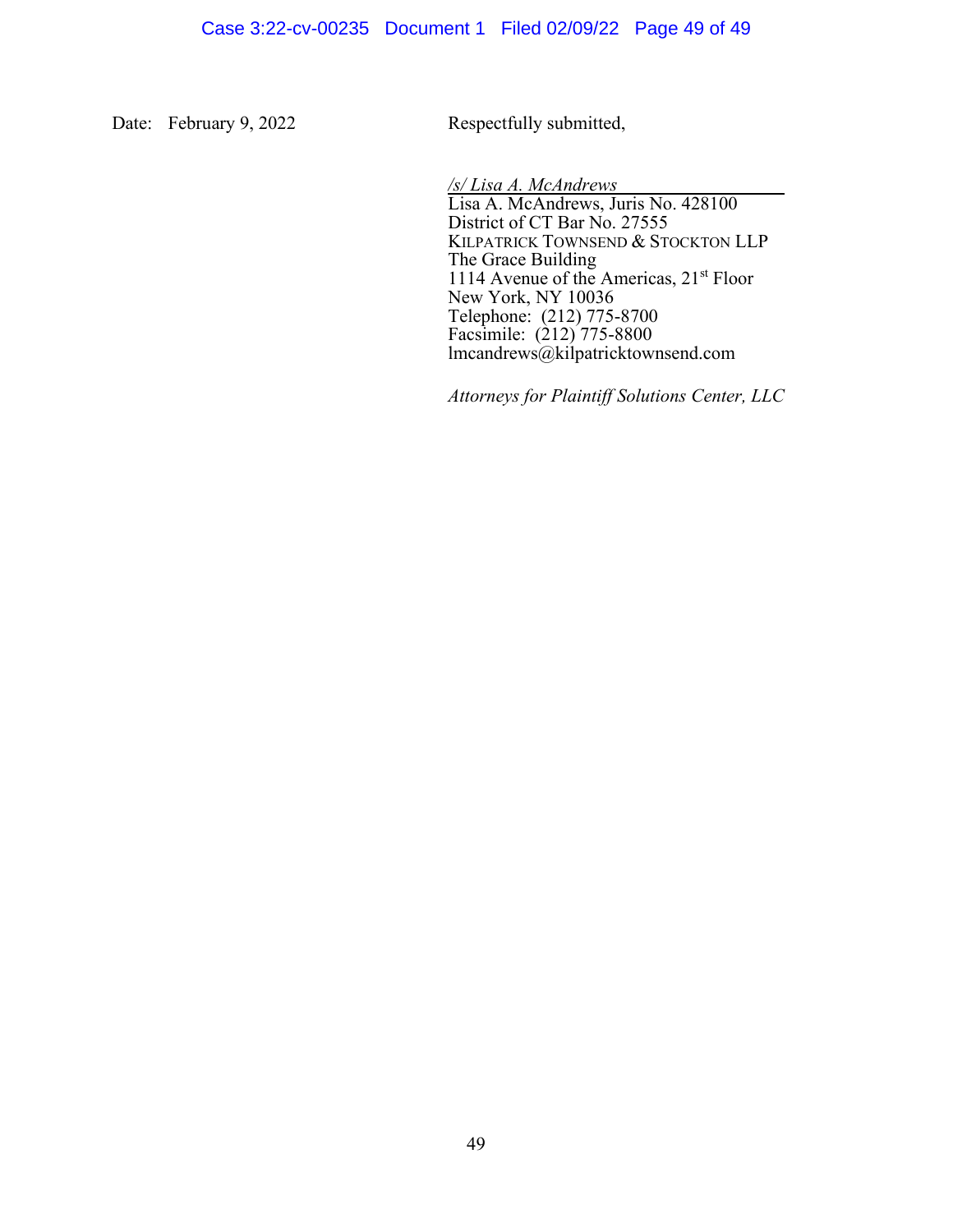# $\frac{1}{15}$   $\frac{1}{44}$  (Rev. 04/21) Case 3:22-cv-00235  $\sqrt{10}$   $\sqrt{10}$   $\sqrt{10}$   $\sqrt{10}$   $\sqrt{10}$   $\sqrt{10}$   $\sqrt{10}$   $\sqrt{10}$   $\sqrt{10}$   $\sqrt{10}$   $\sqrt{10}$   $\sqrt{10}$   $\sqrt{10}$   $\sqrt{10}$   $\sqrt{10}$   $\sqrt{10}$   $\sqrt{10}$   $\sqrt{10}$   $\sqrt{1$

| The JS 44 civil cover sheet and the information contained herein neither replace nor supplement the filing and service of pleadings or other papers as required by law, except as<br>provided by local rules of court. This form, approved by the Judicial Conference of the United States in September 1974, is required for the use of the Clerk of Court for the<br>purpose of initiating the civil docket sheet. (SEE INSTRUCTIONS ON NEXT PAGE OF THIS FORM.) |                                                                                 |                                                   |                                                                                        |                                                                                                                                                   |                                                                                                                                                 |                                                                                     |  |
|--------------------------------------------------------------------------------------------------------------------------------------------------------------------------------------------------------------------------------------------------------------------------------------------------------------------------------------------------------------------------------------------------------------------------------------------------------------------|---------------------------------------------------------------------------------|---------------------------------------------------|----------------------------------------------------------------------------------------|---------------------------------------------------------------------------------------------------------------------------------------------------|-------------------------------------------------------------------------------------------------------------------------------------------------|-------------------------------------------------------------------------------------|--|
| I. (a) PLAINTIFFS                                                                                                                                                                                                                                                                                                                                                                                                                                                  |                                                                                 |                                                   |                                                                                        | <b>DEFENDANTS</b>                                                                                                                                 |                                                                                                                                                 |                                                                                     |  |
| SOLUTIONS CENTER, LLC                                                                                                                                                                                                                                                                                                                                                                                                                                              |                                                                                 |                                                   |                                                                                        | T-MOBILE USA, INC. d/b/a T-MOBILE; and SPRINT<br>SOLUTIONS, INC. d/b/a T-MOBILE                                                                   |                                                                                                                                                 |                                                                                     |  |
| New Haven, CT<br><b>(b)</b> County of Residence of First Listed Plaintiff                                                                                                                                                                                                                                                                                                                                                                                          |                                                                                 |                                                   | County of Residence of First Listed Defendant                                          |                                                                                                                                                   |                                                                                                                                                 |                                                                                     |  |
| (EXCEPT IN U.S. PLAINTIFF CASES)                                                                                                                                                                                                                                                                                                                                                                                                                                   |                                                                                 |                                                   |                                                                                        | (IN U.S. PLAINTIFF CASES ONLY)<br>IN LAND CONDEMNATION CASES, USE THE LOCATION OF<br>NOTE:<br>THE TRACT OF LAND INVOLVED.<br>Attorneys (If Known) |                                                                                                                                                 |                                                                                     |  |
|                                                                                                                                                                                                                                                                                                                                                                                                                                                                    |                                                                                 |                                                   |                                                                                        |                                                                                                                                                   |                                                                                                                                                 |                                                                                     |  |
| (c)<br>Attorneys (Firm Name, Address, and Telephone Number)<br>Kilpatrick Townsend & Stockton LLP, 1114 Avenue of the                                                                                                                                                                                                                                                                                                                                              |                                                                                 |                                                   |                                                                                        |                                                                                                                                                   |                                                                                                                                                 |                                                                                     |  |
|                                                                                                                                                                                                                                                                                                                                                                                                                                                                    | Americas, 21st Fl.; New York, NY 10036; 212-775-8700                            |                                                   |                                                                                        |                                                                                                                                                   |                                                                                                                                                 |                                                                                     |  |
| <b>II. BASIS OF JURISDICTION</b> (Place an "X" in One Box Only)                                                                                                                                                                                                                                                                                                                                                                                                    |                                                                                 |                                                   |                                                                                        |                                                                                                                                                   |                                                                                                                                                 | <b>III. CITIZENSHIP OF PRINCIPAL PARTIES</b> (Place an "X" in One Box for Plaintiff |  |
| U.S. Government<br>$\vert$ $\vert$ 1                                                                                                                                                                                                                                                                                                                                                                                                                               | <b>Federal Question</b><br>$\vert$ 3                                            |                                                   |                                                                                        | (For Diversity Cases Only)<br><b>PTF</b>                                                                                                          | <b>DEF</b>                                                                                                                                      | and One Box for Defendant)<br><b>PTF</b><br>DEF                                     |  |
| Plaintiff                                                                                                                                                                                                                                                                                                                                                                                                                                                          | (U.S. Government Not a Party)                                                   |                                                   |                                                                                        | $\Box$ 1<br>Citizen of This State                                                                                                                 | $\mathbf{1}$<br>Incorporated or Principal Place<br>of Business In This State                                                                    | $\vert x \vert$<br> 4<br>$\overline{4}$                                             |  |
| U.S. Government<br>$\vert$   2<br>Defendant                                                                                                                                                                                                                                                                                                                                                                                                                        | $\vert x \vert 4$<br>Diversity<br>(Indicate Citizenship of Parties in Item III) |                                                   |                                                                                        | $\vert$ 2<br>Citizen of Another State                                                                                                             | Incorporated and Principal Place<br>2<br>of Business In Another State                                                                           | $\sqrt{\mathbf{x}}$ 5<br>- 5                                                        |  |
|                                                                                                                                                                                                                                                                                                                                                                                                                                                                    |                                                                                 |                                                   |                                                                                        | Citizen or Subject of a<br>$\vert 6 \vert$<br>$ $   3<br>3<br>Foreign Nation<br>- 6<br>Foreign Country                                            |                                                                                                                                                 |                                                                                     |  |
| <b>IV. NATURE OF SUIT</b> (Place an "X" in One Box Only)                                                                                                                                                                                                                                                                                                                                                                                                           |                                                                                 |                                                   |                                                                                        |                                                                                                                                                   | Click here for: Nature of Suit Code Descriptions.                                                                                               |                                                                                     |  |
| <b>CONTRACT</b>                                                                                                                                                                                                                                                                                                                                                                                                                                                    |                                                                                 | <b>TORTS</b>                                      |                                                                                        | <b>FORFEITURE/PENALTY</b>                                                                                                                         | <b>BANKRUPTCY</b>                                                                                                                               | <b>OTHER STATUTES</b>                                                               |  |
| 110 Insurance<br>120 Marine                                                                                                                                                                                                                                                                                                                                                                                                                                        | PERSONAL INJURY<br>310 Airplane                                                 | PERSONAL INJURY<br>365 Personal Injury -          |                                                                                        | 625 Drug Related Seizure<br>of Property 21 USC 881                                                                                                | 422 Appeal 28 USC 158<br>423 Withdrawal                                                                                                         | 375 False Claims Act<br>376 Qui Tam (31 USC                                         |  |
| 130 Miller Act                                                                                                                                                                                                                                                                                                                                                                                                                                                     | 315 Airplane Product                                                            | Product Liability                                 |                                                                                        | 690 Other                                                                                                                                         | 28 USC 157                                                                                                                                      | 3729(a)                                                                             |  |
| 140 Negotiable Instrument<br>150 Recovery of Overpayment                                                                                                                                                                                                                                                                                                                                                                                                           | Liability<br>320 Assault, Libel &                                               | 367 Health Care/<br>Pharmaceutical                |                                                                                        |                                                                                                                                                   | <b>INTELLECTUAL</b><br><b>PROPERTY RIGHTS</b>                                                                                                   | 400 State Reapportionment<br>410 Antitrust                                          |  |
| & Enforcement of Judgment                                                                                                                                                                                                                                                                                                                                                                                                                                          | Slander                                                                         | Personal Injury                                   |                                                                                        |                                                                                                                                                   | 820 Copyrights                                                                                                                                  | 430 Banks and Banking                                                               |  |
| 151 Medicare Act<br>152 Recovery of Defaulted                                                                                                                                                                                                                                                                                                                                                                                                                      | 330 Federal Employers'<br>Liability                                             | <b>Product Liability</b><br>368 Asbestos Personal |                                                                                        |                                                                                                                                                   | 830 Patent                                                                                                                                      | 450 Commerce<br>460 Deportation                                                     |  |
| <b>Student Loans</b>                                                                                                                                                                                                                                                                                                                                                                                                                                               | 340 Marine                                                                      | <b>Injury Product</b>                             |                                                                                        |                                                                                                                                                   | 835 Patent - Abbreviated<br>New Drug Application                                                                                                | 470 Racketeer Influenced and                                                        |  |
| (Excludes Veterans)                                                                                                                                                                                                                                                                                                                                                                                                                                                | 345 Marine Product                                                              | Liability                                         |                                                                                        |                                                                                                                                                   | 840 Trademark                                                                                                                                   | Corrupt Organizations                                                               |  |
| 153 Recovery of Overpayment<br>of Veteran's Benefits                                                                                                                                                                                                                                                                                                                                                                                                               | Liability<br>350 Motor Vehicle                                                  | PERSONAL PROPERTY<br>370 Other Fraud              |                                                                                        | <b>LABOR</b><br>710 Fair Labor Standards                                                                                                          | 880 Defend Trade Secrets                                                                                                                        | 480 Consumer Credit<br>$(15$ USC 1681 or 1692)                                      |  |
| 160 Stockholders' Suits                                                                                                                                                                                                                                                                                                                                                                                                                                            | 355 Motor Vehicle                                                               | 371 Truth in Lending                              |                                                                                        | Act                                                                                                                                               | Act of 2016                                                                                                                                     | 485 Telephone Consumer                                                              |  |
| 190 Other Contract                                                                                                                                                                                                                                                                                                                                                                                                                                                 | <b>Product Liability</b>                                                        | 380 Other Personal                                |                                                                                        | 720 Labor/Management                                                                                                                              | <b>SOCIAL SECURITY</b>                                                                                                                          | Protection Act                                                                      |  |
| 195 Contract Product Liability<br>$\vert x \vert$ 196 Franchise                                                                                                                                                                                                                                                                                                                                                                                                    | 360 Other Personal<br>Injury                                                    | Property Damage<br>385 Property Damage            |                                                                                        | Relations<br>740 Railway Labor Act                                                                                                                | 861 HIA (1395ff)<br>862 Black Lung (923)                                                                                                        | 490 Cable/Sat TV<br>850 Securities/Commodities/                                     |  |
|                                                                                                                                                                                                                                                                                                                                                                                                                                                                    | 362 Personal Injury -                                                           | Product Liability                                 |                                                                                        | 751 Family and Medical                                                                                                                            | 863 DIWC/DIWW (405(g))                                                                                                                          | Exchange                                                                            |  |
| <b>REAL PROPERTY</b>                                                                                                                                                                                                                                                                                                                                                                                                                                               | Medical Malpractice<br><b>CIVIL RIGHTS</b>                                      | <b>PRISONER PETITIONS</b>                         |                                                                                        | Leave Act<br>790 Other Labor Litigation                                                                                                           | 864 SSID Title XVI                                                                                                                              | 890 Other Statutory Actions                                                         |  |
| 210 Land Condemnation                                                                                                                                                                                                                                                                                                                                                                                                                                              | 440 Other Civil Rights                                                          | <b>Habeas Corpus:</b>                             |                                                                                        | 791 Employee Retirement                                                                                                                           | 865 RSI (405(g))                                                                                                                                | 891 Agricultural Acts<br>893 Environmental Matters                                  |  |
| 220 Foreclosure                                                                                                                                                                                                                                                                                                                                                                                                                                                    | 441 Voting                                                                      | 463 Alien Detainee                                |                                                                                        | Income Security Act                                                                                                                               | <u>FEDERAL TAX SUITS</u>                                                                                                                        | 895 Freedom of Information                                                          |  |
| 230 Rent Lease & Ejectment<br>240 Torts to Land                                                                                                                                                                                                                                                                                                                                                                                                                    | 442 Employment<br>443 Housing/                                                  | 510 Motions to Vacate<br>Sentence                 |                                                                                        |                                                                                                                                                   | 870 Taxes (U.S. Plaintiff<br>or Defendant)                                                                                                      | Act<br>896 Arbitration                                                              |  |
| 245 Tort Product Liability                                                                                                                                                                                                                                                                                                                                                                                                                                         | Accommodations                                                                  | 530 General                                       |                                                                                        |                                                                                                                                                   | 871 IRS-Third Party                                                                                                                             | 899 Administrative Procedure                                                        |  |
| 290 All Other Real Property                                                                                                                                                                                                                                                                                                                                                                                                                                        | 445 Amer. w/Disabilities                                                        | 535 Death Penalty                                 |                                                                                        | <b>IMMIGRATION</b>                                                                                                                                | 26 USC 7609                                                                                                                                     | Act/Review or Appeal of                                                             |  |
|                                                                                                                                                                                                                                                                                                                                                                                                                                                                    | Employment<br>446 Amer. w/Disabilities -                                        | Other:<br>540 Mandamus & Other                    |                                                                                        | 462 Naturalization Application<br>465 Other Immigration                                                                                           |                                                                                                                                                 | <b>Agency Decision</b><br>950 Constitutionality of                                  |  |
|                                                                                                                                                                                                                                                                                                                                                                                                                                                                    | Other                                                                           | 550 Civil Rights                                  |                                                                                        | Actions                                                                                                                                           |                                                                                                                                                 | <b>State Statutes</b>                                                               |  |
|                                                                                                                                                                                                                                                                                                                                                                                                                                                                    | 448 Education                                                                   | 555 Prison Condition<br>560 Civil Detainee -      |                                                                                        |                                                                                                                                                   |                                                                                                                                                 |                                                                                     |  |
|                                                                                                                                                                                                                                                                                                                                                                                                                                                                    |                                                                                 | Conditions of                                     |                                                                                        |                                                                                                                                                   |                                                                                                                                                 |                                                                                     |  |
|                                                                                                                                                                                                                                                                                                                                                                                                                                                                    |                                                                                 | Confinement                                       |                                                                                        |                                                                                                                                                   |                                                                                                                                                 |                                                                                     |  |
| V. ORIGIN (Place an "X" in One Box Only)                                                                                                                                                                                                                                                                                                                                                                                                                           |                                                                                 |                                                   |                                                                                        |                                                                                                                                                   |                                                                                                                                                 |                                                                                     |  |
| Original<br>$\sqrt{x}$ <sup>1</sup><br>Proceeding                                                                                                                                                                                                                                                                                                                                                                                                                  | $\Box$ 2 Removed from<br>3<br><b>State Court</b>                                | Remanded from<br>Appellate Court                  |                                                                                        | 5 Transferred from<br>74 Reinstated or<br>Reopened<br>(specify)                                                                                   | 6 Multidistrict<br>Another District<br>Litigation -<br>Transfer                                                                                 | 8 Multidistrict<br>Litigation -<br>Direct File                                      |  |
|                                                                                                                                                                                                                                                                                                                                                                                                                                                                    |                                                                                 |                                                   |                                                                                        | Cite the U.S. Civil Statute under which you are filing (Do not cite jurisdictional statutes unless diversity):                                    |                                                                                                                                                 |                                                                                     |  |
| VI. CAUSE OF ACTION                                                                                                                                                                                                                                                                                                                                                                                                                                                | 28 U.S.C. § 1332                                                                |                                                   |                                                                                        |                                                                                                                                                   |                                                                                                                                                 |                                                                                     |  |
|                                                                                                                                                                                                                                                                                                                                                                                                                                                                    | Brief description of cause:                                                     |                                                   |                                                                                        |                                                                                                                                                   | Fraud, anti-competition, and franchise violations by Defendants against a Connecticut-based dealer-franchisee of wireless services and products |                                                                                     |  |
| VII. REQUESTED IN                                                                                                                                                                                                                                                                                                                                                                                                                                                  |                                                                                 |                                                   |                                                                                        | <b>DEMAND \$</b>                                                                                                                                  |                                                                                                                                                 | CHECK YES only if demanded in complaint:                                            |  |
| CHECK IF THIS IS A CLASS ACTION<br><b>COMPLAINT:</b><br>UNDER RULE 23, F.R.Cv.P.                                                                                                                                                                                                                                                                                                                                                                                   |                                                                                 |                                                   | \$25+ million<br>$\sqrt{\mathbf{x}}$ Yes<br><b>JURY DEMAND:</b><br>$\overline{\rm No}$ |                                                                                                                                                   |                                                                                                                                                 |                                                                                     |  |
|                                                                                                                                                                                                                                                                                                                                                                                                                                                                    |                                                                                 |                                                   |                                                                                        |                                                                                                                                                   |                                                                                                                                                 |                                                                                     |  |
| VIII. RELATED CASE(S)<br>(See instructions):<br>IF ANY<br><b>JUDGE</b>                                                                                                                                                                                                                                                                                                                                                                                             |                                                                                 |                                                   |                                                                                        |                                                                                                                                                   | DOCKET NUMBER                                                                                                                                   |                                                                                     |  |
| <b>DATE</b>                                                                                                                                                                                                                                                                                                                                                                                                                                                        | SIGNATURE OF ATTORNEY OF RECORD                                                 |                                                   |                                                                                        |                                                                                                                                                   |                                                                                                                                                 |                                                                                     |  |
| February 9, 2022                                                                                                                                                                                                                                                                                                                                                                                                                                                   |                                                                                 | /s/ Lisa McAndrews                                |                                                                                        |                                                                                                                                                   |                                                                                                                                                 |                                                                                     |  |
| FOR OFFICE USE ONLY                                                                                                                                                                                                                                                                                                                                                                                                                                                |                                                                                 |                                                   |                                                                                        |                                                                                                                                                   |                                                                                                                                                 |                                                                                     |  |
| RECEIPT#                                                                                                                                                                                                                                                                                                                                                                                                                                                           | <b>AMOUNT</b>                                                                   | <b>APPLYING IFP</b>                               |                                                                                        | <b>JUDGE</b>                                                                                                                                      | MAG. JUDGE                                                                                                                                      |                                                                                     |  |